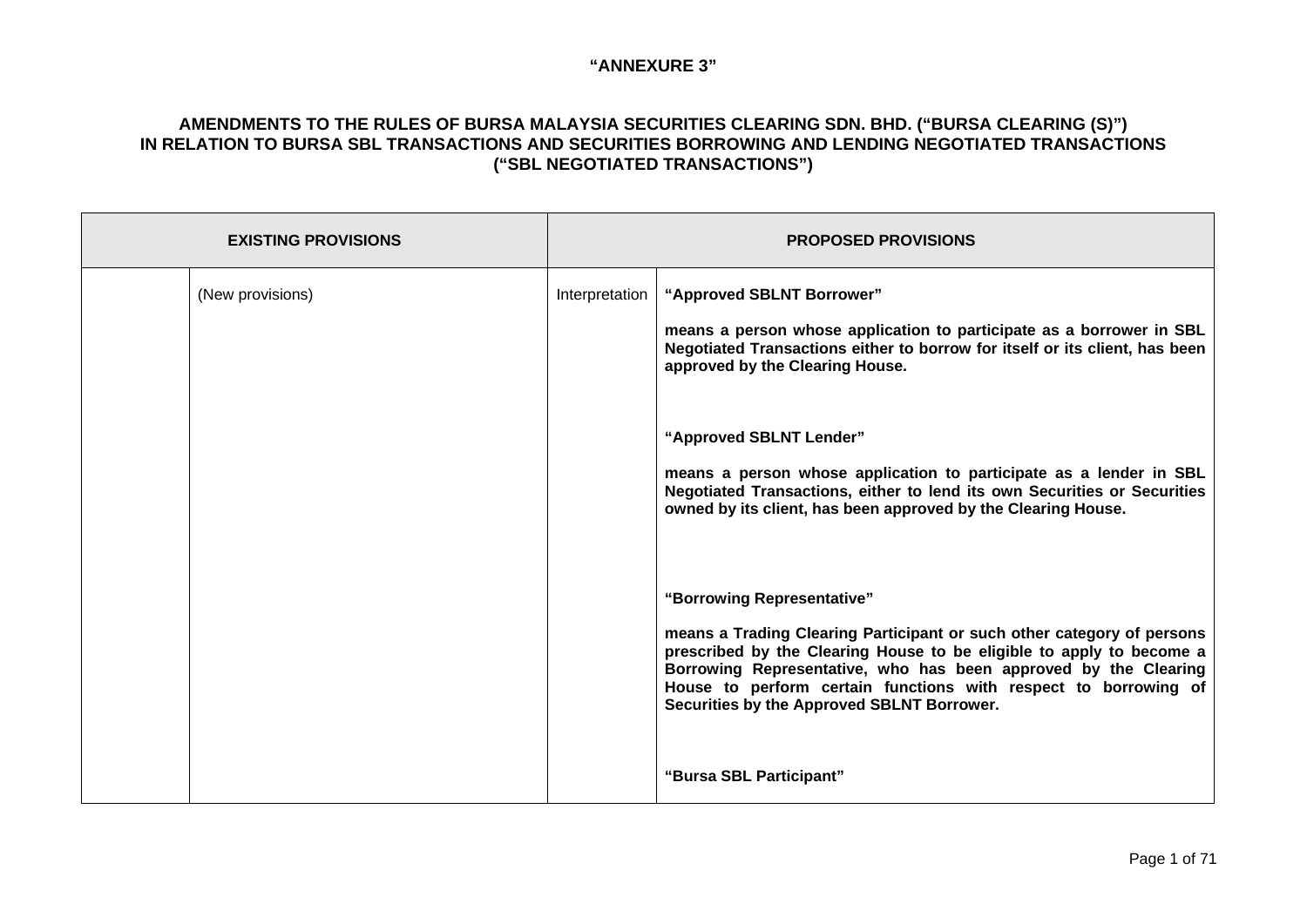| <b>EXISTING PROVISIONS</b> | <b>PROPOSED PROVISIONS</b>                                                                                                                                                                                                                                                                                                                                                                 |  |
|----------------------------|--------------------------------------------------------------------------------------------------------------------------------------------------------------------------------------------------------------------------------------------------------------------------------------------------------------------------------------------------------------------------------------------|--|
|                            | means the Lending Participant, Lender or Borrower or any one or more<br>of them, as the context may require.                                                                                                                                                                                                                                                                               |  |
|                            | "Lending Representative"<br>means a Trading Clearing Participant, Non Trading Clearing Participant<br>or such other category of persons prescribed by the Clearing House to<br>be eligible to apply to become a Lending Representative, who has been<br>approved by the Clearing House to perform certain functions with<br>respect to lending of Securities by the Approved SBLNT Lender. |  |
|                            | "SBL Negotiated Transaction or SBLNT"<br>means a Securities borrowing and lending transaction entered into<br>between an Approved SBLNT Lender and an Approved SBLNT Borrower<br>where the parties may negotiate and agree on the terms of the<br>transaction and the transaction is facilitated by the Clearing House in<br>accordance with the Rules.                                    |  |
|                            | "SBL Participant/Agent"<br>means the Lending Participant, Lender, Borrower, Approved SBLNT<br>Lender, Approved SBLNT Borrower, Lending Agent, Lending<br>Representative or Borrowing Representative, or any one or more of<br>them, as the context may require.                                                                                                                            |  |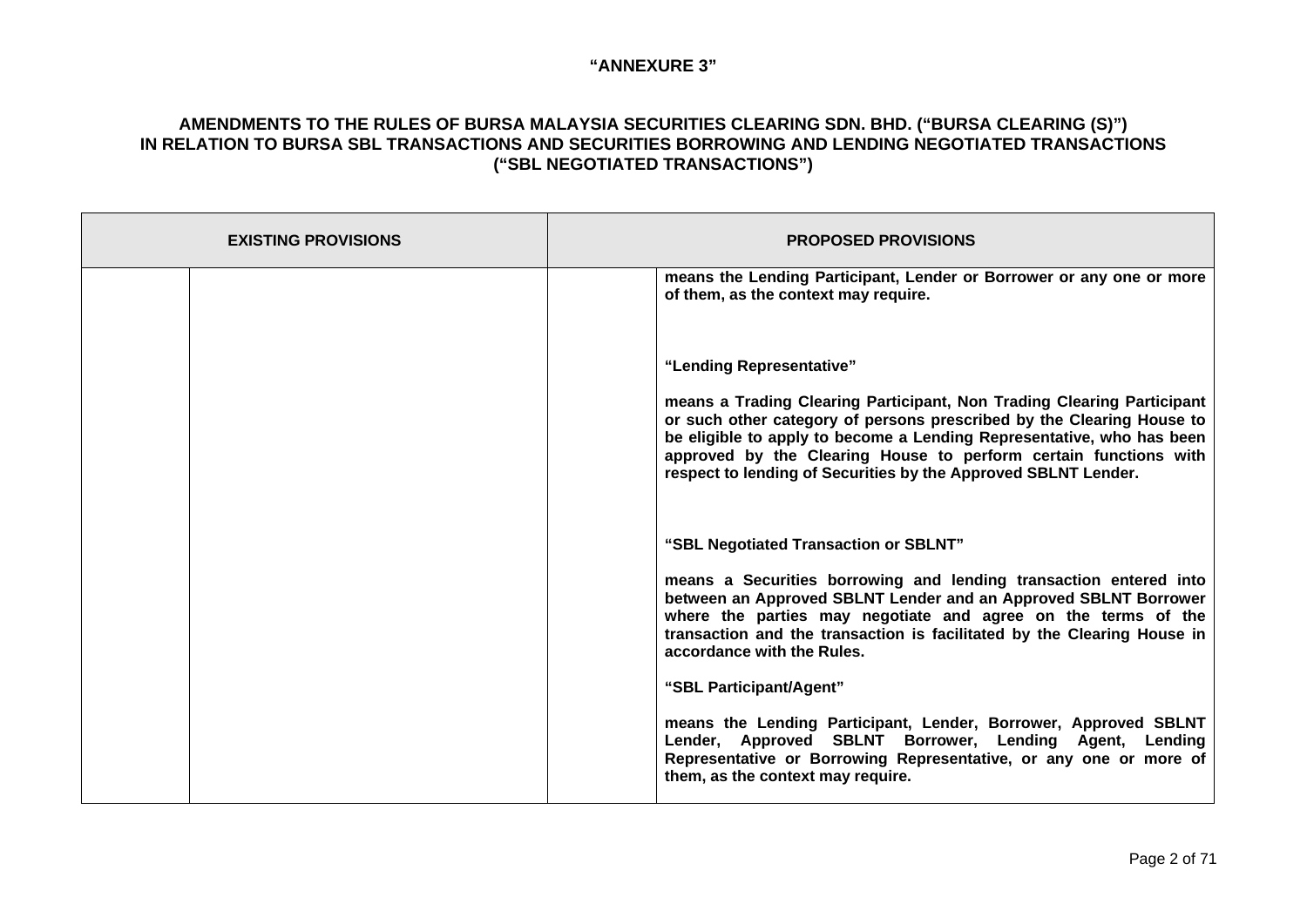| <b>EXISTING PROVISIONS</b> |                                                                                                                                                                                                                                                                            |                | <b>PROPOSED PROVISIONS</b>                                                                                                                                                                                                                                                                                                                  |  |
|----------------------------|----------------------------------------------------------------------------------------------------------------------------------------------------------------------------------------------------------------------------------------------------------------------------|----------------|---------------------------------------------------------------------------------------------------------------------------------------------------------------------------------------------------------------------------------------------------------------------------------------------------------------------------------------------|--|
|                            |                                                                                                                                                                                                                                                                            |                | "SBLNT Participant"<br>means the Approved SBLNT Lender or Approved SBLNT Borrower, or<br>both, as the context may require.                                                                                                                                                                                                                  |  |
|                            |                                                                                                                                                                                                                                                                            |                | "SBLNT Participant/Representative"<br>means the Approved SBLNT Lender, Approved SBLNT Borrower,<br>Lending Representative or Borrowing Representative, or any one or<br>more of then, as the context may require.<br>"SBLNT System"<br>means the system operated by the Clearing House to facilitate SBL<br><b>Negotiated Transactions.</b> |  |
| Interpretation             | "Bursa SBL Transaction"<br>the Securities borrowing and lending transaction<br>entered into between the Clearing House and a<br>person enabling the Clearing House to borrow or<br>lend Eligible Securities from or to such person as<br>the Clearing House may determine. | Interpretation | "Bursa SBL Transaction"<br>a Securities borrowing and lending transaction where Eligible Securities are<br>borrowed from or lent to the Clearing House acting as a central lending<br>agency.                                                                                                                                               |  |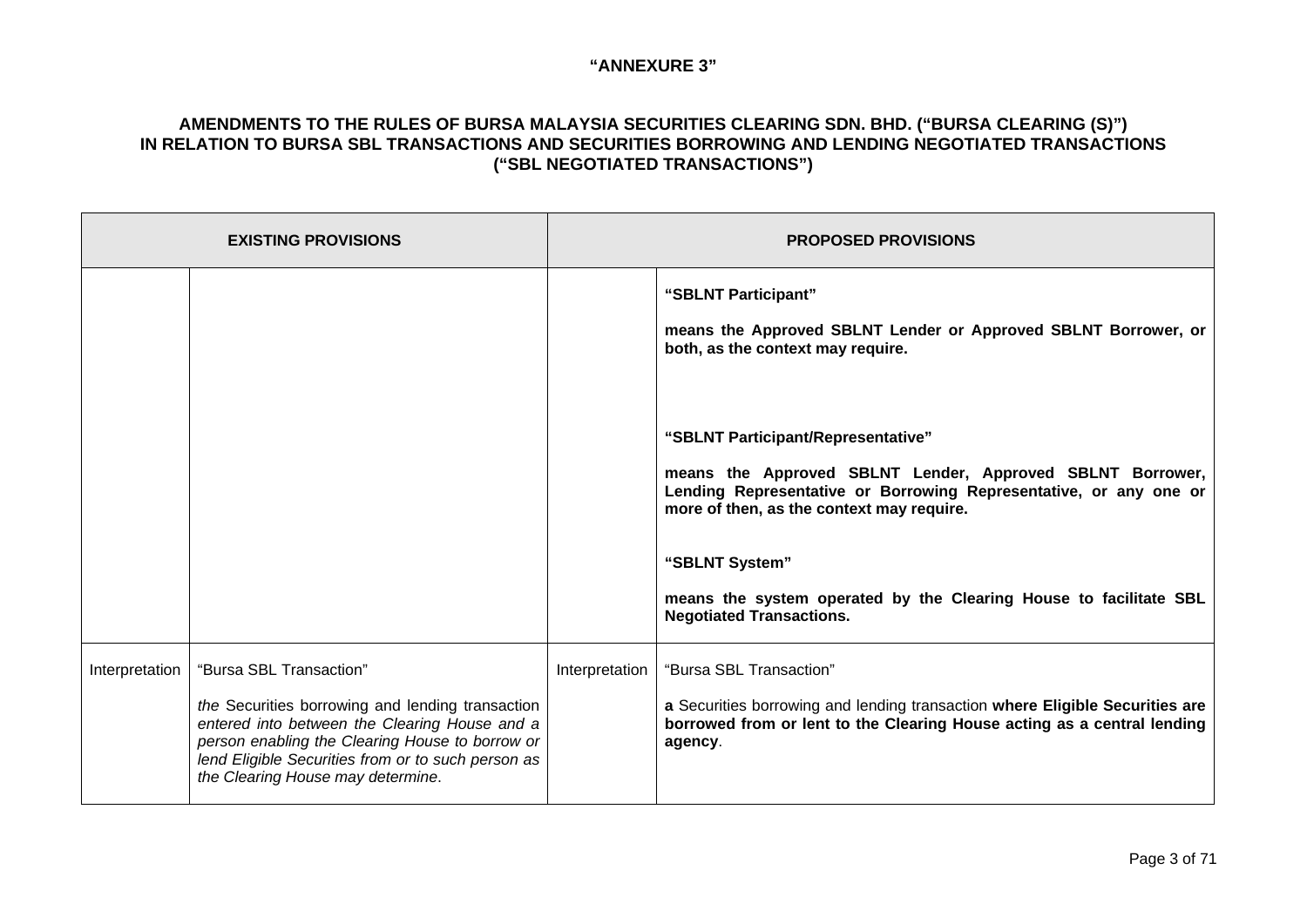|                | <b>EXISTING PROVISIONS</b>                                                                                                                                                                                                                                                                                                                                                                                                                                                                                 | <b>PROPOSED PROVISIONS</b> |                                                                                                                                                                                                                                                                                                                                                                                                                                                                                                            |  |
|----------------|------------------------------------------------------------------------------------------------------------------------------------------------------------------------------------------------------------------------------------------------------------------------------------------------------------------------------------------------------------------------------------------------------------------------------------------------------------------------------------------------------------|----------------------------|------------------------------------------------------------------------------------------------------------------------------------------------------------------------------------------------------------------------------------------------------------------------------------------------------------------------------------------------------------------------------------------------------------------------------------------------------------------------------------------------------------|--|
| Interpretation | "Eligible Securities"<br>means the Securities prescribed by the Clearing<br>House in the SBL Circulars from time to time as<br>approved for lending to or borrowing from the<br>Clearing House;                                                                                                                                                                                                                                                                                                            | Interpretation             | "Eligible Securities"<br>means the Securities prescribed by the Clearing House in the SBL Circulars<br>from time to time as approved for lending or borrowing either in a Bursa SBL<br>Transaction or a SBL Negotiated Transaction.                                                                                                                                                                                                                                                                        |  |
| Interpretation | "Lending Agent"<br>Interpretation<br>means a Clearing Participant who has been<br>approved by the Clearing House to perform<br>certain functions with respect to lending of<br>Securities by the Lending Participant or the<br>Lender to the Clearing House as specified in<br>these Rules or any directives, circulars or<br>instructions issued by the Clearing House and<br>who is appointed as an agent to act on behalf of<br>the Lending Participant or the Lender in respect<br>of these functions; |                            | "Lending Agent"<br>means a Clearing Participant who has been approved by the Clearing House<br>to perform certain functions with respect to lending of Securities by the<br>Lending Participant or the Lender to the Clearing House in a Bursa SBL<br>Transaction as specified in these Rules or any directives, circulars or<br>instructions issued by the Clearing House and who is appointed as an agent to<br>act on behalf of the Lending Participant or the Lender in respect of these<br>functions. |  |
| Interpretation | "Loaned Securities"<br>means the Specified Eligible Securities that are<br>lent to or borrowed from the Clearing House<br>subject to the SBL Conditions;                                                                                                                                                                                                                                                                                                                                                   | Interpretation             | "Loaned Securities"<br>means the Eligible Securities that are lent or borrowed.                                                                                                                                                                                                                                                                                                                                                                                                                            |  |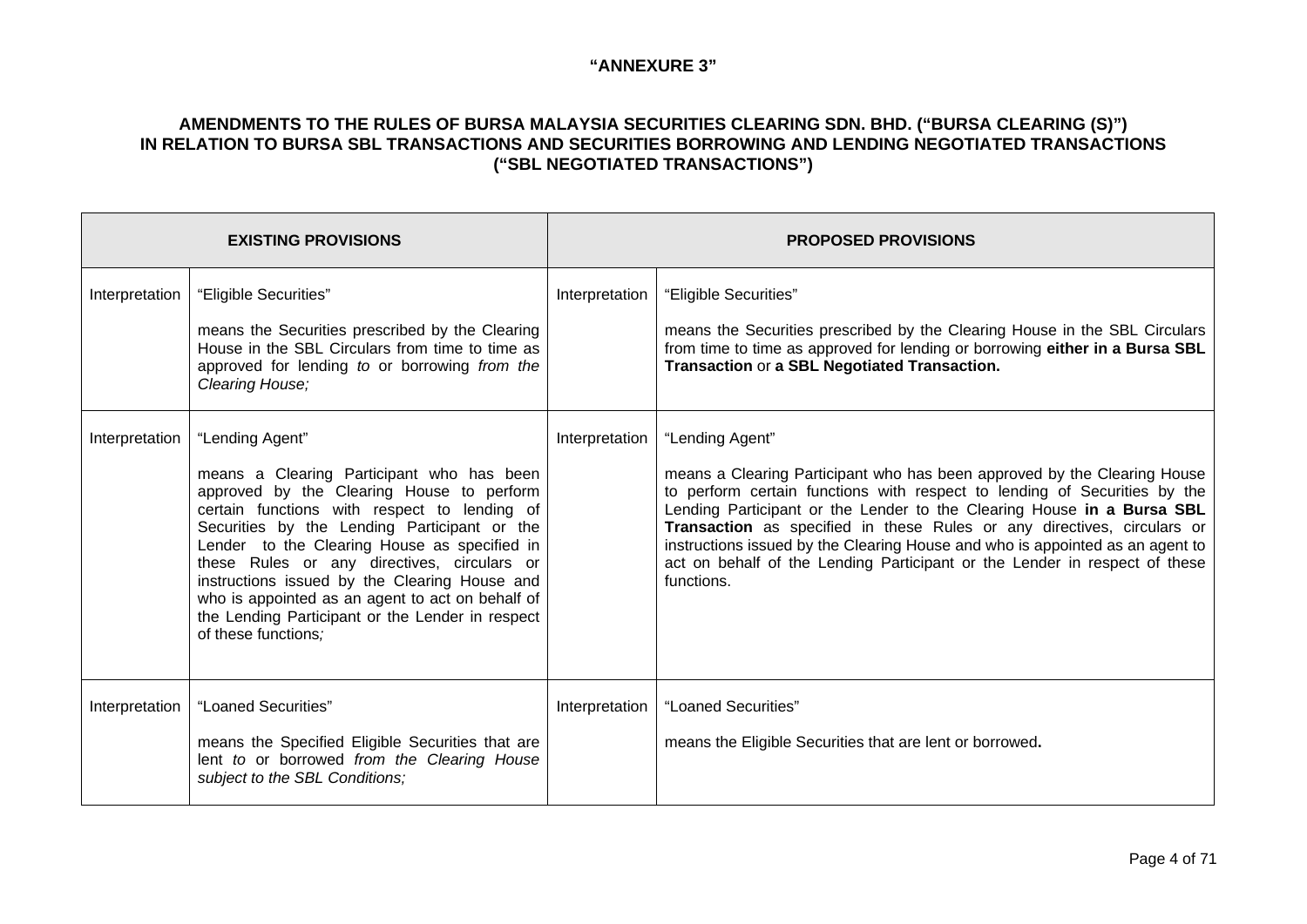|                | <b>EXISTING PROVISIONS</b>                                                                                                                                                                                                                                                                                                                              |                | <b>PROPOSED PROVISIONS</b>                                                                                                                                                                                                                                                                                                                                                      |  |
|----------------|---------------------------------------------------------------------------------------------------------------------------------------------------------------------------------------------------------------------------------------------------------------------------------------------------------------------------------------------------------|----------------|---------------------------------------------------------------------------------------------------------------------------------------------------------------------------------------------------------------------------------------------------------------------------------------------------------------------------------------------------------------------------------|--|
| Interpretation | "SBL Circulars"                                                                                                                                                                                                                                                                                                                                         | Interpretation | "SBL Circulars"                                                                                                                                                                                                                                                                                                                                                                 |  |
|                | means any circulars, guidelines, procedures,<br>terms and conditions and all other written<br>requirements as may be prescribed and issued<br>from time to time by the Clearing House, whether<br>or not electronically, relating to the Bursa SBL<br>and/or the SBL Conditions and/or the<br>contemplated under the SBL<br>transactions<br>Conditions; |                | means any circulars, guidelines, procedures, terms and conditions and all<br>other written requirements as may be prescribed and issued from time to time<br>by the Clearing House, whether or not electronically, relating to the Bursa SBL<br>Transactions, the SBL Negotiated Transactions, the SBL Conditions or the<br>transactions contemplated under the SBL Conditions. |  |
| Rule 3.1.1     | Without prejudice to any other provisions in these  <br>Rule 3.1.1<br>Rules, the Clearing House may institute<br>disciplinary action against a Clearing Participant                                                                                                                                                                                     |                | Without prejudice to any other provisions in these Rules, the Clearing House<br>may institute disciplinary action against a Clearing Participant or a SBL<br>Participant/Agent in respect of an act of misconduct which includes:                                                                                                                                               |  |
|                | in respect of an act of misconduct which includes:<br>Breaches of any of the Rules, Operational<br>(a)<br>Procedures, orders, directives, conditions<br>or other requirements imposed by the                                                                                                                                                            |                | Breaches of any of the Rules, Operational Procedures, orders,<br>(a)<br>directives, conditions or other requirements imposed by the Clearing<br>House on the Clearing Participant or the SBL Participant/Agent;                                                                                                                                                                 |  |
|                | Clearing<br>House on the<br>Clearing<br>Participant;                                                                                                                                                                                                                                                                                                    |                | (With respect to a Trading Clearing Participant), any event that entitles<br>(b)<br>the Clearing House to invoke its Default Rules against such a Clearing<br>Participant;                                                                                                                                                                                                      |  |
|                | (With respect to a Trading Clearing<br>(b)                                                                                                                                                                                                                                                                                                              |                | Failure to comply with any decision of the Clearing House;<br>(c)                                                                                                                                                                                                                                                                                                               |  |
|                | Participant), any event that entitles the<br>Clearing House to invoke its Default Rules                                                                                                                                                                                                                                                                 |                | Any conduct, the manner of which is detrimental to the interest of the<br>(d)<br>other Clearing Participant or<br>Clearing House, any<br>SBL                                                                                                                                                                                                                                    |  |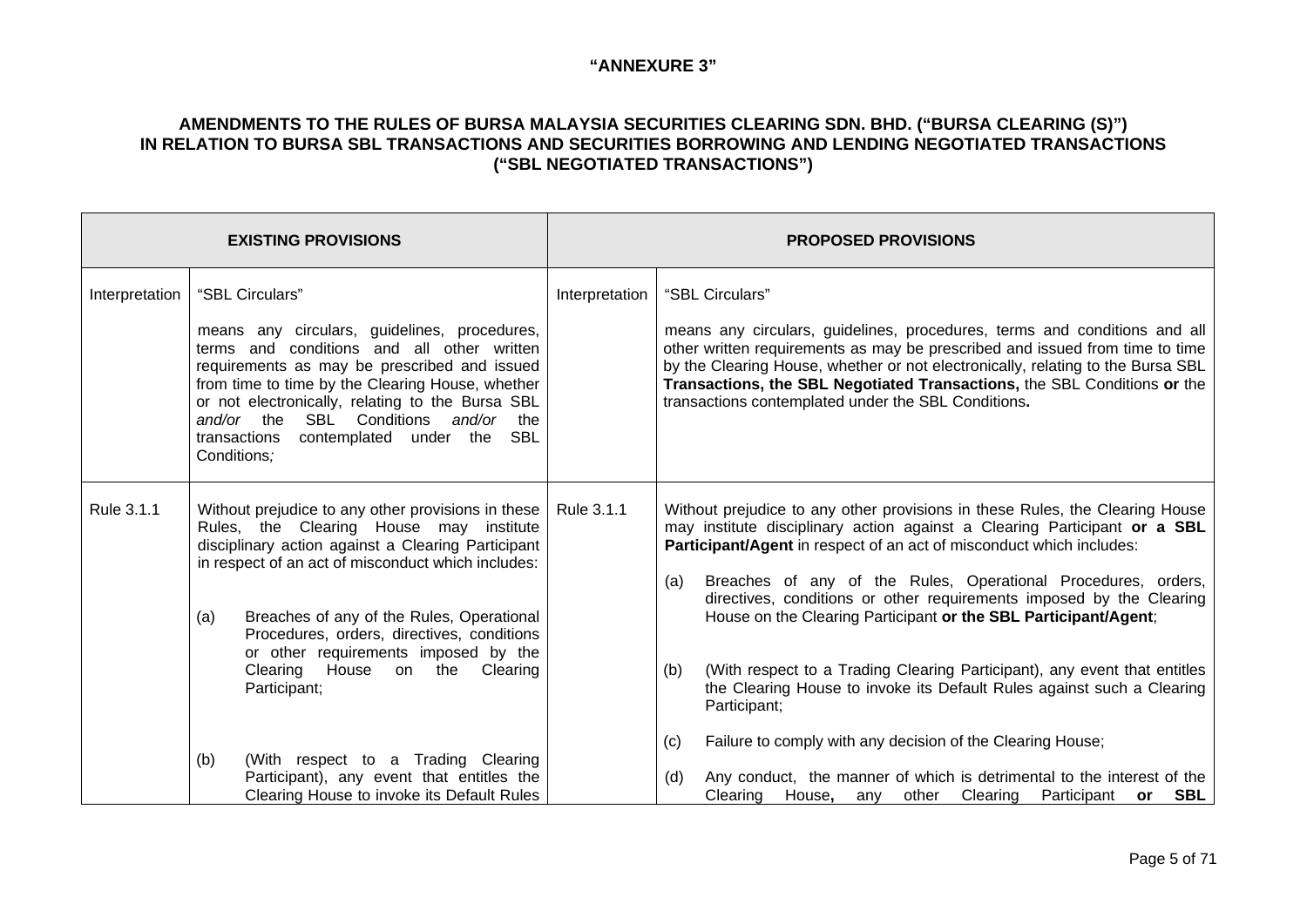|            | <b>EXISTING PROVISIONS</b>                                                                                                                                                                                                                  | <b>PROPOSED PROVISIONS</b>                                                                                                                                                                                                                                                                                                                                                                                                                                                                                                                                                                                                |  |
|------------|---------------------------------------------------------------------------------------------------------------------------------------------------------------------------------------------------------------------------------------------|---------------------------------------------------------------------------------------------------------------------------------------------------------------------------------------------------------------------------------------------------------------------------------------------------------------------------------------------------------------------------------------------------------------------------------------------------------------------------------------------------------------------------------------------------------------------------------------------------------------------------|--|
|            | against such a Clearing Participant;                                                                                                                                                                                                        | <b>Participant/Agent;</b>                                                                                                                                                                                                                                                                                                                                                                                                                                                                                                                                                                                                 |  |
| (c)<br>(d) | Failure to comply with any decision of the<br>Clearing House;<br>Any conduct, the manner of which is<br>detrimental to the interest of the Clearing<br>House or any other Clearing Participant;                                             | Any conduct by the Clearing Participant or the SBL Participant/Agent<br>(e)<br>the character of which is dishonourable, disgraceful or improper;<br>Any conduct the manner of which is disorderly or involves wilful<br>(f)<br>obstruction of the clearing, settlement and other services or facilities of<br>the Clearing House or otherwise;                                                                                                                                                                                                                                                                            |  |
| (e)        | Any conduct by the Clearing Participant<br>the character of which is dishonourable,<br>disgraceful or improper;                                                                                                                             | The Clearing Participant or the SBL Participant/Agent, being the<br>(g)<br>subject of an adverse finding by another regulatory body in the financial<br>and capital market or the financial services industry to which the<br>Clearing Participant or the SBL Participant/Agent is subject;                                                                                                                                                                                                                                                                                                                               |  |
| (f)        | Any conduct the manner of which is<br>disorderly or involves wilful obstruction of<br>the clearing, settlement and other services<br>or facilities of the Clearing House or                                                                 | The directors, shareholders, partners, employees, officers or agents of<br>(h)<br>the Clearing Participant or the SBL Participant/Agent thereof,<br>knowingly, being involved in, or engages in any conduct or any neglect<br>or default which constitutes an act of misconduct in terms of the<br>provisions of sub-rule (a) $-$ (e);                                                                                                                                                                                                                                                                                    |  |
| (g)        | otherwise;<br>The Clearing Participant, being the subject<br>of an adverse finding by another<br>regulatory body in the financial and capital<br>market or the financial services industry to<br>which the Clearing Participant is subject; | The Clearing Participant or the SBL Participant/Agent providing<br>(i)<br>information which is incorrect, incomplete, misleading or false in a<br>material way which the Clearing House in reliance on the information<br>provided by the Clearing Participant or the SBL Participant/Agent,<br>admitted the Clearing Participant or the SBL Participant/Agent to its<br>participantship or extended to the Clearing Participant or the SBL<br>Participant/Agent such other services or facilities or conferred on the<br>Clearing Participant or the SBL Participant/Agent a benefit or privilege<br>or other advantage; |  |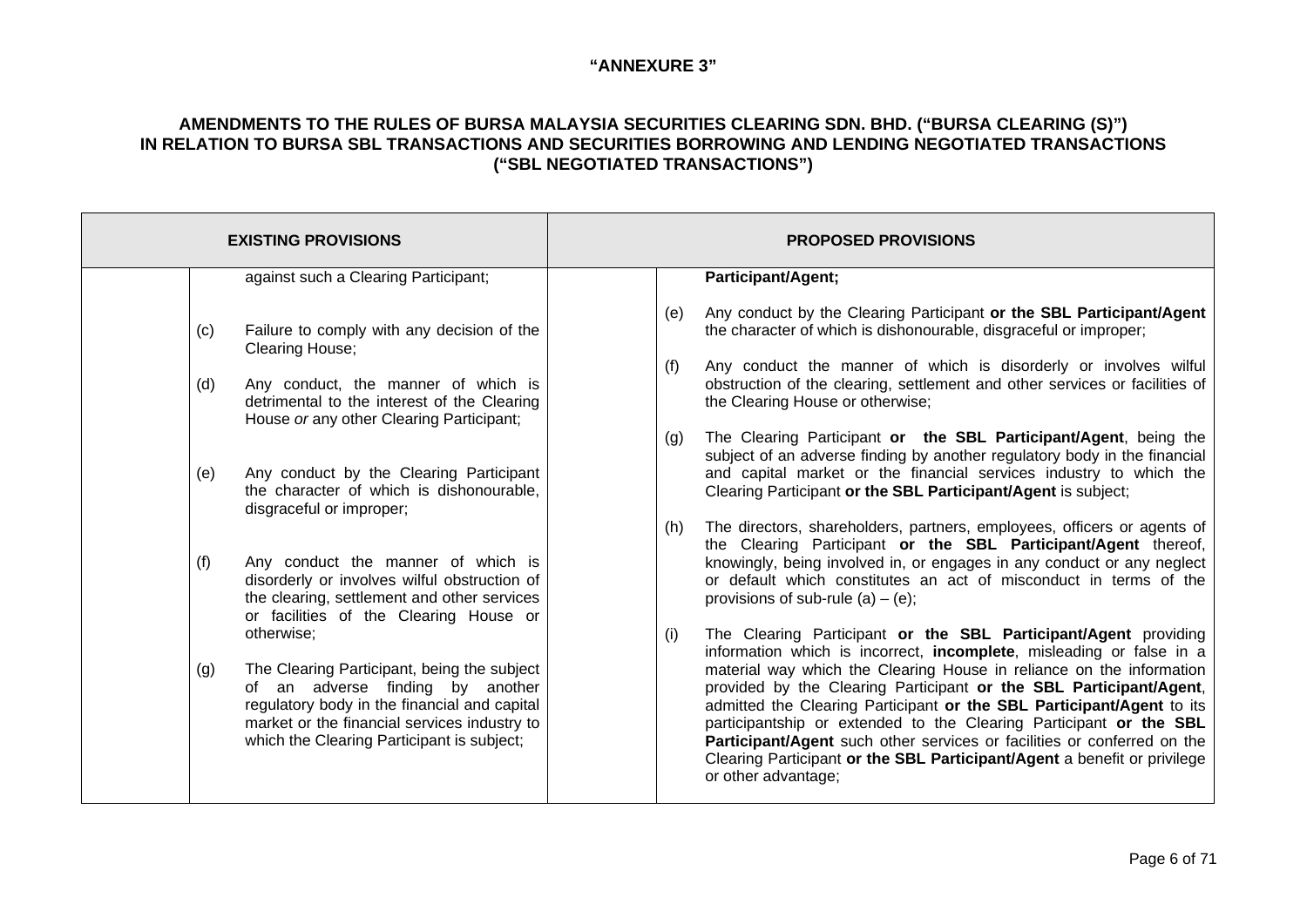| <b>EXISTING PROVISIONS</b>                                                                                                                                                                                                                                                                                                                                    | <b>PROPOSED PROVISIONS</b>                                                                                                                                                                                                                                                                                                                                                                                                                                                                                      |  |  |
|---------------------------------------------------------------------------------------------------------------------------------------------------------------------------------------------------------------------------------------------------------------------------------------------------------------------------------------------------------------|-----------------------------------------------------------------------------------------------------------------------------------------------------------------------------------------------------------------------------------------------------------------------------------------------------------------------------------------------------------------------------------------------------------------------------------------------------------------------------------------------------------------|--|--|
| The directors, shareholders, partners,<br>(h)<br>employees, officers or agents of the<br>Clearing Participant thereof, knowingly,<br>being involved in, or engages in any                                                                                                                                                                                     | The failure to pay a fine or comply with any other disciplinary action or<br>(j)<br>penalty imposed by the Clearing House within the time specified by the<br>Clearing House or any extension of time granted by the Clearing House;                                                                                                                                                                                                                                                                            |  |  |
| conduct or any neglect or default which<br>constitutes an act of misconduct in terms<br>of the provisions of sub-rule (a) $-$ (e);                                                                                                                                                                                                                            | Errors, delays or other conduct embarrassing, impeding or disrupting<br>(k)<br>the operations, services or facilities of the Clearing House;                                                                                                                                                                                                                                                                                                                                                                    |  |  |
| (i)<br>Participant<br>Clearing<br>providing<br>The<br>information which is incorrect, evasive,                                                                                                                                                                                                                                                                | The Clearing Participant or the SBL Participant/Agent having violated,<br>(1)<br>directly or indirectly, any provisions of the Act or of any regulations made<br>thereunder;                                                                                                                                                                                                                                                                                                                                    |  |  |
| misleading or false in a material way which<br>the Clearing House in reliance on the<br>information provided by the Clearing<br>admitted<br>Clearing<br>Participant,<br>the<br>Participant to its participantship<br>or<br>extended to the Clearing Participant such<br>other services or facilities or conferred on<br>the Clearing Participant a benefit or | The Clearing Participant or the SBL Participant/Agent having failed to<br>(m)<br>cooperate with the Clearing House and/or any regulatory or relevant<br>authority in matters concerning the clearing and settlement services or<br>any other services or facilities of the Clearing House, whether or not<br>relating to that Clearing Participant or that SBL Participant/Agent,<br>which materially affects the interest of the Clearing House, other<br>Clearing Participants or SBL Participants/Agents; or |  |  |
| privilege or other advantage;                                                                                                                                                                                                                                                                                                                                 | The Clearing Participant having repeatedly failed to honour any ISS<br>(n)<br>Instruction, ISS Confirmation or ISS Affirmation, or any instruction issued<br>by the Clearing House in respect of an ISS Transaction.                                                                                                                                                                                                                                                                                            |  |  |
| (i)<br>The failure to pay a fine or comply with<br>any other disciplinary action or penalty<br>imposed by the Clearing House within the<br>time specified by the Clearing House or                                                                                                                                                                            |                                                                                                                                                                                                                                                                                                                                                                                                                                                                                                                 |  |  |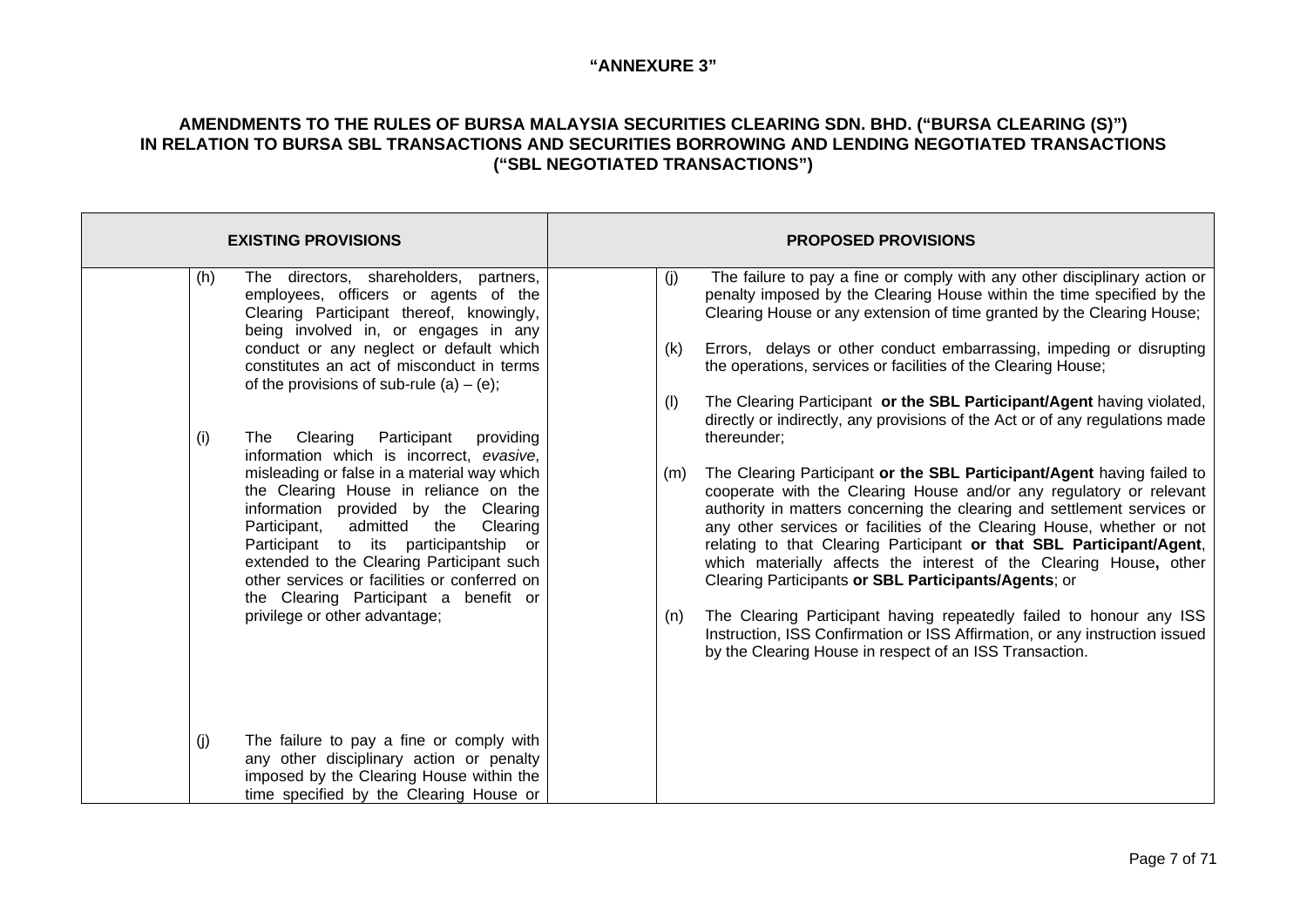| <b>EXISTING PROVISIONS</b>                                                                                                                                                                                                                                                                                                                                                                                                               | <b>PROPOSED PROVISIONS</b> |  |
|------------------------------------------------------------------------------------------------------------------------------------------------------------------------------------------------------------------------------------------------------------------------------------------------------------------------------------------------------------------------------------------------------------------------------------------|----------------------------|--|
| any extension of time granted by the<br>Clearing House;                                                                                                                                                                                                                                                                                                                                                                                  |                            |  |
| delays or other<br>(k)<br>Errors,<br>conduct<br>embarrassing, impeding or disrupting the<br>operations, services or facilities of the<br>Clearing House;                                                                                                                                                                                                                                                                                 |                            |  |
| The Clearing Participant having violated,<br>(1)<br>directly or indirectly, any provisions of the<br>Act or of any regulations made thereunder;                                                                                                                                                                                                                                                                                          |                            |  |
| The Clearing Participant having failed to<br>(m)<br>cooperate with the Clearing House and/or<br>any regulatory or relevant authority in<br>matters concerning the clearing and<br>settlement services or any other services<br>or facilities of the Clearing House, whether<br>or not relating to that Clearing Participant,<br>which materially affects the interest of the<br>Clearing House and/or other Clearing<br>Participants; or |                            |  |
| The Clearing Participant having repeatedly<br>(n)<br>failed to honour any ISS Instruction, ISS                                                                                                                                                                                                                                                                                                                                           |                            |  |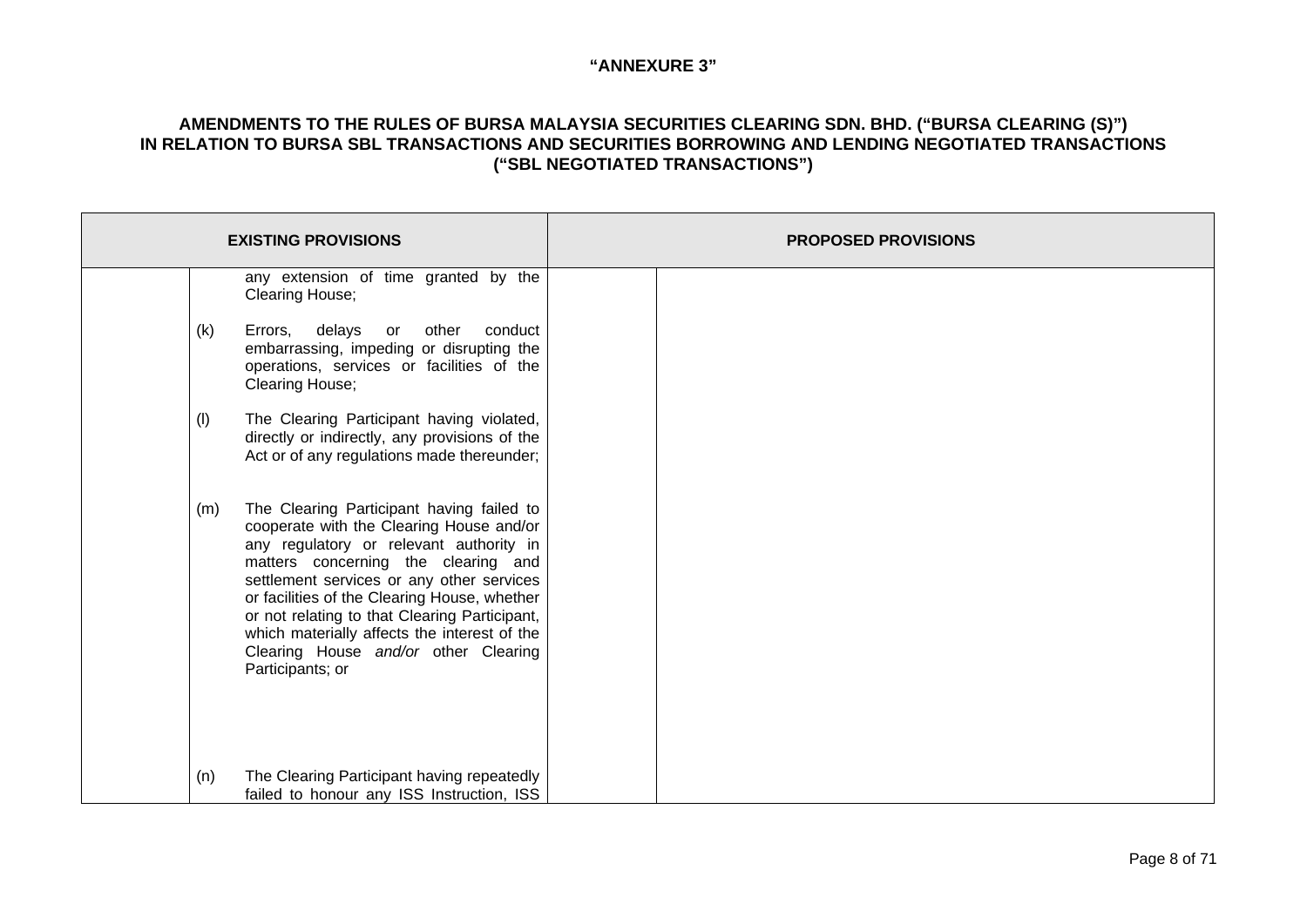| <b>EXISTING PROVISIONS</b> |                          |                                                                                                                                                                                                                                                                                                                                                                                                                                                                                                                                                                                                                                                                         |            | <b>PROPOSED PROVISIONS</b>      |                                                                                                                                                                                                                                                                                                                                                                                                                                                                                                                                                                                                                                                                                                                                                                                                                                              |
|----------------------------|--------------------------|-------------------------------------------------------------------------------------------------------------------------------------------------------------------------------------------------------------------------------------------------------------------------------------------------------------------------------------------------------------------------------------------------------------------------------------------------------------------------------------------------------------------------------------------------------------------------------------------------------------------------------------------------------------------------|------------|---------------------------------|----------------------------------------------------------------------------------------------------------------------------------------------------------------------------------------------------------------------------------------------------------------------------------------------------------------------------------------------------------------------------------------------------------------------------------------------------------------------------------------------------------------------------------------------------------------------------------------------------------------------------------------------------------------------------------------------------------------------------------------------------------------------------------------------------------------------------------------------|
|                            |                          | Confirmation or ISS Affirmation, or any<br>instruction issued by the Clearing House in<br>respect of an ISS Transaction.                                                                                                                                                                                                                                                                                                                                                                                                                                                                                                                                                |            |                                 |                                                                                                                                                                                                                                                                                                                                                                                                                                                                                                                                                                                                                                                                                                                                                                                                                                              |
| Rule 3.1.2                 | (a)<br>(b)<br>(c)<br>(d) | The following actions may be taken against any<br>Clearing Participant who has been found to have<br>committed any of the acts of misconduct<br>stipulated in Rule 3.1.1:<br>suspend or terminate<br>Clearing<br>its<br>Participantship;<br>suspend or terminate the<br>Clearing<br>Participant as a Lending Agent,<br>limit the activities or access of the Clearing<br>Participant to the services and facilities of<br>the Clearing House on such terms and for<br>such period as the Clearing House may in<br>its sole discretion determine;<br>impose on the Clearing Participant a fine<br>not exceeding five hundred thousand<br>ringgit (RM 500,000.00); and/or | Rule 3.1.2 | (a)<br>(b)<br>(c)<br>(d)<br>(e) | The following actions may be taken against any Clearing Participant or SBL<br>Participant/Agent who has been found to have committed any of the acts of<br>misconduct stipulated in Rule 3.1.1:<br>suspend or terminate its Clearing Participantship;<br>suspend or terminate the SBL Participant/Agent as a SBL<br>Participant/Agent;<br>limit the activities or access of the Clearing Participant or the SBL<br>Participant/Agent to the services and facilities of the Clearing House<br>on such terms and for such period as the Clearing House may in its<br>sole discretion determine;<br>impose on the Clearing Participant or the SBL Participant/Agent a<br>fine not exceeding five hundred thousand ringgit (RM 500,000.00);<br>and/or<br>reprimand the Clearing Participant or the SBL Participant/Agent<br>(private or public). |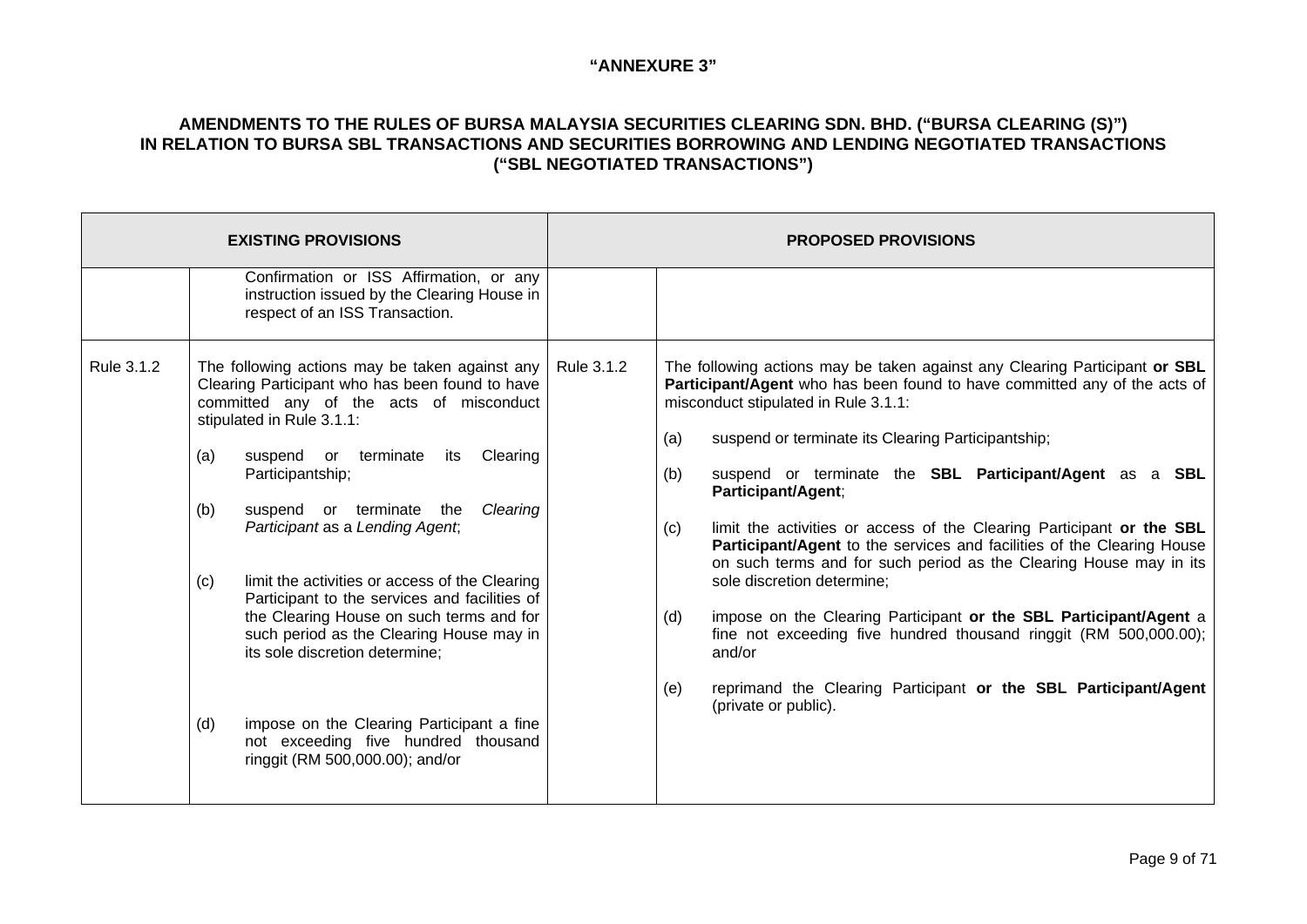| <b>EXISTING PROVISIONS</b> |                                                                                                                                                                                                                                                                                  | <b>PROPOSED PROVISIONS</b> |                                                                                                                                                                                                                                                                             |
|----------------------------|----------------------------------------------------------------------------------------------------------------------------------------------------------------------------------------------------------------------------------------------------------------------------------|----------------------------|-----------------------------------------------------------------------------------------------------------------------------------------------------------------------------------------------------------------------------------------------------------------------------|
|                            | reprimand the Clearing Participant (private<br>(e)<br>or public).                                                                                                                                                                                                                |                            |                                                                                                                                                                                                                                                                             |
| Rule 3.1.3                 | The Clearing House may also notify the matter to<br>the relevant authority to which the Clearing<br>Participant is a subject.                                                                                                                                                    | Rule 3.1.3                 | The Clearing House may also notify the matter to the relevant authority to<br>which the Clearing Participant or the SBL Participant / Agent is subject.                                                                                                                     |
| Rule 3.2A                  | <b>APPOINTMENT</b><br><b>OF</b><br><b>COMMITTEE</b><br>OR I<br><b>SUBCOMITTEE</b><br>The Clearing House shall appoint a committee or<br>subcommittee of the Clearing House or the<br>Exchange Holding Company to discharge the<br>exercise of its powers under Rule 3.1 and 3.2. | Rule 3.2A                  | APPOINTMENT OF COMMITTEE, SUB-COMMITTEE OR OFFICER(S)<br>The Clearing House must appoint a committee, sub-committee or officer(s) of<br>the Clearing House or the Exchange Holding Company to discharge the<br>exercise of its powers under Rule 3.1.                       |
| <b>Rule 3.3</b>            | APPEAL TO THE BOARD<br>A Clearing Participant who has been the subject<br>of any disciplinary action by the Clearing House<br>may, within the period of time prescribed by the<br>Clearing House, appeal in writing to the Clearing<br>House.                                    | Rule 3.3                   | APPEAL TO THE CLEARING HOUSE<br>A Clearing Participant or a SBL Participant/Agent who has been the subject<br>of any disciplinary action by the Clearing House may, within the period of time<br>prescribed by the Clearing House, appeal in writing to the Clearing House. |
| <b>Rule 3.6</b>            | <b>PARTICIPANT</b><br><b>INCLUDE</b><br><b>CLEARING</b><br>TO<br><b>OTHER PERSONS</b>                                                                                                                                                                                            | <b>Rule 3.6</b>            | CLEARING PARTICIPANT OR SBL PARTICIPANT/AGENT TO INCLUDE<br><b>OTHER PERSONS</b>                                                                                                                                                                                            |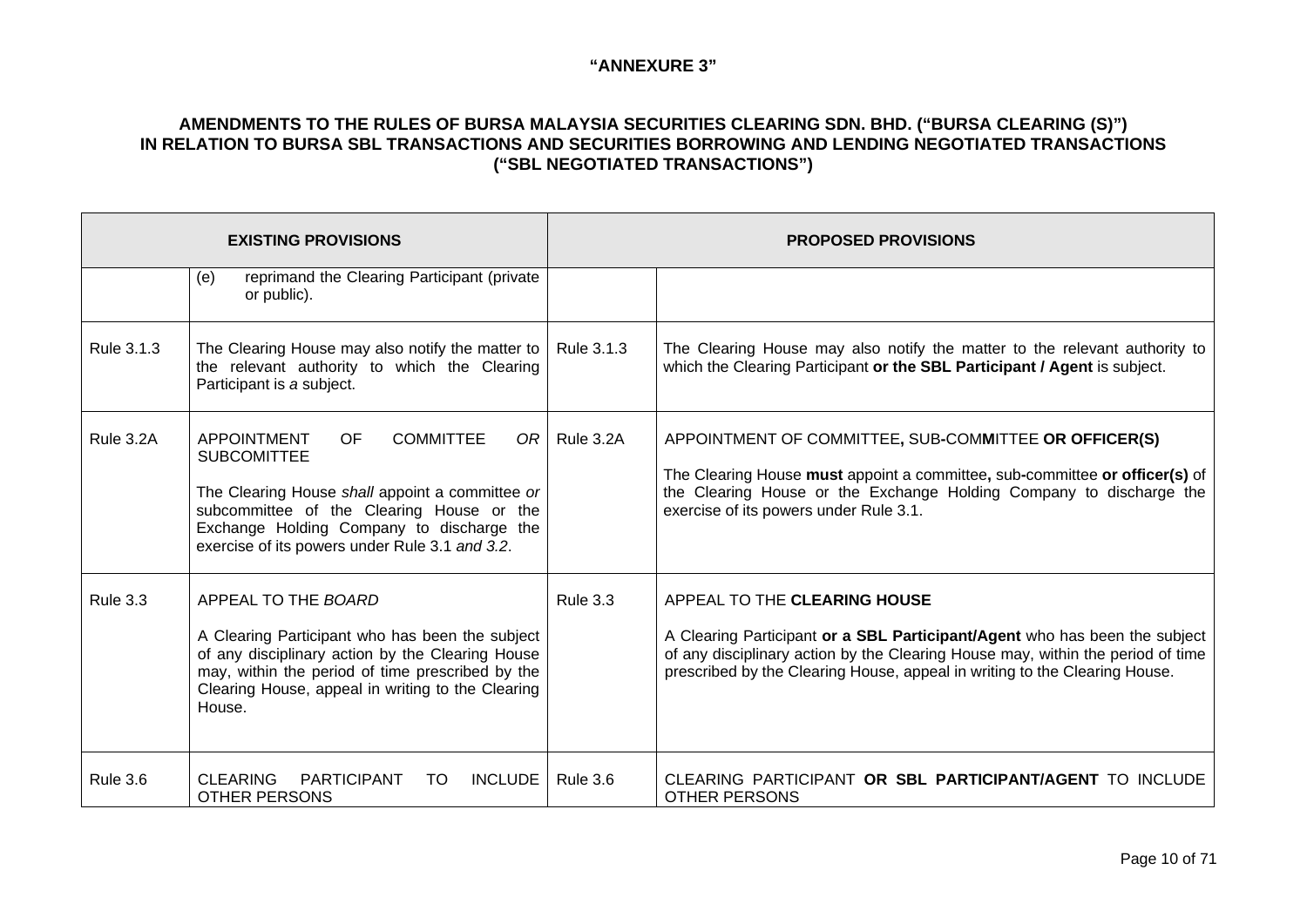| <b>EXISTING PROVISIONS</b> |                                                                                                                                                                                                                                                                                                                                                                                               |                 | <b>PROPOSED PROVISIONS</b>                                                                                                                                                                                                                                                                                                                                                                                                                        |  |
|----------------------------|-----------------------------------------------------------------------------------------------------------------------------------------------------------------------------------------------------------------------------------------------------------------------------------------------------------------------------------------------------------------------------------------------|-----------------|---------------------------------------------------------------------------------------------------------------------------------------------------------------------------------------------------------------------------------------------------------------------------------------------------------------------------------------------------------------------------------------------------------------------------------------------------|--|
|                            | A Clearing Participant shall be responsible to the<br>Clearing House for the conduct of its owners,<br>principals, directors, officers, employees, trainees<br>and agents. Such conduct shall be treated for the<br>purpose of the Rules as the conduct of the<br>Clearing Participant. For the purpose of these<br>Rules, conduct shall include misconduct,<br>omission, default or neglect. |                 | A Clearing Participant or a SBL Participant/Agent shall be responsible to the<br>Clearing House for the conduct of its owners, principals, directors, officers,<br>employees, trainees and agents. Such conduct shall be treated for the<br>purpose of these Rules as the conduct of the Clearing Participant or the SBL<br>Participant/Agent. For the purpose of these Rules, conduct shall include<br>misconduct, omission, default or neglect. |  |
|                            | <b>CHAPTER 7</b>                                                                                                                                                                                                                                                                                                                                                                              |                 | <b>CHAPTER 7</b>                                                                                                                                                                                                                                                                                                                                                                                                                                  |  |
|                            | <b>BURSA SBL</b>                                                                                                                                                                                                                                                                                                                                                                              |                 | <b>BURSA SBL TRANSACTIONS</b>                                                                                                                                                                                                                                                                                                                                                                                                                     |  |
|                            | (New provisions)                                                                                                                                                                                                                                                                                                                                                                              | <b>Rule 7.1</b> | <b>PARTIES WHO MAY ENTER INTO A BURSA SBL TRANSACTION</b>                                                                                                                                                                                                                                                                                                                                                                                         |  |
|                            |                                                                                                                                                                                                                                                                                                                                                                                               |                 | Only a Bursa SBL Participant may enter into a Bursa SBL Transaction<br>subject to compliance with the relevant requirements set out in these<br>Rules.                                                                                                                                                                                                                                                                                            |  |
| <b>Rule 7.1</b>            | <b>APPLICATION</b><br><b>BE</b><br>LENDING  <br>TO.<br>$\mathsf{A}$<br><b>PARTICIPANT OR LENDER</b>                                                                                                                                                                                                                                                                                           | <b>Rule 7.2</b> | APPLICATION TO BE A LENDING PARTICIPANT OR LENDER                                                                                                                                                                                                                                                                                                                                                                                                 |  |
|                            | Any person who wishes to be a Lending<br>Participant or Lender must -                                                                                                                                                                                                                                                                                                                         |                 | Any person who wishes to be a Lending Participant or Lender must -                                                                                                                                                                                                                                                                                                                                                                                |  |
|                            |                                                                                                                                                                                                                                                                                                                                                                                               |                 | submit a complete and duly executed application and undertaking in the<br>(a)<br>prescribed form via its Lending Agent to the Clearing House; and                                                                                                                                                                                                                                                                                                 |  |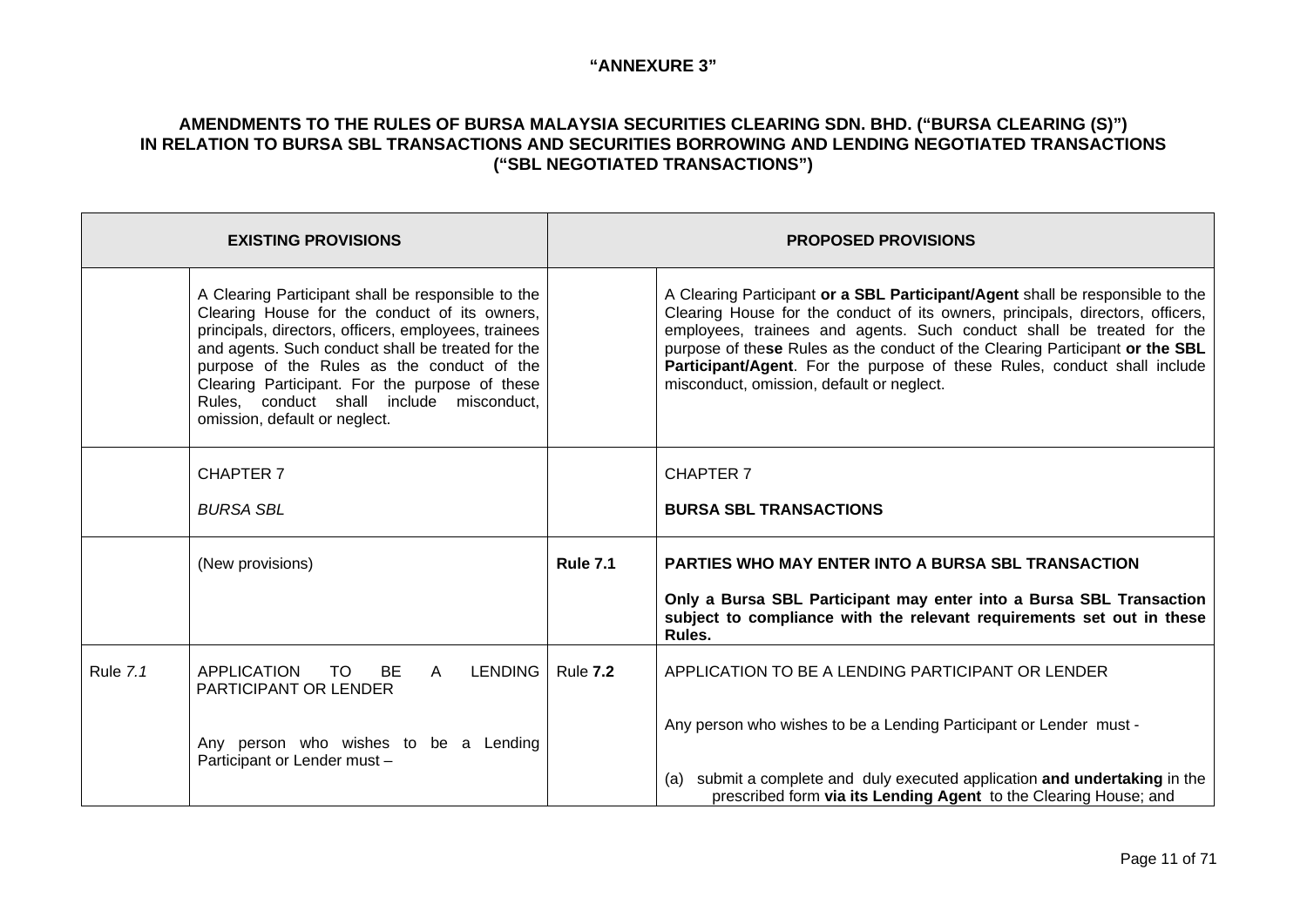| <b>EXISTING PROVISIONS</b> |                                                                                                                                                                                                                                                                                                                                                                                              |                 | <b>PROPOSED PROVISIONS</b>                                                                                                                                                                                                                               |  |
|----------------------------|----------------------------------------------------------------------------------------------------------------------------------------------------------------------------------------------------------------------------------------------------------------------------------------------------------------------------------------------------------------------------------------------|-----------------|----------------------------------------------------------------------------------------------------------------------------------------------------------------------------------------------------------------------------------------------------------|--|
|                            | submit a complete and duly executed<br>(i)<br>application in the prescribed form to the<br>Clearing House; and                                                                                                                                                                                                                                                                               |                 | comply with all requirements prescribed by the Clearing House for a<br>(b)<br>Lending Participant or Lender as contained in these Rules, the SBL<br>Conditions or as prescribed by the Clearing House from time to time in<br>relation to the Bursa SBL. |  |
|                            | comply with all requirements prescribed by<br>(ii)<br>the Clearing House for a Lending<br>Participant or Lender as contained in<br>these Rules, the SBL Conditions or as<br>prescribed by the Clearing House from<br>time to time in relation to the Bursa SBL.<br>The Clearing House reserves the right to reject<br>an application by any person to be a Lending<br>Participant or Lender. |                 |                                                                                                                                                                                                                                                          |  |
| <b>Rule 7.2</b>            | <b>APPLICATION TO BE A BORROWER</b>                                                                                                                                                                                                                                                                                                                                                          | <b>Rule 7.3</b> | <b>APPLICATION TO BE A BORROWER</b>                                                                                                                                                                                                                      |  |
|                            | A Trading Clearing Participant, or such<br>(a)<br>other category of persons who may be<br>prescribed by the Clearing House to be                                                                                                                                                                                                                                                             |                 | Any person who wishes to be a Borrower must:-                                                                                                                                                                                                            |  |
|                            | eligible to apply to become a Borrower, who<br>wishes to be a Borrower must:-                                                                                                                                                                                                                                                                                                                |                 | be a Trading Clearing Participant or such other category of persons<br>(a)<br>who is prescribed by the Clearing House to be eligible to become a<br>Borrower;                                                                                            |  |
|                            | complete<br>duly<br>submit a<br>and                                                                                                                                                                                                                                                                                                                                                          |                 | submit a complete and duly executed application and undertaking in the<br>(b)<br>prescribed form to the Clearing House;                                                                                                                                  |  |
|                            | (i)<br>the<br>application<br>in<br>executed                                                                                                                                                                                                                                                                                                                                                  |                 | comply with all requirements prescribed by the Clearing House for a<br>(C)                                                                                                                                                                               |  |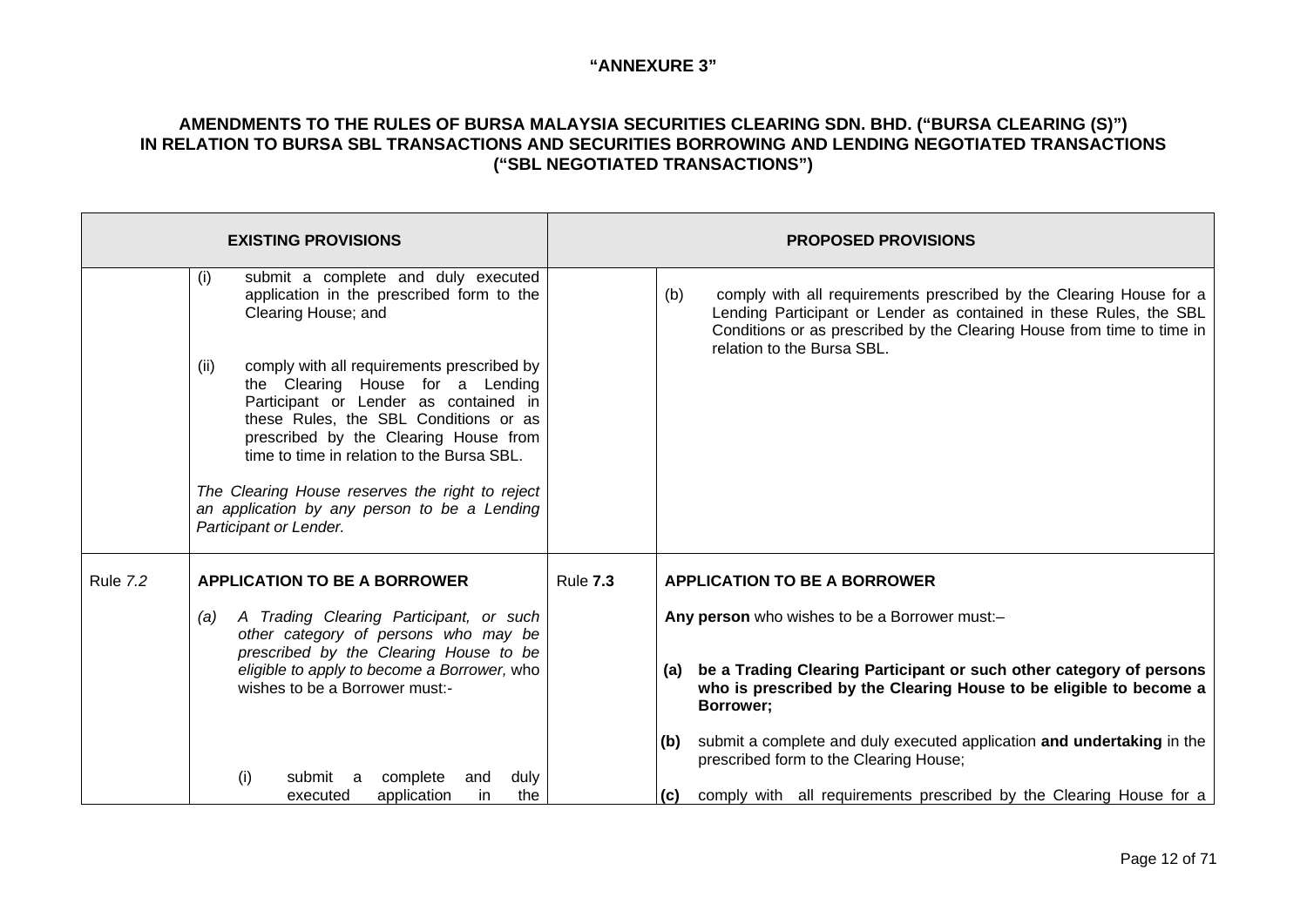| <b>EXISTING PROVISIONS</b>                                                                                                                                                                                                                                                                                                                                                                                                                                                                                                                                                                 |                 | <b>PROPOSED PROVISIONS</b>                                                                                                                                                                                                                                                                                                                                                       |  |  |
|--------------------------------------------------------------------------------------------------------------------------------------------------------------------------------------------------------------------------------------------------------------------------------------------------------------------------------------------------------------------------------------------------------------------------------------------------------------------------------------------------------------------------------------------------------------------------------------------|-----------------|----------------------------------------------------------------------------------------------------------------------------------------------------------------------------------------------------------------------------------------------------------------------------------------------------------------------------------------------------------------------------------|--|--|
| prescribed form to the Clearing<br>House;<br>comply with all requirements<br>(ii)<br>prescribed by the Clearing House<br>for a Borrower as contained in these<br>Rules, the SBL Conditions or as<br>prescribed by the Clearing House<br>from time to time in relation to the<br>Bursa SBL; and<br>where it is a Trading Clearing<br>(iii)<br>Participant, it must comply with Rule<br>608.4 of the Exchange Rules as<br>may be amended, varied, modified,<br>supplemented or substituted from<br>time to time as if it were the<br>Participating Organisation referred<br>to in such Rule. |                 | Borrower as contained in these Rules, the SBL Conditions or as<br>prescribed by the Clearing House from time to time in relation to the<br>Bursa SBL; and<br>comply with Rule 608.4 of the Exchange Rules as may be amended,<br>(d)<br>varied, modified, supplemented or substituted from time to time as if it<br>were the Participating Organisation referred to in such Rule. |  |  |
| (New provisions)                                                                                                                                                                                                                                                                                                                                                                                                                                                                                                                                                                           | <b>Rule 7.4</b> | <b>DISCRETION OF THE CLEARING HOUSE</b><br>The Clearing House may exercise discretion over the approval of an<br>application to be a Bursa SBL Participant and may approve or reject<br>such application as it deems fit. The Clearing House may also approve<br>an application unconditionally or subject to such conditions, as it deems<br>fit.                               |  |  |
| BORROWING AND LENDING BY CLEARING   Rule 7.5<br><b>Rule 7.3</b>                                                                                                                                                                                                                                                                                                                                                                                                                                                                                                                            |                 | BORROWING AND LENDING BY BURSA SBL PARTICIPANTS                                                                                                                                                                                                                                                                                                                                  |  |  |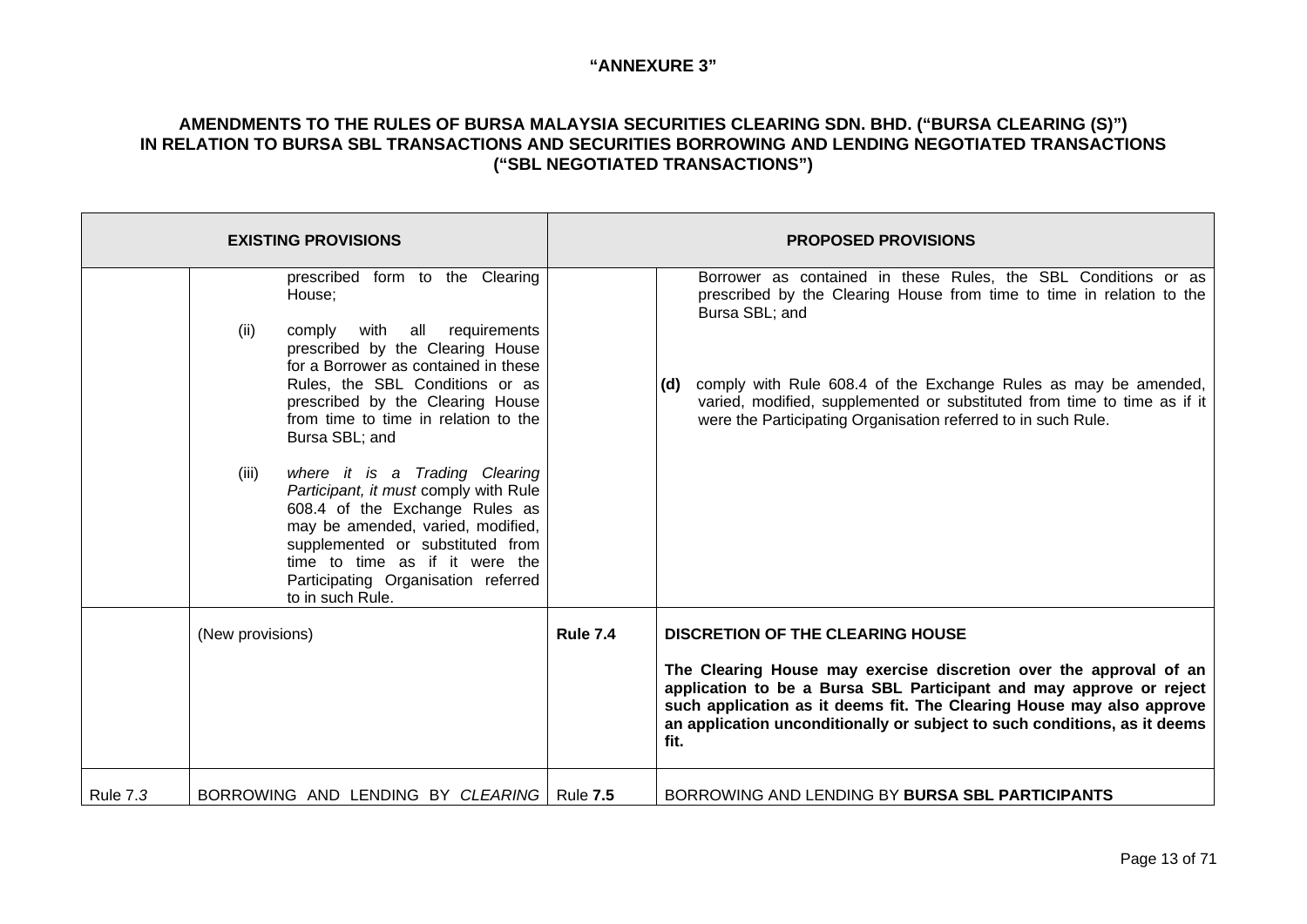| <b>EXISTING PROVISIONS</b> |                                                                                                                                                                                                                                                                                                                                                                                                                                                                                                                                                                                            | <b>PROPOSED PROVISIONS</b> |     |             |                                                                                                                                                                                                                                                                                                                                                              |
|----------------------------|--------------------------------------------------------------------------------------------------------------------------------------------------------------------------------------------------------------------------------------------------------------------------------------------------------------------------------------------------------------------------------------------------------------------------------------------------------------------------------------------------------------------------------------------------------------------------------------------|----------------------------|-----|-------------|--------------------------------------------------------------------------------------------------------------------------------------------------------------------------------------------------------------------------------------------------------------------------------------------------------------------------------------------------------------|
| (a)                        | <b>PARTICIPANT</b><br>A Clearing Participant who is a Trading<br>Clearing Participant may borrow Eligible<br>Securities from :-<br>(i)<br>the Clearing House whether for itself<br>or its client and the borrowing is<br>subject to such requirements as<br>may be contained in these Rules,<br>the SBL Conditions or prescribed by<br>the Clearing House in relation to the<br>Bursa SBL; or<br>its client provided<br>(ii)<br>that such<br>borrowing is for the sole purpose of<br>lending the Eligible Securities<br>borrowed to the Clearing House,<br>subject to such requirements as |                            | (a) | (i)<br>(ii) | A Clearing Participant who is a Trading Clearing Participant may borrow<br>Eligible Securities from:<br>the Clearing House via a Bursa SBL Transaction whether for<br>itself or its client; or<br>its client provided that such borrowing is for the sole purpose of<br>lending such Securities to the Clearing House via a Bursa SBL<br><b>Transaction.</b> |
|                            | may be contained in these Rules or<br>prescribed by the Clearing House in<br>relation to the Bursa SBL.                                                                                                                                                                                                                                                                                                                                                                                                                                                                                    |                            | (b) | (i)         | A Clearing Participant may lend Eligible Securities to:<br>the Clearing House via a Bursa SBL Transaction whether for<br>itself or its client; or                                                                                                                                                                                                            |
| (b)                        | A Clearing Participant may lend Eligible<br>Securities to :-<br>(i)<br>the Clearing House whether for itself<br>client subject to such<br>its<br>or                                                                                                                                                                                                                                                                                                                                                                                                                                        |                            |     | (ii)        | its client provided that the Clearing Participant is a Trading<br>Clearing Participant and the Eligible Securities being lent are<br>Securities that had been borrowed from the Clearing House via a<br>Bursa SBL Transaction for the sole purpose of lending to such<br>client.                                                                             |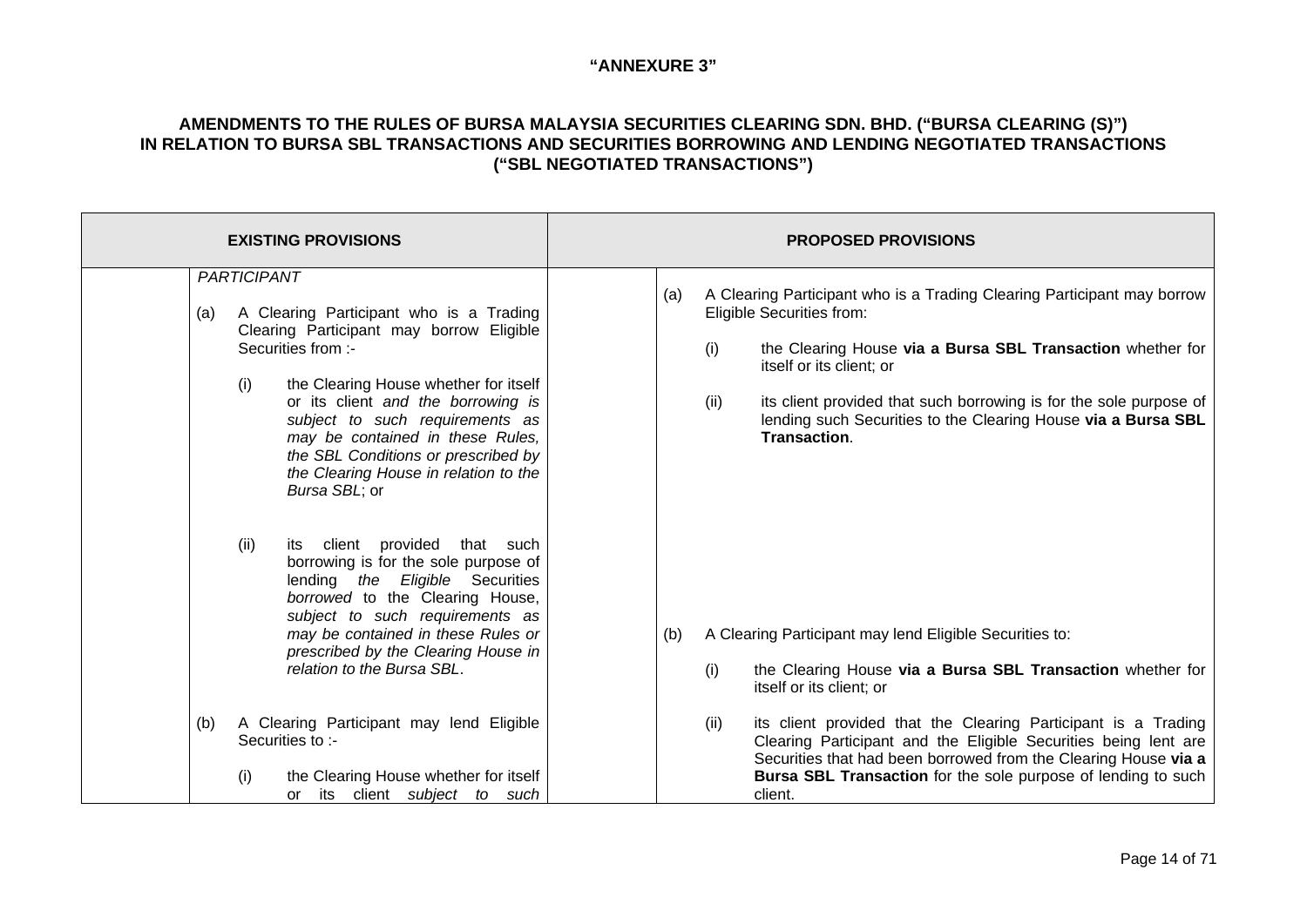|                 | <b>EXISTING PROVISIONS</b>                                                                                                                                                                                                                                                                                                                                                                                                                                                       | <b>PROPOSED PROVISIONS</b> |                                                                                                                                                                                                                                                                                                                 |
|-----------------|----------------------------------------------------------------------------------------------------------------------------------------------------------------------------------------------------------------------------------------------------------------------------------------------------------------------------------------------------------------------------------------------------------------------------------------------------------------------------------|----------------------------|-----------------------------------------------------------------------------------------------------------------------------------------------------------------------------------------------------------------------------------------------------------------------------------------------------------------|
|                 | requirements as may be contained<br>in these Rules, the SBL Conditions<br>or prescribed by the Clearing House<br>in relation to the Bursa SBL; or                                                                                                                                                                                                                                                                                                                                |                            | The borrowing and lending of Eligible Securities by the Clearing<br>(c)<br>Participant referred to in this Rule 7.5 may only be done subject to<br>such requirements as may be contained in these Rules, the SBL<br>Conditions or prescribed by the Clearing House in relation to Bursa<br>SBL (as applicable). |
|                 | its client provided that the Clearing<br>(ii)<br>Participant is a Trading Clearing<br>Eligible<br>Participant<br>and<br>the<br>Securities being lent are the Eligible<br>Securities that had been borrowed<br>from the Clearing House for the sole<br>purpose of lending to such client<br>and such lending is subject to such<br>requirements as may be contained<br>in these Rules, the SBL Conditions<br>or prescribed by the Clearing House<br>in relation to the Bursa SBL. |                            | For the avoidance of doubt, in either of the circumstances stated in<br>(d)<br>Rule 7.5(a) or Rule 7.5(b) above, the Borrower or Lender must act<br>as the principal to the Bursa SBL Transaction.                                                                                                              |
| <b>Rule 7.4</b> | PURPOSE OF SECURITIES BORROWING                                                                                                                                                                                                                                                                                                                                                                                                                                                  | <b>Rule 7.6</b>            | PURPOSES OF SECURITIES BORROWING                                                                                                                                                                                                                                                                                |
|                 | A Trading Clearing Participant, or such<br>(a)<br>other category of persons who may be<br>prescribed by the Clearing House to be<br>eligible to apply to become a Borrower, who<br>is approved to be a Borrower may only<br>borrow the Loaned Securities from the                                                                                                                                                                                                                |                            | Any Borrower may borrow Eligible Securities only for any one of the<br>(a)<br>following purposes subject to such requirements as may be<br>prescribed by the Clearing House:                                                                                                                                    |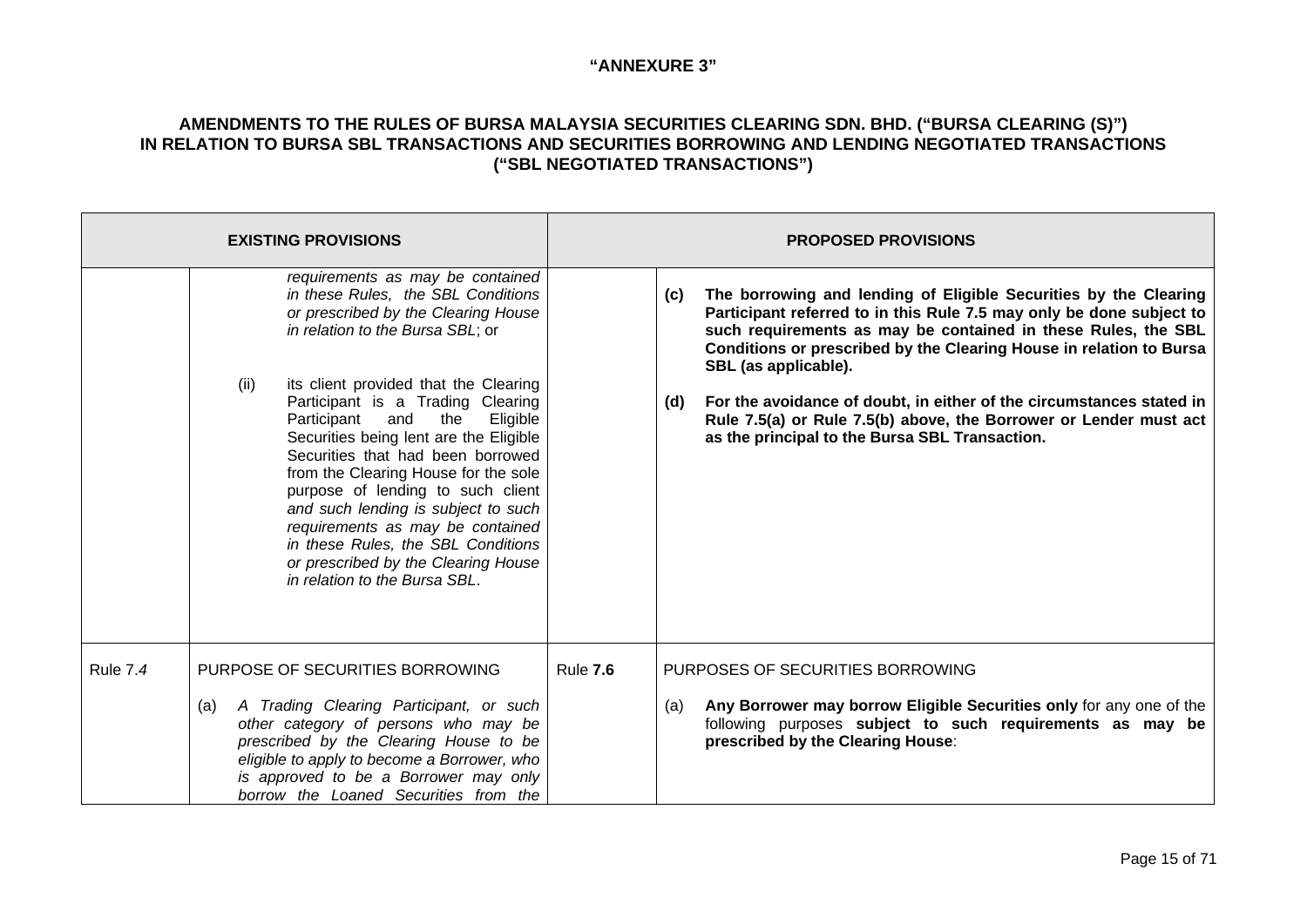| <b>EXISTING PROVISIONS</b>                                                                                                                                                      | <b>PROPOSED PROVISIONS</b>                                                                                                                                                                                                                                                                                                                                          |
|---------------------------------------------------------------------------------------------------------------------------------------------------------------------------------|---------------------------------------------------------------------------------------------------------------------------------------------------------------------------------------------------------------------------------------------------------------------------------------------------------------------------------------------------------------------|
| Clearing House whether for itself or its<br>client and/or lend such Loaned Securities to<br>its client for any one of the following<br>purposes:-                               | (i)<br>to facilitate the settlement of a regulated short sale in Eligible                                                                                                                                                                                                                                                                                           |
| to facilitate the settlement of a<br>(i)<br>regulated short sale in Eligible<br>Securities and which is effected in                                                             | Securities executed in accordance with the Exchange Rules;                                                                                                                                                                                                                                                                                                          |
| accordance with the Exchange<br>Rules, whether on its own account<br>or on account of the Borrower's<br>client,                                                                 | to facilitate the settlement of a sale of Eligible Securities where<br>(ii)<br>there are no Securities or insufficient Securities in the securities<br>account of the seller as will enable the seller to meet its delivery<br>obligations to the purchaser (in accordance with the Exchange<br>Rules relating to delivery and settlement) as a result of a mistake |
| to facilitate the settlement of a sale<br>(ii)<br>of Eligible Securities effected on the<br>whether<br>Exchange<br>the<br><sub>on</sub><br>Borrower's own account or on         | howsoever made when executing the sale provided always that<br>the mistake was made in good faith and discovered only after the<br>sale has been executed;                                                                                                                                                                                                          |
| account of the Borrower's client<br>where there are no Securities or<br>insufficient Securities<br>in in<br>the<br>securities account of the Borrower                           |                                                                                                                                                                                                                                                                                                                                                                     |
| or the Borrower's client as will<br>enable the Borrower or the<br>Borrower's client to meet its delivery<br>obligations to the purchaser (in                                    | (iii)<br>(No change)                                                                                                                                                                                                                                                                                                                                                |
| accordance with the Exchange<br>Rules relating to delivery and<br>settlement) pursuant to a sale trade<br>executed by the Borrower or the<br>Borrower's client on the Exchange, |                                                                                                                                                                                                                                                                                                                                                                     |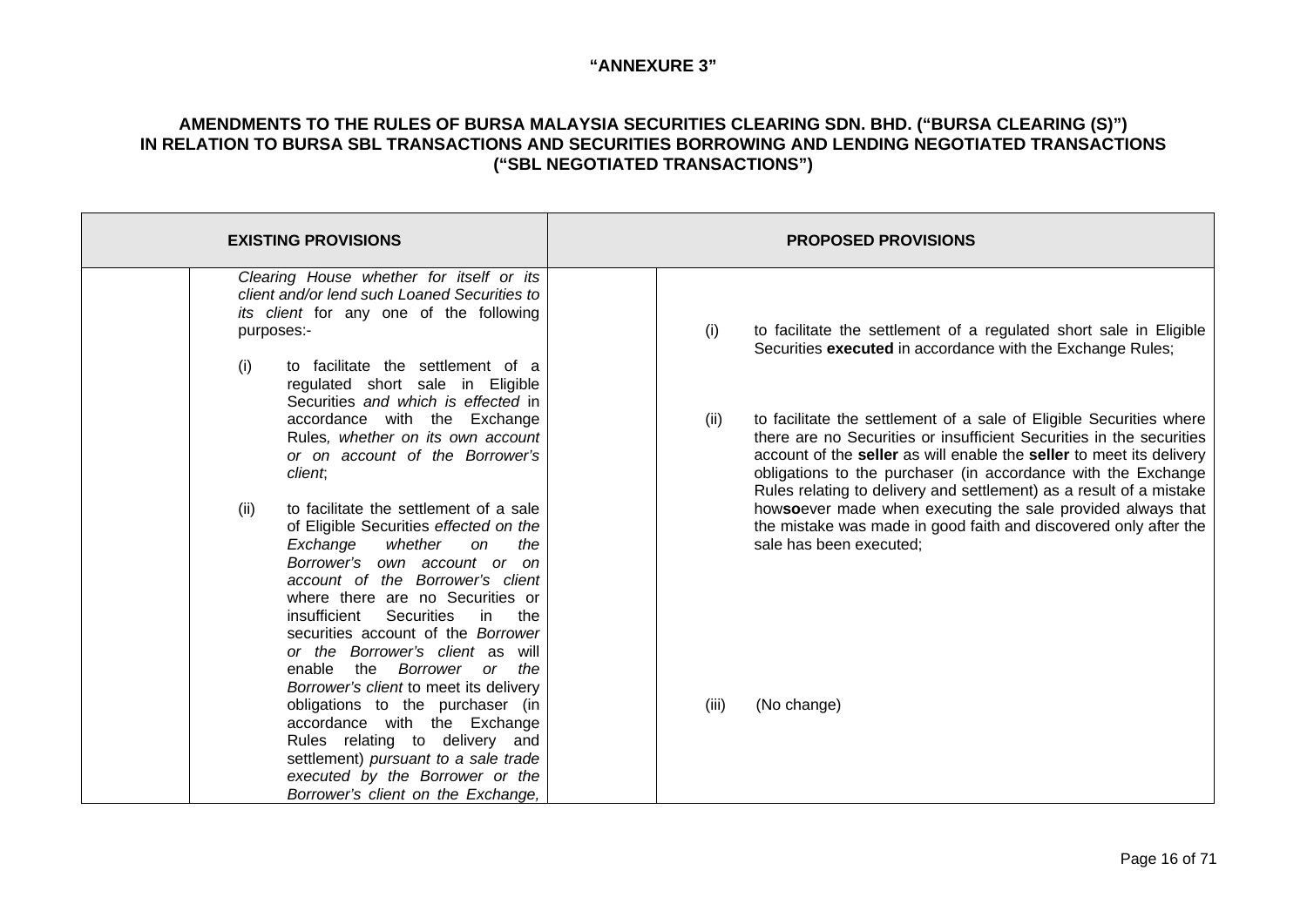| <b>EXISTING PROVISIONS</b>                                                                                                                                                                                                                                                                                                                                                                                               | <b>PROPOSED PROVISIONS</b> |
|--------------------------------------------------------------------------------------------------------------------------------------------------------------------------------------------------------------------------------------------------------------------------------------------------------------------------------------------------------------------------------------------------------------------------|----------------------------|
| as a result of a mistake however<br>made when executing the sale trade<br>provided always that the mistake<br>was made in good faith and<br>discovered only after the sale trade<br>has been executed;                                                                                                                                                                                                                   |                            |
| in relation to Eligible Securities that<br>(iii)<br>are ETF units or the Constituent<br>Securities (the ETF Units, the<br>Constituent Securities or any one of<br>the Constituent Securities shall<br>hereinafter be collectively referred to<br>as "the ETF Related Securities"), to<br>facilitate the settlement of a sale in<br>the ETF Related Securities where<br>the following requirements are<br>complied with:- |                            |
| the sale was executed by<br>(aa)<br>the Borrower in its capacity<br>as a Market Maker for that<br>particular ETF Related<br>Securities or executed by<br>the Borrower for its client<br>who is a Market Maker for<br>that particular ETF Related<br>Securities; and<br>the Borrower executed the<br>(bb)                                                                                                                 | (No change)<br>(iv)        |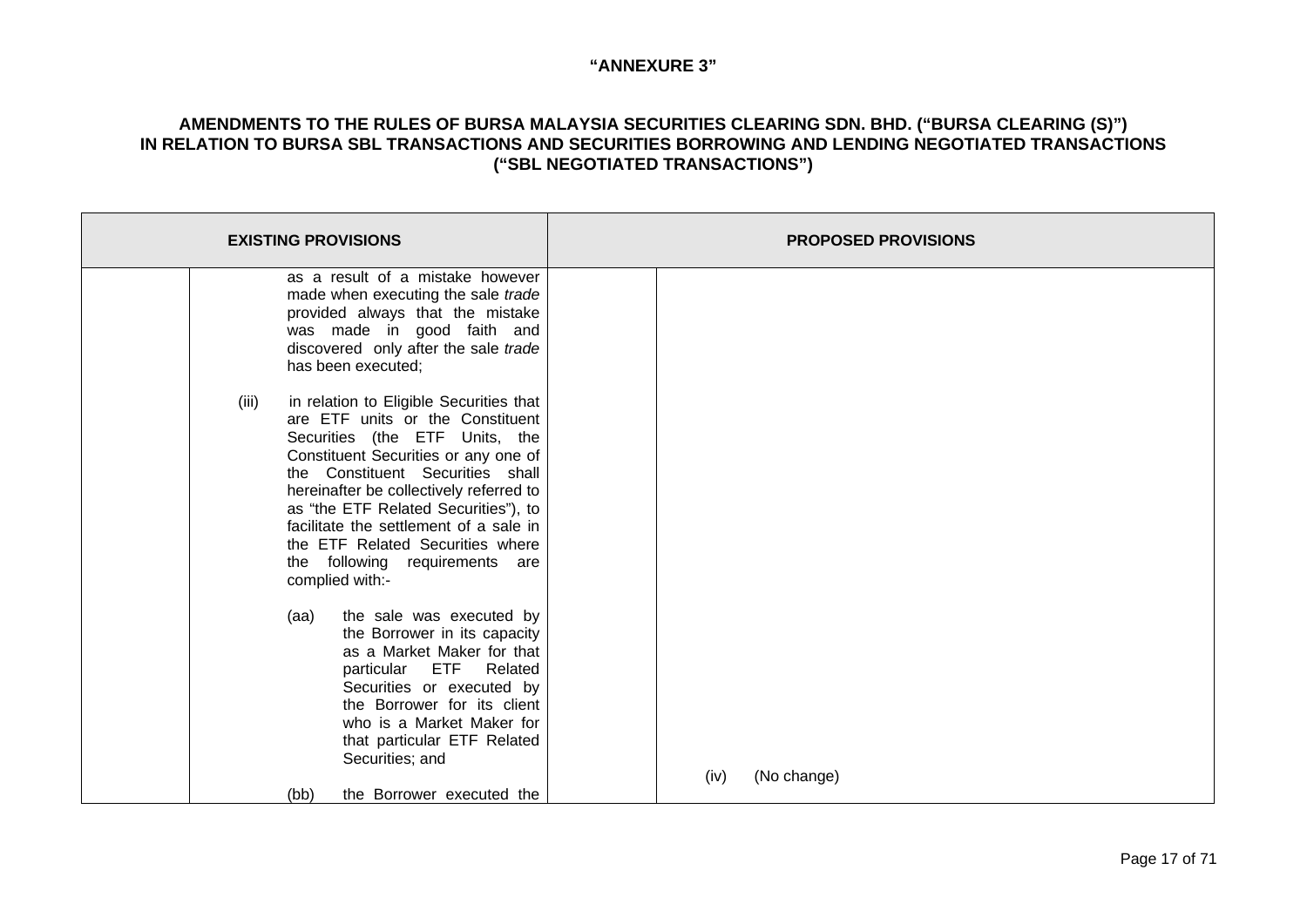|                      | <b>EXISTING PROVISIONS</b>                                                                                                                                                                                                                                                                                                                                                                                                                      |                             | <b>PROPOSED PROVISIONS</b>                                                                                                                                                                                                         |
|----------------------|-------------------------------------------------------------------------------------------------------------------------------------------------------------------------------------------------------------------------------------------------------------------------------------------------------------------------------------------------------------------------------------------------------------------------------------------------|-----------------------------|------------------------------------------------------------------------------------------------------------------------------------------------------------------------------------------------------------------------------------|
| (iv)<br>(b)          | sale as part of its Permitted<br>Short Selling activities or as<br>part of the Permitted Short<br>Selling activities of<br>the<br>client<br>Borrower's<br>in.<br>accordance with the rules<br>on Permitted Short Selling<br>contained<br>in<br>the<br>as<br>Exchange Rules; or<br>for such other purposes as may be<br>determined by the Clearing House in<br>consultation with the Commission.<br>For the purpose of this sub-rule (a), unless | (b)<br>(i)<br>(ii)<br>(iii) | For the purpose of this sub-rule (a), unless the context otherwise requires<br>(No change)<br>(No change)<br>(No change)                                                                                                           |
| (i)<br>(ii)<br>(iii) | the context otherwise requires -<br>"Constituent Securities" shall have<br>the meaning as is assigned to that<br>expression in the Exchange Rules;<br>"ETF" means exchange traded fund<br>as defined in the Commission's<br>Guidelines on Exchange Traded<br>Funds;<br>"Market<br>Maker"<br>shall<br>have<br>the<br>meaning as is assigned to that<br>expression in the Exchange Rules;                                                         | (iv)<br>(v)                 | "Permitted Short Selling" shall have the meaning as is assigned<br>to that expression in the Exchange Rules; and<br>"regulated short sale" shall have the same meaning as is assigned<br>to that expression in the Exchange Rules. |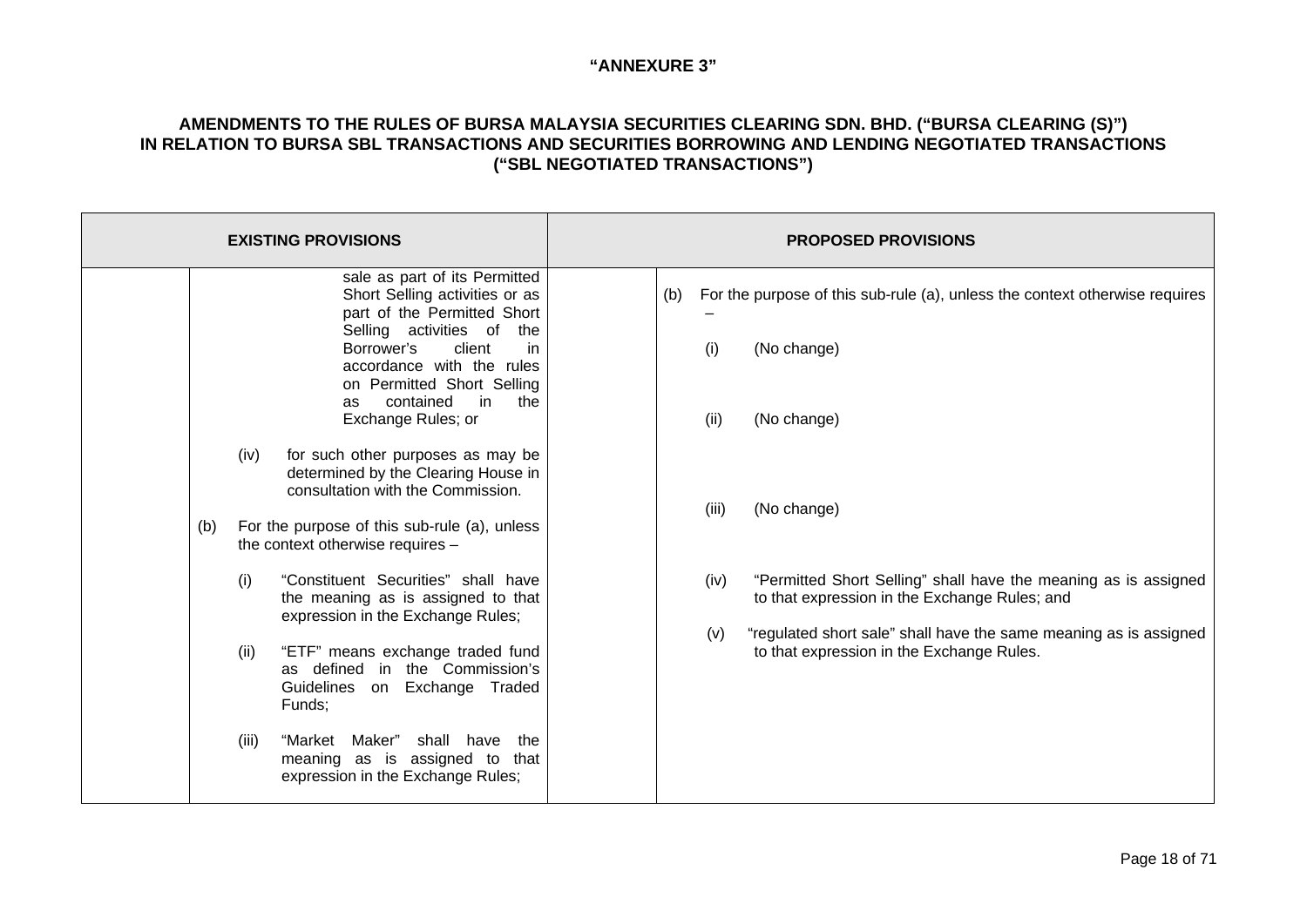| <b>EXISTING PROVISIONS</b> |                                                                                                                                                                                                                                                                                                                                                                                                                                                                                                                                         | <b>PROPOSED PROVISIONS</b>                                                                                                                                                                                                                                                                                                                        |  |
|----------------------------|-----------------------------------------------------------------------------------------------------------------------------------------------------------------------------------------------------------------------------------------------------------------------------------------------------------------------------------------------------------------------------------------------------------------------------------------------------------------------------------------------------------------------------------------|---------------------------------------------------------------------------------------------------------------------------------------------------------------------------------------------------------------------------------------------------------------------------------------------------------------------------------------------------|--|
|                            | "Permitted Short Selling" shall have<br>(iv)<br>the meaning as is assigned to that<br>expression in the Exchange Rules;<br>and<br>"regulated short sale" shall have the<br>(v)<br>same meaning as is assigned to that<br>expression in the Exchange Rules.                                                                                                                                                                                                                                                                              |                                                                                                                                                                                                                                                                                                                                                   |  |
| <b>Rule 7.5</b>            | APPROVAL AS LENDING AGENT<br>A Clearing Participant seeking approval to<br>(a)<br>act as a Lending Agent must:-<br>satisfy the requirements of Rule<br>(i)<br>$7.7(c)$ below;<br>apply to the Clearing House to be<br>(ii)<br>approved as a Lending Agent; and<br>submit to the Clearing House a<br>(iii)<br>written declaration in the form<br>prescribed in Appendix 1, together<br>with its application as referred to<br>above.<br>Without prejudice to the power conferred on<br>(b)<br>the Clearing House in Rule 2.11 pertaining | <b>Rule 7.7</b><br>APPROVAL AS LENDING AGENT<br>A Clearing Participant seeking approval to act as a Lending Agent must:<br>(a)<br>(i)<br>satisfy the requirements of Rule 7.8(c) below;<br>(ii)<br>apply to the Clearing House to be approved as a Lending Agent<br>for Bursa SBL Transactions; and<br>(No change)<br>(iii)<br>(No change)<br>(b) |  |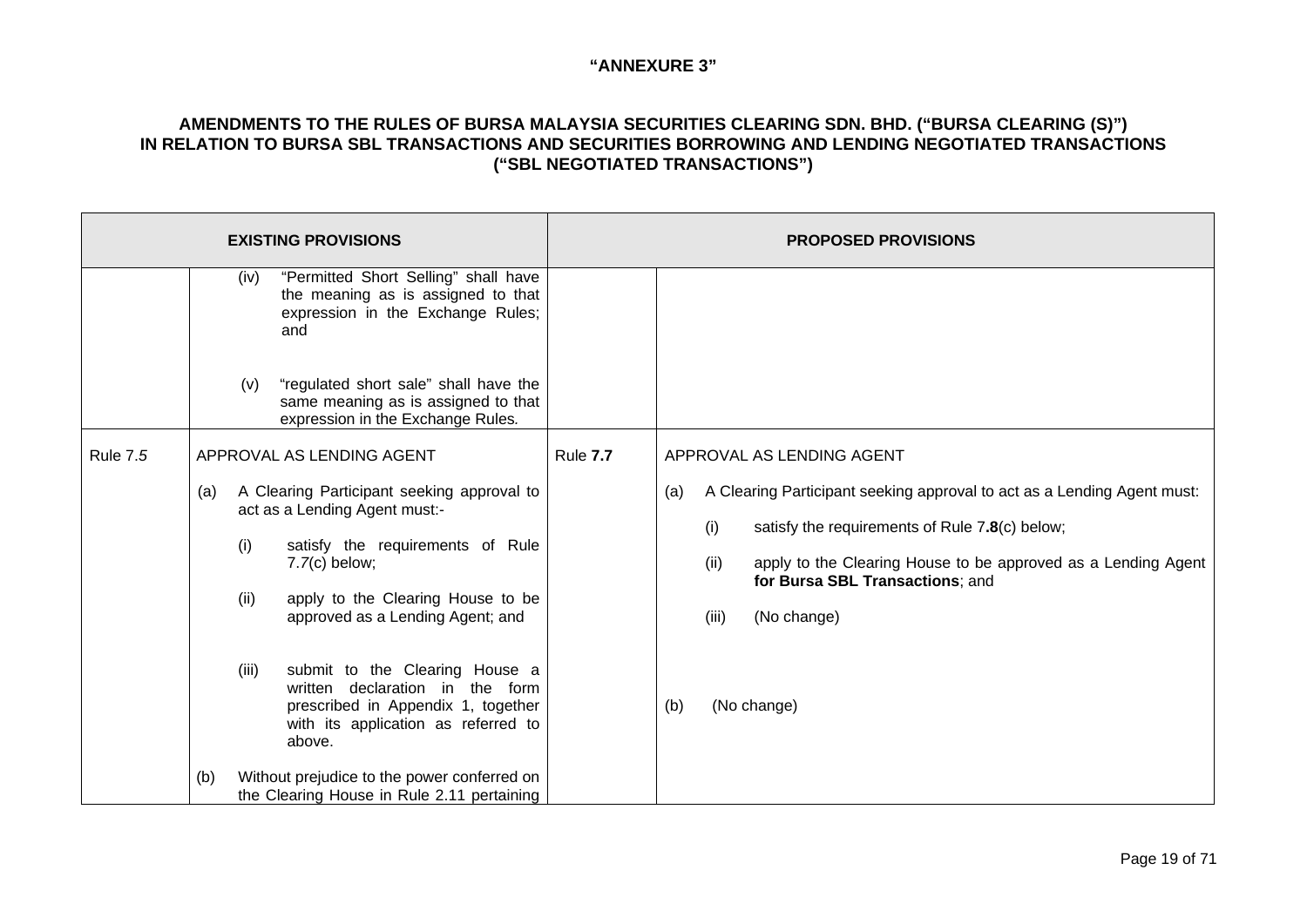| <b>EXISTING PROVISIONS</b>                                                                                                                                                                                                                                                                                                                                                                                                                                                                                                                                                                                                                                        | <b>PROPOSED PROVISIONS</b>                                                                                                                                                                                                                                                                                                                                                                                                          |
|-------------------------------------------------------------------------------------------------------------------------------------------------------------------------------------------------------------------------------------------------------------------------------------------------------------------------------------------------------------------------------------------------------------------------------------------------------------------------------------------------------------------------------------------------------------------------------------------------------------------------------------------------------------------|-------------------------------------------------------------------------------------------------------------------------------------------------------------------------------------------------------------------------------------------------------------------------------------------------------------------------------------------------------------------------------------------------------------------------------------|
| to the conduct of inspection on a Clearing<br>Participant, the Clearing House may, at any<br>time and/or from time to time prior to or<br>after the receipt of the prescribed<br>declaration in Appendix 1, undertake any<br>inspection and/or audit on the Clearing<br>Participant seeking approval to act as a<br>Lending Agent in the manner determined<br>by the Clearing House.<br>The Clearing House may, in approving any<br>(c)<br>application made by a Clearing Participant<br>pursuant to Rule 7.5(a), impose such<br>requirements or conditions as it deems<br>necessary to ensure the smooth operation<br>of transactions relating to the Bursa SBL. | The Clearing House may, in approving any application made by a<br>(c)<br>Clearing Participant pursuant to Rule 7.7(a), impose such requirements<br>or conditions as it deems necessary to ensure the smooth operation of<br>the Bursa SBL Transactions.<br>(No change)<br>(d)                                                                                                                                                       |
| Notwithstanding and without prejudice to<br>(d)<br>any other provisions in this Chapter, the<br>Clearing House shall not be obligated to<br>approve the application of every Clearing<br>Participant to be a Lending Agent.                                                                                                                                                                                                                                                                                                                                                                                                                                       | A Clearing Participant who has been approved to act as a Lending<br>(e)<br>Agent must act as the duly appointed agent of the Lending Participant<br>or Lender when performing the functions and responsibilities set out<br>under Rule 7.8(a) and as may be specified by the Clearing House from<br>time to time.                                                                                                                   |
| A Clearing Participant who has been<br>(e)<br>approved to act as a Lending Agent shall<br>act as the duly appointed agent of the<br>Lending Participant or Lender<br>when<br>performing<br>functions<br>the<br>and<br>responsibilities set out under Rule 7.7(a)                                                                                                                                                                                                                                                                                                                                                                                                  | (f)<br>A Clearing Participant must not perform the functions and<br>responsibilities set out under Rule 7.8(a) for any Lending Participant or<br>Lender as its agent, unless it has first been approved as a Lending<br>Agent and has entered into a written agreement with such Lending<br>Participant or Lender to be appointed as his or its Lending Agent, which<br>agreement must include the matters specified in Appendix 2. |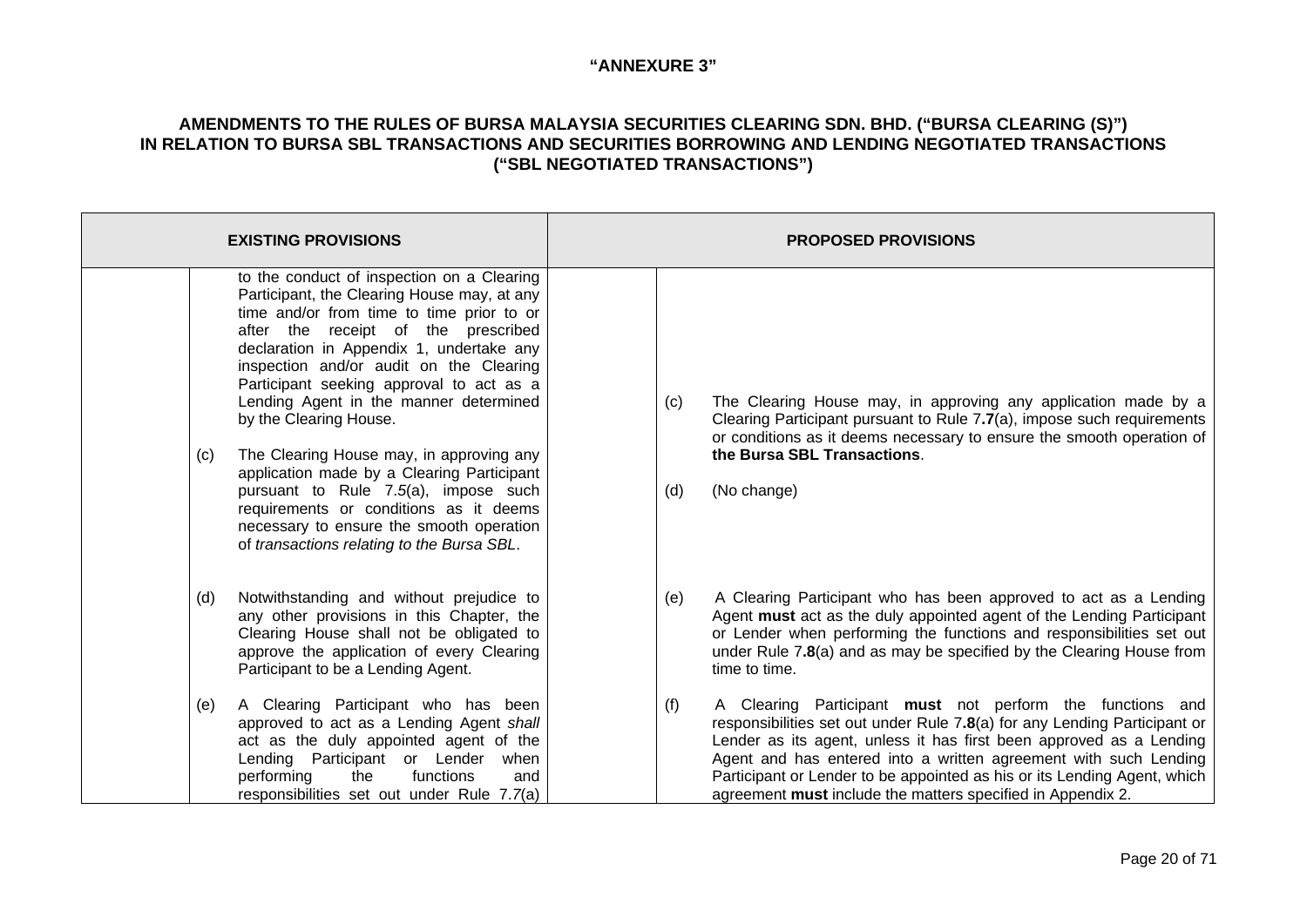|                 | <b>EXISTING PROVISIONS</b>                                                                                                                                                                                                                                                                                                                                                                                | <b>PROPOSED PROVISIONS</b>                                                                                                                                                                                                 |  |
|-----------------|-----------------------------------------------------------------------------------------------------------------------------------------------------------------------------------------------------------------------------------------------------------------------------------------------------------------------------------------------------------------------------------------------------------|----------------------------------------------------------------------------------------------------------------------------------------------------------------------------------------------------------------------------|--|
|                 | and as may be specified from time to time.<br>(f)<br>A Clearing Participant shall not perform the                                                                                                                                                                                                                                                                                                         |                                                                                                                                                                                                                            |  |
|                 | functions and responsibilities set out under<br>Rule 7.7(a) for any Lending Participant or<br>Lender as its agent, unless it has first been<br>approved as a Lending Agent and has<br>entered into a written agreement with such<br>Lending Participant or Lender to be<br>appointed as his or its Lending Agent,<br>which agreement shall include the matters<br>specified in Appendix 2 of these Rules. |                                                                                                                                                                                                                            |  |
| <b>Rule 7.7</b> | FUNCTIONS AND<br>RESPONSIBILITIES OF   Rule 7.8<br><b>LENDING AGENT</b>                                                                                                                                                                                                                                                                                                                                   | FUNCTIONS AND RESPONSIBILITIES OF LENDING AGENT FOR BURSA<br><b>SBL TRANSACTIONS</b>                                                                                                                                       |  |
|                 | A Clearing Participant who is approved<br>(a)<br>and appointed to be a Lending Agent for a<br>Lending Participant or Lender shall have,<br>amongst others, the following functions<br>and responsibilities:-                                                                                                                                                                                              | A Clearing Participant who is approved and appointed to be a Lending<br>(a)<br>Agent for a Lending Participant or Lender must have, amongst others,<br>the following functions and responsibilities:<br>(i)<br>(No change) |  |
|                 | (i)<br>To process the application of any<br>person applying to be a Lending<br>Participant (hereinafter in this Rule<br>referred to as "the Said Lending<br>Participant");                                                                                                                                                                                                                                | (No change)<br>(ii)                                                                                                                                                                                                        |  |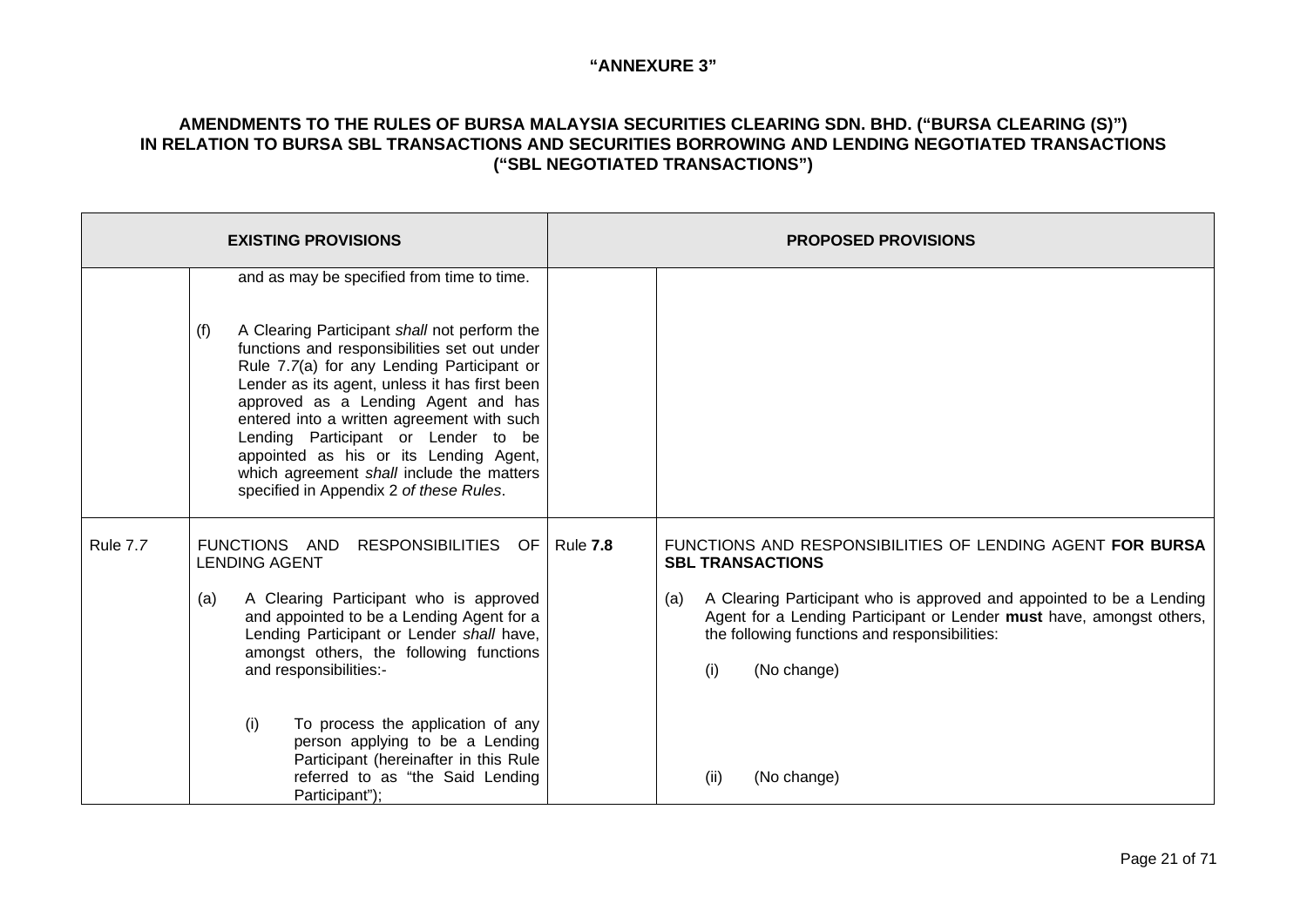| <b>EXISTING PROVISIONS</b>                                                                                                                                                                                                                                                                                                                                                                                                                                                                                                                                                                                                                                                                                                                                                                                                                                                                                                                                                                                                                                                             | <b>PROPOSED PROVISIONS</b>                                                                                                                                                                                                                                                                                                                                                                                                                                                                                                                                                                                                                                                                                                                                                                                                                                                                                                                                                                                                                                                                                                                                                 |
|----------------------------------------------------------------------------------------------------------------------------------------------------------------------------------------------------------------------------------------------------------------------------------------------------------------------------------------------------------------------------------------------------------------------------------------------------------------------------------------------------------------------------------------------------------------------------------------------------------------------------------------------------------------------------------------------------------------------------------------------------------------------------------------------------------------------------------------------------------------------------------------------------------------------------------------------------------------------------------------------------------------------------------------------------------------------------------------|----------------------------------------------------------------------------------------------------------------------------------------------------------------------------------------------------------------------------------------------------------------------------------------------------------------------------------------------------------------------------------------------------------------------------------------------------------------------------------------------------------------------------------------------------------------------------------------------------------------------------------------------------------------------------------------------------------------------------------------------------------------------------------------------------------------------------------------------------------------------------------------------------------------------------------------------------------------------------------------------------------------------------------------------------------------------------------------------------------------------------------------------------------------------------|
| To give effect to any instructions or<br>(ii)<br>orders given by the Said Lending<br>Participant or Lender (hereinafter in<br>this Rule referred to as "the Said<br>Lender") which include, inter alia,<br>the keying-in of Lending Interests<br>into the Bursa SBL System;<br>To transmit or forward to the Said<br>(iii)<br>Lending Participant or Said Lender<br>notification<br>update<br>or<br>any<br>communicated by the Clearing<br>House via the Bursa SBL System<br>in relation to the transactions by the<br>Said Lending Participant or Said<br>Lender relating to the Bursa SBL<br>(other than notices pertaining to the<br>issue of announcements made by<br>an issuer of the Securities<br>comprised in the Loaned Securities<br>of any action taken by such issuer<br>in relation to or arising from its<br>Securities including payment of<br>dividend, issue of bonus Securities<br>and other rights and interests<br>associated with its Securities,<br>capital restructuring and Securities<br>consolidation) or received by the<br>Lending Agent from the Clearing | To transmit or forward to the Said Lending Participant or Said<br>(iii)<br>Lender any notification or update communicated by the Clearing<br>House in relation to the transactions entered into by the Said<br>Lending Participant or Said Lender relating to the Bursa SBL<br>(other than notices pertaining to the issue of announcements<br>made by an issuer of the Securities comprised in the Loaned<br>Securities of any action taken by such issuer in relation to or<br>arising from its Securities including payment of dividend, issue of<br>bonus Securities and other rights and interests associated with its<br>Securities, capital restructuring and Securities consolidation) or<br>received by the Lending Agent from the Clearing House for the<br>information of the Said Lending Participant or Said Lender,<br>including but not limited to, such matters relating to any approval<br>of Lending Interests, recall of Loaned Securities, entitlement<br>received or is to be received by the Said Lender arising from any<br>corporate action with respect to the Loaned Securities in<br>accordance with the SBL Conditions;<br>(No change)<br>(iv) |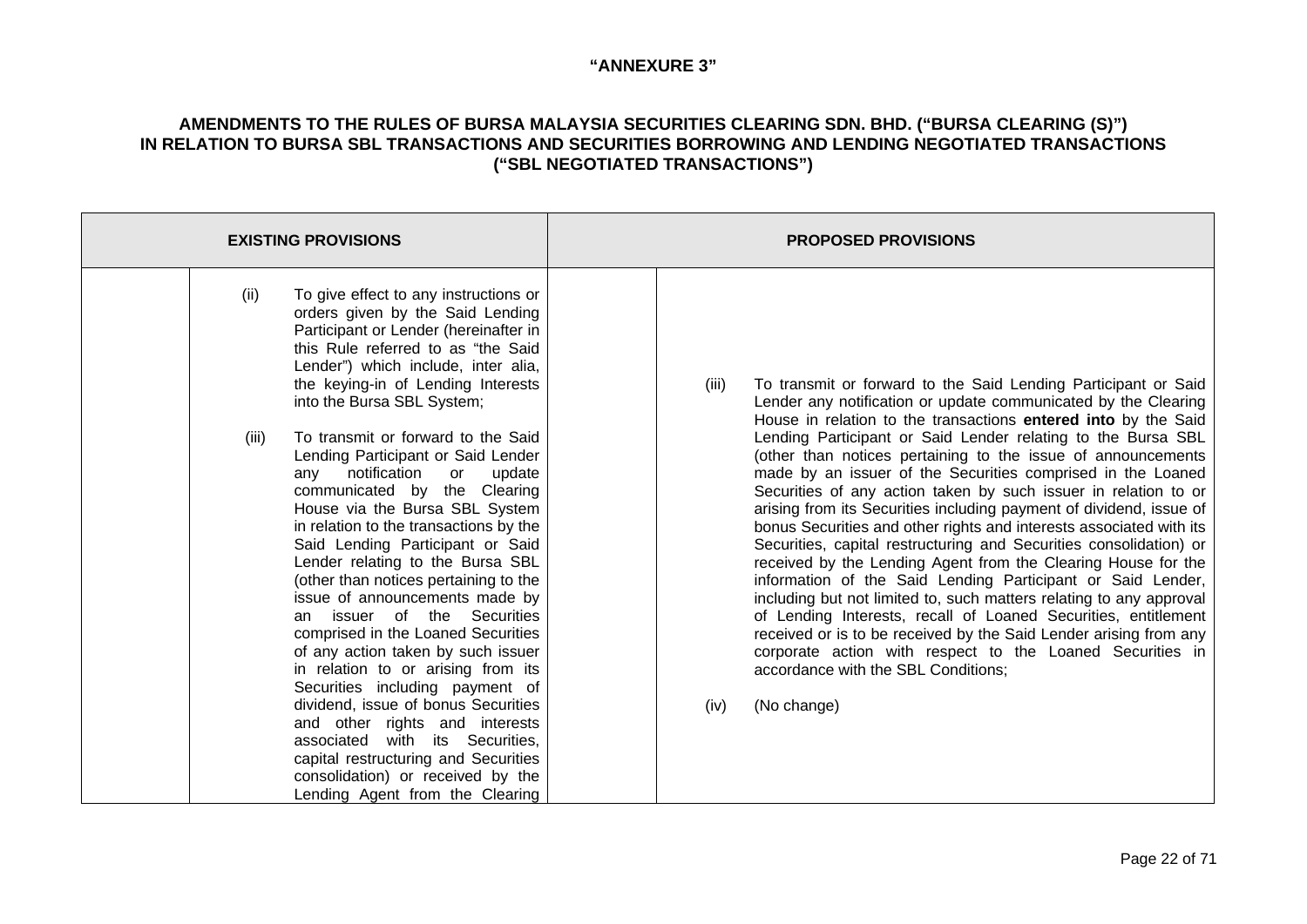| <b>EXISTING PROVISIONS</b>                                                                                                                                                                                                                                                                                                                                                                                                        | <b>PROPOSED PROVISIONS</b> |
|-----------------------------------------------------------------------------------------------------------------------------------------------------------------------------------------------------------------------------------------------------------------------------------------------------------------------------------------------------------------------------------------------------------------------------------|----------------------------|
| House for the information of the<br>Said Lending Participant or Said<br>Lender, including but not limited to,<br>such matters relating to any<br>approval of Lending Interests,<br>recall of Loaned<br>Securities,<br>entitlement received or is to be<br>received by the Said Lender arising<br>from any corporate action with<br>respect to the Loaned Securities in<br>SBL<br>accordance<br>with<br>the<br>Conditions;         | (No change)<br>(v)         |
| To collect all documents, forms,<br>(iv)<br>agreements, deeds including any<br>amendments or variations thereof<br>relating to or governing the Bursa<br>SBL as the Clearing House may<br>require from time to time, from the<br>Said Lending Participant or the<br>Said Lender for submission to the<br>Clearing House and from the<br>Clearing House for transmission to<br>the Said Lending Participant or the<br>Said Lender; |                            |
| To receive into the Lending Agent's<br>(v)<br>bank account designated for the<br>receipt of any fees, charges or                                                                                                                                                                                                                                                                                                                  |                            |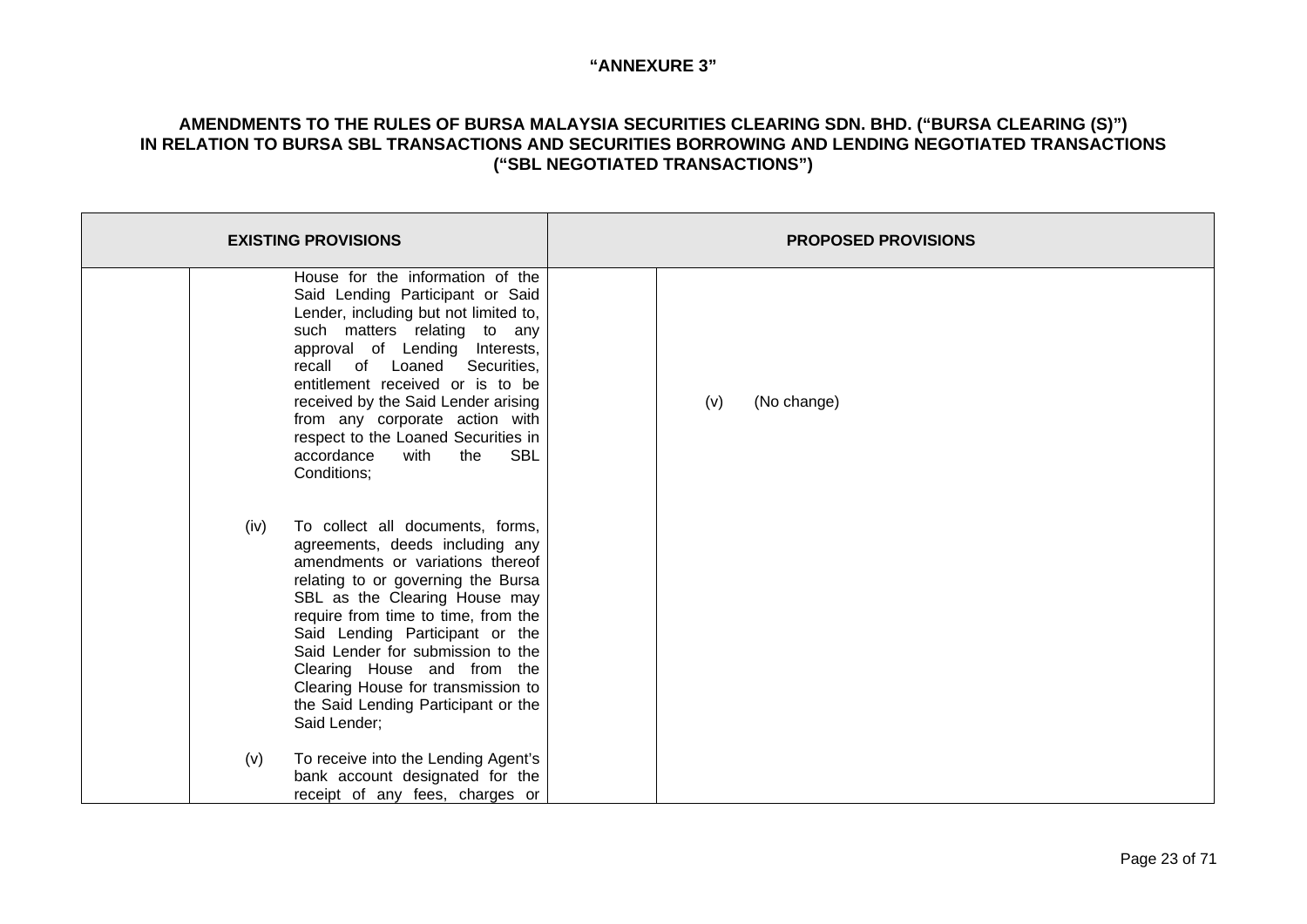| <b>EXISTING PROVISIONS</b>                                                                                                                                                                                                                                                                                                                                                                                                                                                                                                                                                                                                                                                                                                                                                                                                                                        | <b>PROPOSED PROVISIONS</b>                                                                                                                                                                                                                                                                                                                  |
|-------------------------------------------------------------------------------------------------------------------------------------------------------------------------------------------------------------------------------------------------------------------------------------------------------------------------------------------------------------------------------------------------------------------------------------------------------------------------------------------------------------------------------------------------------------------------------------------------------------------------------------------------------------------------------------------------------------------------------------------------------------------------------------------------------------------------------------------------------------------|---------------------------------------------------------------------------------------------------------------------------------------------------------------------------------------------------------------------------------------------------------------------------------------------------------------------------------------------|
| income arising with respect to any<br>Loaned Securities due and payable<br>by the Clearing House to the Said<br>Lender relating to the Bursa SBL<br>("Designated Bank Account") and<br>to pay to the Said Lender such<br>fees, charges or income as may be<br>prescribed by the Clearing House<br>from time to time and that have<br>been credited into the Lending<br>Agent's Designated Bank Account<br>by the Clearing House subject to<br>the deduction of any fees and<br>charges as may be agreed<br>between the Said Lender and the<br>Lending Agent, and to collect from<br>the Said Lender and to pay to the<br>Clearing House, any fees and<br>charges due and payable by the<br>Said Lender to the Clearing House<br>relating to the Bursa SBL as may<br>be prescribed by the Clearing<br>House from time to time without<br>any deduction or set off; | To furnish to the Clearing House such information or documents<br>(vi)<br>relating to the Bursa SBL and such advice, statement and report<br>on the operation of transactions relating to the Bursa SBL at such<br>times and in such manner as may be prescribed by the Clearing<br>House;<br>(vii)<br>(No change)<br>(No change)<br>(viii) |
| To furnish to the Clearing House<br>(vi)<br>such documents relating to the<br>Bursa SBL and such advice,<br>statement and report on the<br>operation of transactions relating to                                                                                                                                                                                                                                                                                                                                                                                                                                                                                                                                                                                                                                                                                  | (No change)<br>(b)                                                                                                                                                                                                                                                                                                                          |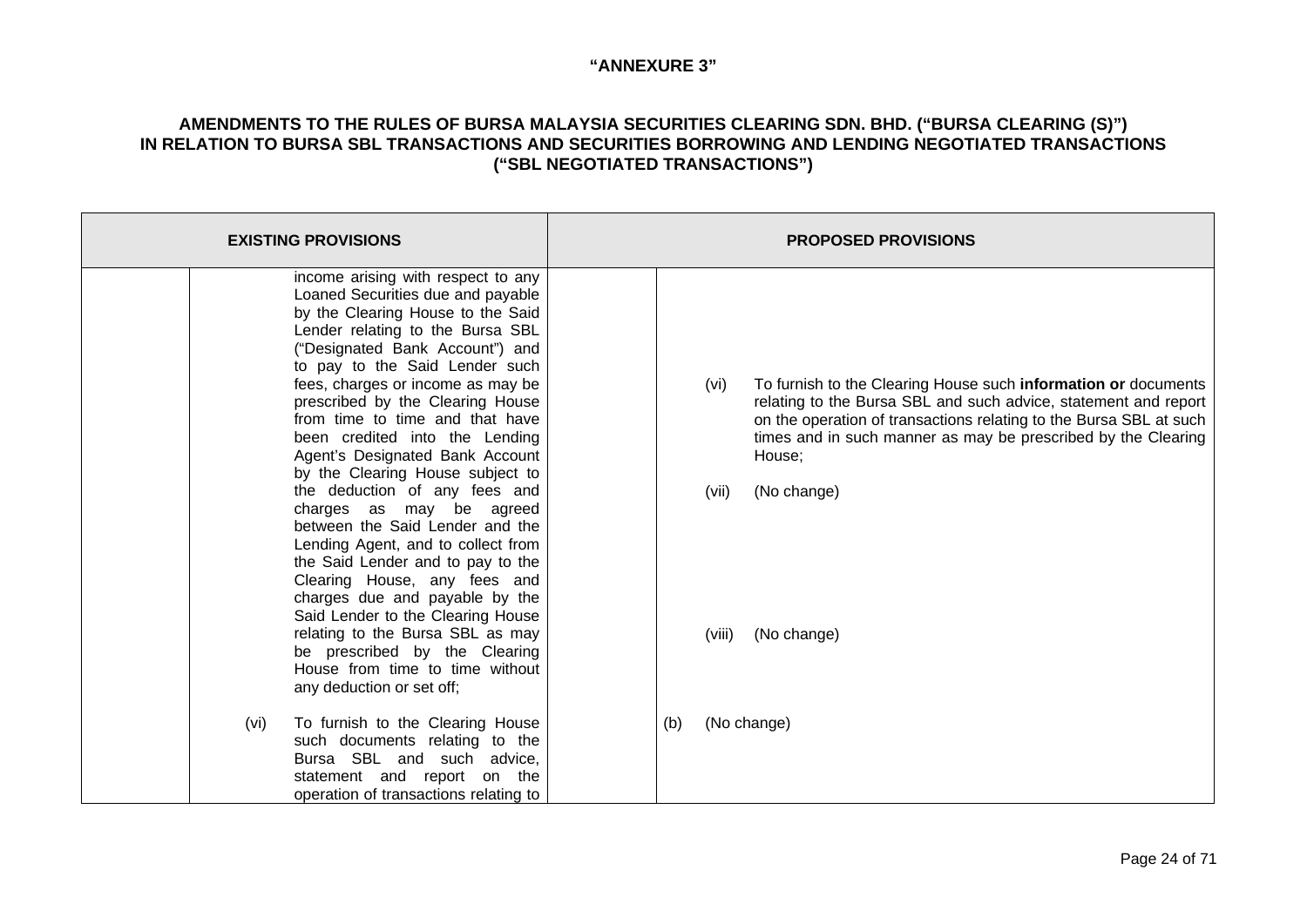| <b>EXISTING PROVISIONS</b>                                                                                                                                                                                                                                                                                                                                                                                                                                                                                                                                                                                                                                                                                                                                                                                                                                                                                                                                                                                                                                              | <b>PROPOSED PROVISIONS</b>                                                                                                                                                                                                                                                                                                                                                                                                                                                                                                                                                                                                                                            |
|-------------------------------------------------------------------------------------------------------------------------------------------------------------------------------------------------------------------------------------------------------------------------------------------------------------------------------------------------------------------------------------------------------------------------------------------------------------------------------------------------------------------------------------------------------------------------------------------------------------------------------------------------------------------------------------------------------------------------------------------------------------------------------------------------------------------------------------------------------------------------------------------------------------------------------------------------------------------------------------------------------------------------------------------------------------------------|-----------------------------------------------------------------------------------------------------------------------------------------------------------------------------------------------------------------------------------------------------------------------------------------------------------------------------------------------------------------------------------------------------------------------------------------------------------------------------------------------------------------------------------------------------------------------------------------------------------------------------------------------------------------------|
| the Bursa SBL at such times and in<br>such manner as may be prescribed<br>by the Clearing House;<br>To give effect to any instructions,<br>(vii)<br>directives or orders given by the<br>Clearing House to facilitate the<br>operation of any transactions by<br>the Lending Participant or Lender<br>relating to the Bursa SBL or the<br><b>SBL Conditions; and</b><br>functions<br>(viii)<br>Such<br>other<br>and<br>responsibilities as may be specified<br>by the Clearing House from time to<br>time.<br>The Clearing House may, by notice given<br>(b)<br>to the Clearing Participant from time to<br>time, amend, vary or modify the functions<br>and responsibilities of the Clearing<br>Participant in relation to the Bursa SBL.<br>A Clearing Participant seeking approval to<br>(c)<br>act as a Lending Agent or who is approved<br>to act as a Lending Agent must ensure<br>that it has in place, at all times, the<br>requisite<br>infrastructure,<br>systems,<br>functionalities<br>and<br>controls for<br>the<br>of the functions<br>performance<br>and | A Clearing Participant seeking approval to act as a Lending Agent or<br>(c)<br>who is approved to act as a Lending Agent must ensure that it has in<br>place, at all times, the requisite systems, infrastructure, functionalities<br>and controls for the performance of the functions and responsibilities<br>stipulated in Rule 7.8(a).<br>In performing the functions and responsibilities stipulated in Rule $7.8(a)$<br>(d)<br>on behalf of the Said Lending Participant or Said Lender, a Clearing<br>Participant approved as a Lending Agent must comply with the<br>procedures or requirements as may be imposed by the Clearing House<br>from time to time. |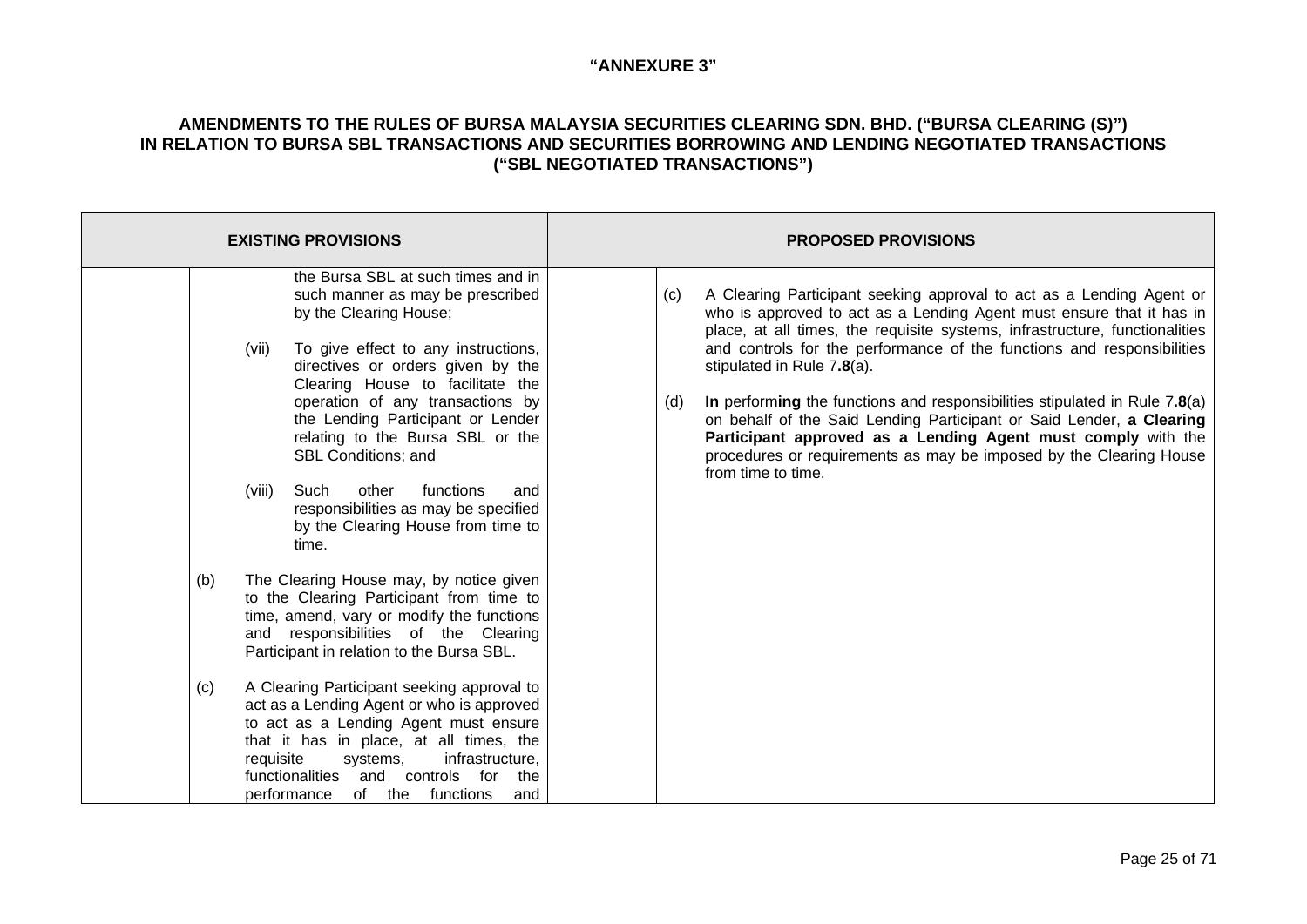|                 |     | <b>EXISTING PROVISIONS</b>                                                                                                                                                                                                                                                                                              |                 | <b>PROPOSED PROVISIONS</b>                                                                                                                                                                                                                                                                          |
|-----------------|-----|-------------------------------------------------------------------------------------------------------------------------------------------------------------------------------------------------------------------------------------------------------------------------------------------------------------------------|-----------------|-----------------------------------------------------------------------------------------------------------------------------------------------------------------------------------------------------------------------------------------------------------------------------------------------------|
|                 |     | responsibilities stipulated in Rule 7.7(a).                                                                                                                                                                                                                                                                             |                 |                                                                                                                                                                                                                                                                                                     |
|                 | (d) | A Clearing Participant approved as a<br>Lending Agent must perform the functions<br>and responsibilities stipulated in Rule<br>7.7(a) on behalf of the Said Lending<br>Participant or Said Lender in accordance<br>with the procedures or requirements as<br>may be imposed by the Clearing House<br>from time to time. |                 |                                                                                                                                                                                                                                                                                                     |
| <b>Rule 7.6</b> |     | <b>ACCESS TO BURSA SBL SYSTEM</b>                                                                                                                                                                                                                                                                                       | <b>Rule 7.9</b> | <b>ACCESS TO BURSA SBL SYSTEM</b>                                                                                                                                                                                                                                                                   |
|                 | (a) | Upon approval of an application to be a<br>Lending Agent made pursuant to Rule<br>7.5(a), the Clearing Participant shall be<br>given access to the Bursa SBL System to<br>perform any of its functions and<br>responsibilities as a Lending Agent in<br>relation to the Bursa SBL.                                      |                 | (a) Upon approval of an application to be a Lending Agent made pursuant to<br>Rule 7.7(a), the Clearing Participant shall be given access to the Bursa<br>SBL System to perform any of its functions and responsibilities as a<br>Lending Agent in relation to the Bursa SBL.<br>(No change)<br>(b) |
|                 | (b) | Such Clearing Participant shall comply<br>with any conditions or requirements<br>prescribed by the Clearing House from<br>time to time in relation to the access to or<br>usage of the Bursa SBL System.                                                                                                                |                 |                                                                                                                                                                                                                                                                                                     |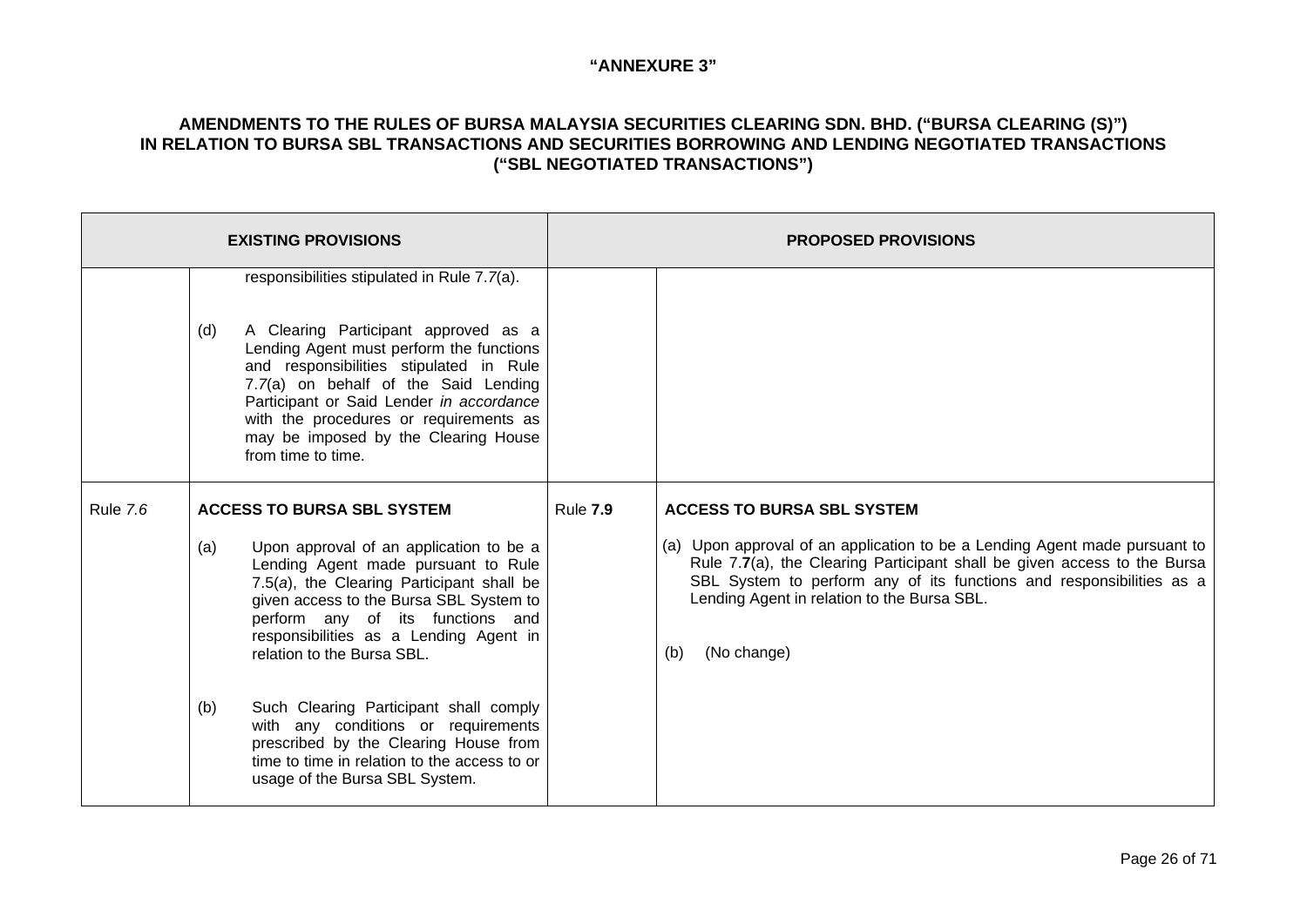| <b>EXISTING PROVISIONS</b> |                                                                                                                                                                                                                                                                                                                                                                                                                                                                                                                                                                                                                                                                                      |                  | <b>PROPOSED PROVISIONS</b>                                                                                                                                                                                                                                                                                                                                                                                                         |
|----------------------------|--------------------------------------------------------------------------------------------------------------------------------------------------------------------------------------------------------------------------------------------------------------------------------------------------------------------------------------------------------------------------------------------------------------------------------------------------------------------------------------------------------------------------------------------------------------------------------------------------------------------------------------------------------------------------------------|------------------|------------------------------------------------------------------------------------------------------------------------------------------------------------------------------------------------------------------------------------------------------------------------------------------------------------------------------------------------------------------------------------------------------------------------------------|
|                            | (New provisions)                                                                                                                                                                                                                                                                                                                                                                                                                                                                                                                                                                                                                                                                     | <b>Rule 7.10</b> | <b>DESIGNATED SECURITIES ACCOUNT</b><br>A Borrower must ensure that all Loaned Securities are held in and where<br>relevant, transferred to, the designated securities accounts as<br>prescribed by the Clearing House and no other securities account.                                                                                                                                                                            |
| <b>Rule 7.8</b>            | <b>ACTION BY THE CLEARING HOUSE</b><br>Without prejudice to any other powers of<br>(a)<br>the Clearing House contained in the Act,<br>these Rules or any directives, circulars or<br>instructions issued by the Clearing House<br>from time to time, if the Clearing<br>Participant commits a breach of any of the<br>requirements stipulated in this Chapter,<br>the Clearing House may exercise any of<br>the following powers immediately without<br>further reference to<br>the Clearing<br>Participant in question:-<br>(i)<br>prohibit the Clearing Participant<br>from entering into any or all new<br>transactions in relation to the Bursa<br>SBL<br>and/or<br>transactions | <b>Rule 7.11</b> | <b>ACTION BY THE CLEARING HOUSE</b><br>The Clearing House may exercise any of the powers set out in Rule<br>(a)<br>7.11(b) immediately without further reference to a Bursa SBL<br><b>Participant or Lending Agent:</b><br>if the Bursa SBL Participant or Lending Agent commits a<br>(i)<br>breach of any of the conditions or requirements imposed by<br>the Clearing House in relation to the Bursa SBL<br><b>Transactions:</b> |
|                            | contemplated under the SBL<br>Conditions; or<br>suspend or terminate the Clearing<br>(ii)                                                                                                                                                                                                                                                                                                                                                                                                                                                                                                                                                                                            |                  | if the Clearing House determines in its absolute discretion<br>(ii)<br>that the Bursa SBL Participant or Lending Agent is unable<br>to conduct any of the Bursa SBL Transactions due to any<br>circumstances including bankruptcy and insolvency;                                                                                                                                                                                  |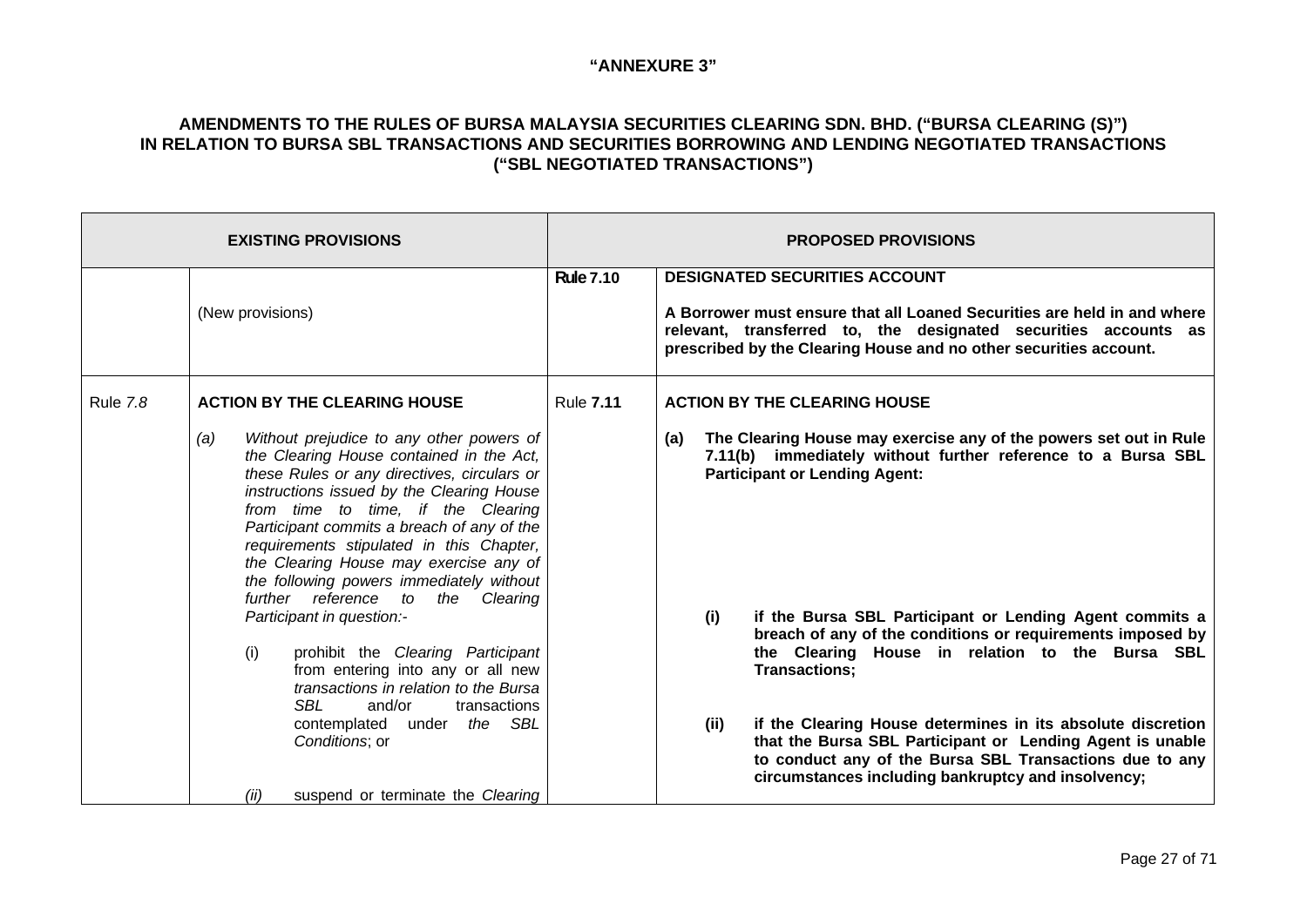| <b>EXISTING PROVISIONS</b>      | <b>PROPOSED PROVISIONS</b>                                                                                                                                                                                                                                                                                                                                                                                                                                                                                                                                                                                                                                                                                                                                                                                                                                                                                                                                                                                                                                                                                                                                                                                                                                                                                                                                                                                                                                                   |
|---------------------------------|------------------------------------------------------------------------------------------------------------------------------------------------------------------------------------------------------------------------------------------------------------------------------------------------------------------------------------------------------------------------------------------------------------------------------------------------------------------------------------------------------------------------------------------------------------------------------------------------------------------------------------------------------------------------------------------------------------------------------------------------------------------------------------------------------------------------------------------------------------------------------------------------------------------------------------------------------------------------------------------------------------------------------------------------------------------------------------------------------------------------------------------------------------------------------------------------------------------------------------------------------------------------------------------------------------------------------------------------------------------------------------------------------------------------------------------------------------------------------|
| Participant as a Lending Agent. | if the Clearing House determines that the Bursa SBL<br>(iii)<br>Participant or Lending Agent is likely to cause damage to<br>other Bursa SBL Participants or Lending Agents as a result<br>of violating any of the requirements or obligations in relation<br>to the Bursa SBL Transactions; or<br>in any such circumstances which may be determined by the<br>(iv)<br>Clearing House in consultation with the Commission.<br>Without prejudice to any of the powers of the Clearing House<br>(b)<br>contained in the Act, these Rules or any directives, circulars or<br>instructions issued by the Clearing House from time to time, the<br>actions which the Clearing House may take upon the happening of any<br>of the events set out in Rule 7.11(a) include one or more of the<br>following:<br>prohibit the Bursa SBL Participant or Lending Agent from<br>(i)<br>entering into any or all new Bursa SBL Transactions and/or<br>transactions contemplated under any directives, circulars or<br>instructions issued by the Clearing House in relation to the<br><b>Bursa SBL Transactions:</b><br>(ii)<br>suspend or terminate the Bursa SBL Participant or Lending<br>Agent as a Bursa SBL Participant or Lending Agent;<br>notify all Bursa SBL Participants and Lending Agents of the<br>(iii)<br>suspension or termination of any Bursa SBL Participant or<br><b>Lending Agent; or</b><br>limit the activities or access of the Bursa SBL Participant or<br>(iv) |
|                                 |                                                                                                                                                                                                                                                                                                                                                                                                                                                                                                                                                                                                                                                                                                                                                                                                                                                                                                                                                                                                                                                                                                                                                                                                                                                                                                                                                                                                                                                                              |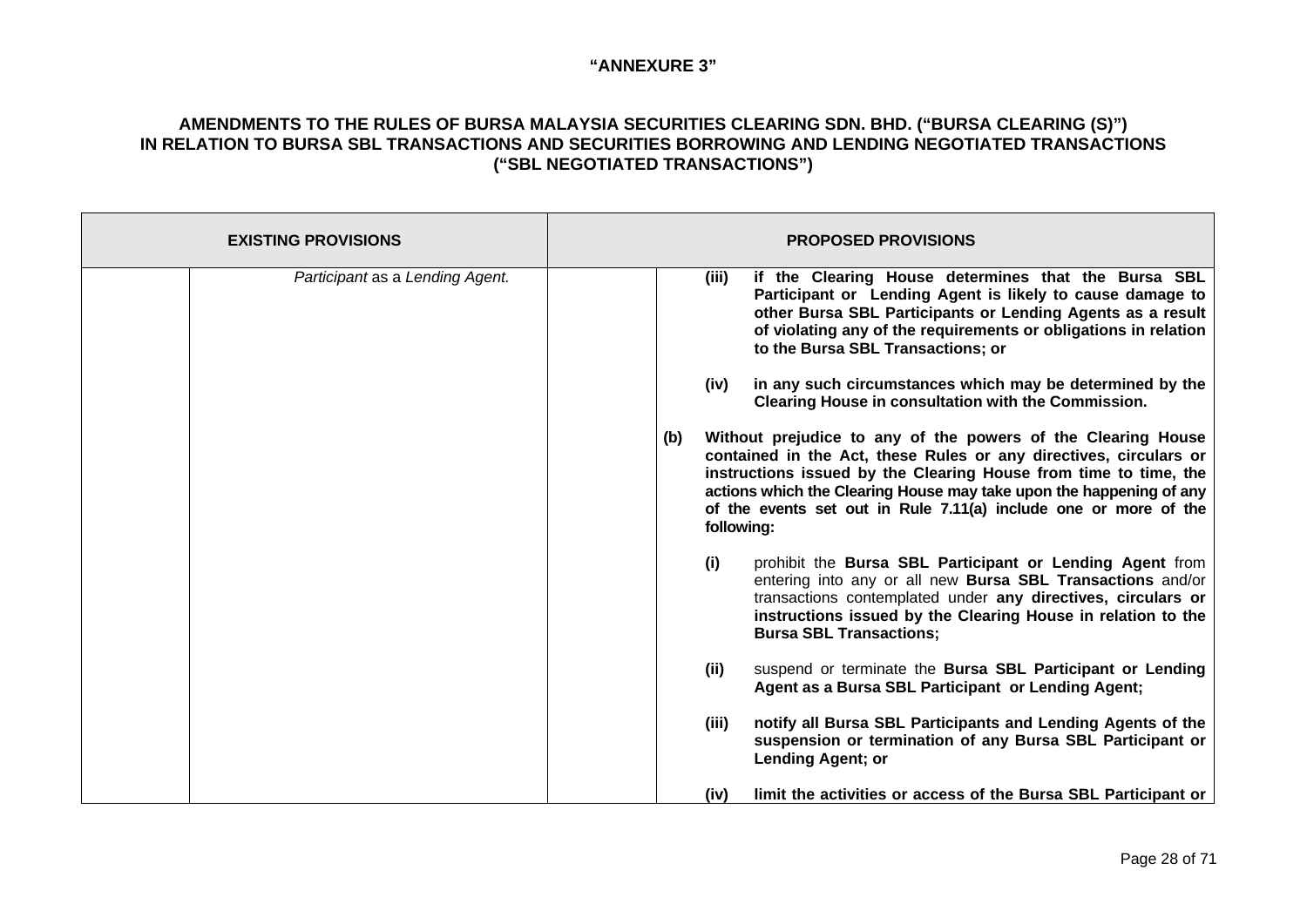| <b>EXISTING PROVISIONS</b> | <b>PROPOSED PROVISIONS</b>                                                                                                                                                                                                                                                                                                                                                                                                                                                                                  |
|----------------------------|-------------------------------------------------------------------------------------------------------------------------------------------------------------------------------------------------------------------------------------------------------------------------------------------------------------------------------------------------------------------------------------------------------------------------------------------------------------------------------------------------------------|
|                            | Lending Agent to the services and facilities provided by the<br>Clearing House in relation to the Bursa SBL Transactions on<br>such terms and for such duration as the Clearing House may<br>in its absolute discretion determine.                                                                                                                                                                                                                                                                          |
|                            | Where an action has been taken under Rule 7.11(b), a Bursa SBL<br>(c)<br>Participant or Lending Agent may make representations to the<br>Clearing House for the discontinuance of the action taken. The Clearing<br>House may, after representations have been made, discontinue with the<br>action taken. However, such discontinuance shall not be construed as<br>an omission or error of any kind on the part of the Clearing House in<br>undertaking the action under Rule 7.11(b) in the first place. |
|                            | The Clearing House shall not be held liable for any loss or damage<br>(d)<br>suffered by any party arising from or in connection with the action taken<br>by the Clearing House under Rule 7.11(b) provided that the Clearing<br>House has acted in good faith.                                                                                                                                                                                                                                             |
|                            | Notwithstanding any provisions to the contrary in these Rules, the<br>(e)<br>Clearing House, where it deems necessary, may:                                                                                                                                                                                                                                                                                                                                                                                 |
|                            | (i)<br>suspend its services and facilities for the Bursa SBL<br>Transactions entirely or partially for such duration as the<br>Clearing House in its absolute discretion deems fit; or                                                                                                                                                                                                                                                                                                                      |
|                            | terminate a Bursa SBL Transaction in accordance with any<br>(ii)<br>directive or instruction issued by the Commission or<br>required by any written law, and further direct the Borrower<br>to re-deliver the Loaned Securities to the Lender within the<br>timeframe and in the manner as prescribed by the Clearing                                                                                                                                                                                       |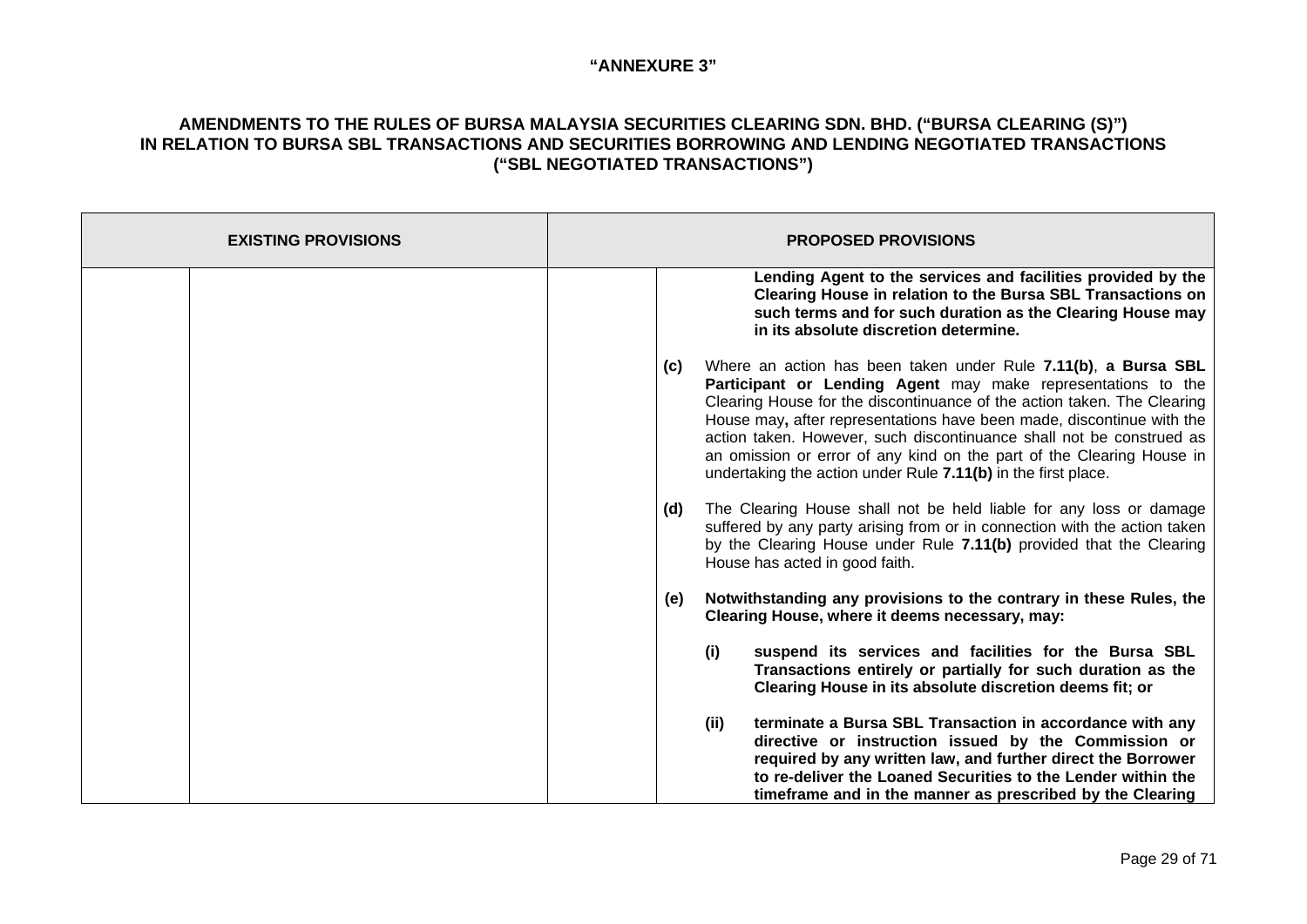| <b>EXISTING PROVISIONS</b>                                                                                                                                                                                                                                                                                                                                                                                                                                                                             | <b>PROPOSED PROVISIONS</b> |
|--------------------------------------------------------------------------------------------------------------------------------------------------------------------------------------------------------------------------------------------------------------------------------------------------------------------------------------------------------------------------------------------------------------------------------------------------------------------------------------------------------|----------------------------|
| Where an action has been taken under<br>(b)<br>Rule 7.8(a), a Clearing Participant may<br>make representations to the Clearing<br>House for the discontinuance of the action<br>taken. The Clearing House may after the<br>representations were made, discontinue<br>with the action taken. However, such<br>discontinuance shall not be construed as<br>an omission or error of any kind on the<br>part of the Clearing House in undertaking<br>the action under Rule $7.8(a)$ in the first<br>place. | House.                     |
| The Clearing House shall not be held<br>(c)<br>liable for any loss or damage suffered by<br>any party arising from or in connection<br>with the action taken by the Clearing<br>House under Rule $7.8(a)$ provided that the<br>Clearing House has acted in good faith.                                                                                                                                                                                                                                 |                            |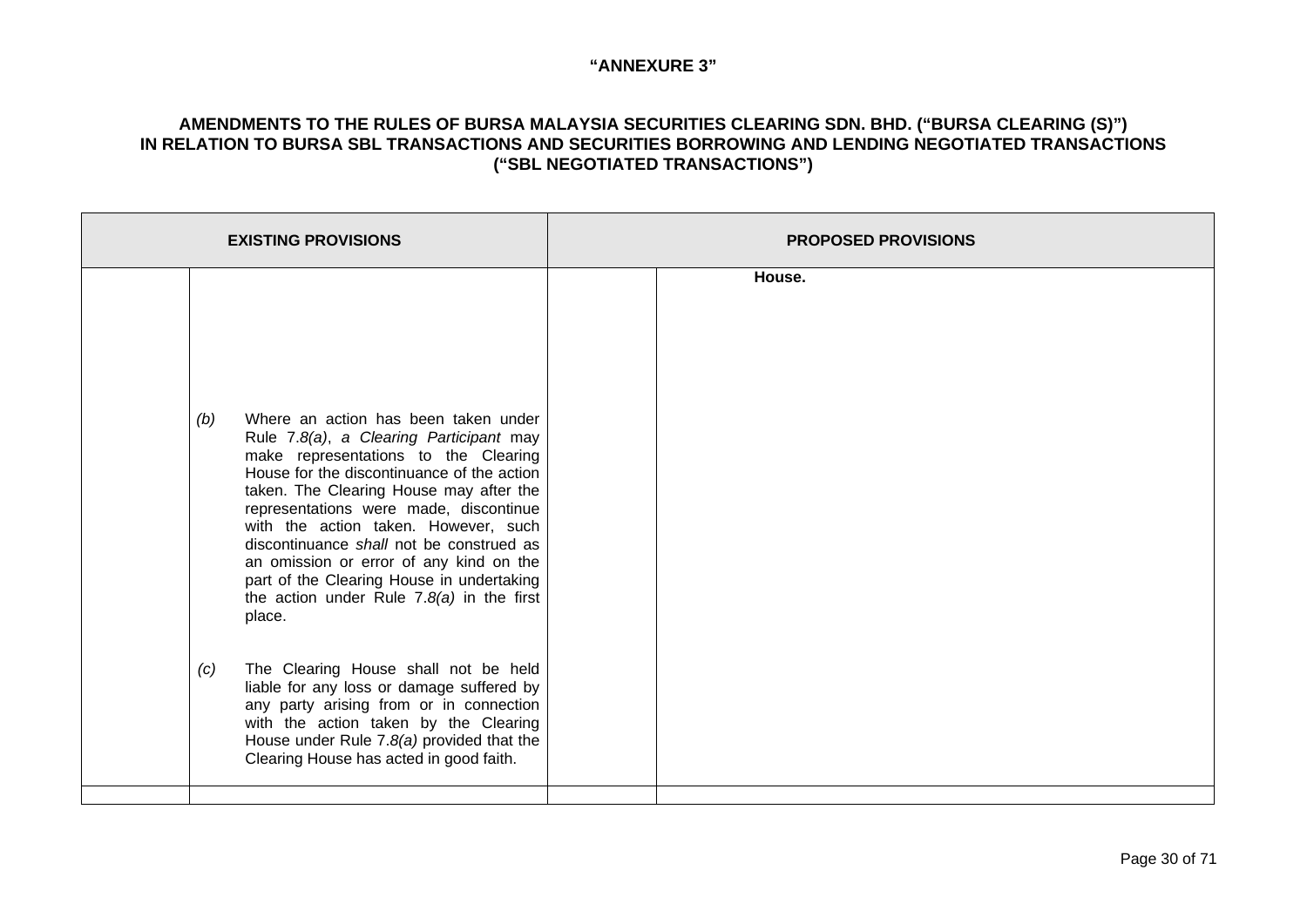| <b>EXISTING PROVISIONS</b> |                  | <b>PROPOSED PROVISIONS</b>                                                                                                                                                                                                                                                                                                                                                                                                                                                                                                                                                                                                                                           |  |
|----------------------------|------------------|----------------------------------------------------------------------------------------------------------------------------------------------------------------------------------------------------------------------------------------------------------------------------------------------------------------------------------------------------------------------------------------------------------------------------------------------------------------------------------------------------------------------------------------------------------------------------------------------------------------------------------------------------------------------|--|
| (New provisions)           | <b>Rule 7.12</b> | <b>PROVISION OF INFORMATION</b><br>The Bursa SBL Participants and Lending Agents must furnish to the<br>Clearing House or the Commission any information or document in<br>relation to any Bursa SBL Transaction as required by the Clearing<br>House or the Commission from time to time.                                                                                                                                                                                                                                                                                                                                                                           |  |
| (New provisions)           | <b>Rule 7.13</b> | <b>DISCLOSURE OF INFORMATION</b><br>Notwithstanding any provisions in these Rules, the Clearing House<br>shall be entitled to:<br>disclose any information or to produce any document in its<br>(a)<br>possession or control in relation to the Bursa SBL Transaction if<br>required or requested to do so by the Commission; and<br>disclose any information in its possession or control to the<br>(b)<br>Commission or authorised personnel of the Exchange by way of<br>granting such persons access to the Bursa SBL System for the<br>purpose of facilitating the performance of their duties and<br>functions under the relevant requirements, rules or laws. |  |
| (New provisions)           | <b>Rule 7.14</b> | <b>FEES AND CHARGES</b><br>A Bursa SBL Participant or Lending Agent must pay to the<br>(a)<br>Clearing House the relevant fees and charges prescribed by the<br>Clearing House in relation to any or all of the services and<br>facilities provided by the Clearing House in relation to the Bursa                                                                                                                                                                                                                                                                                                                                                                   |  |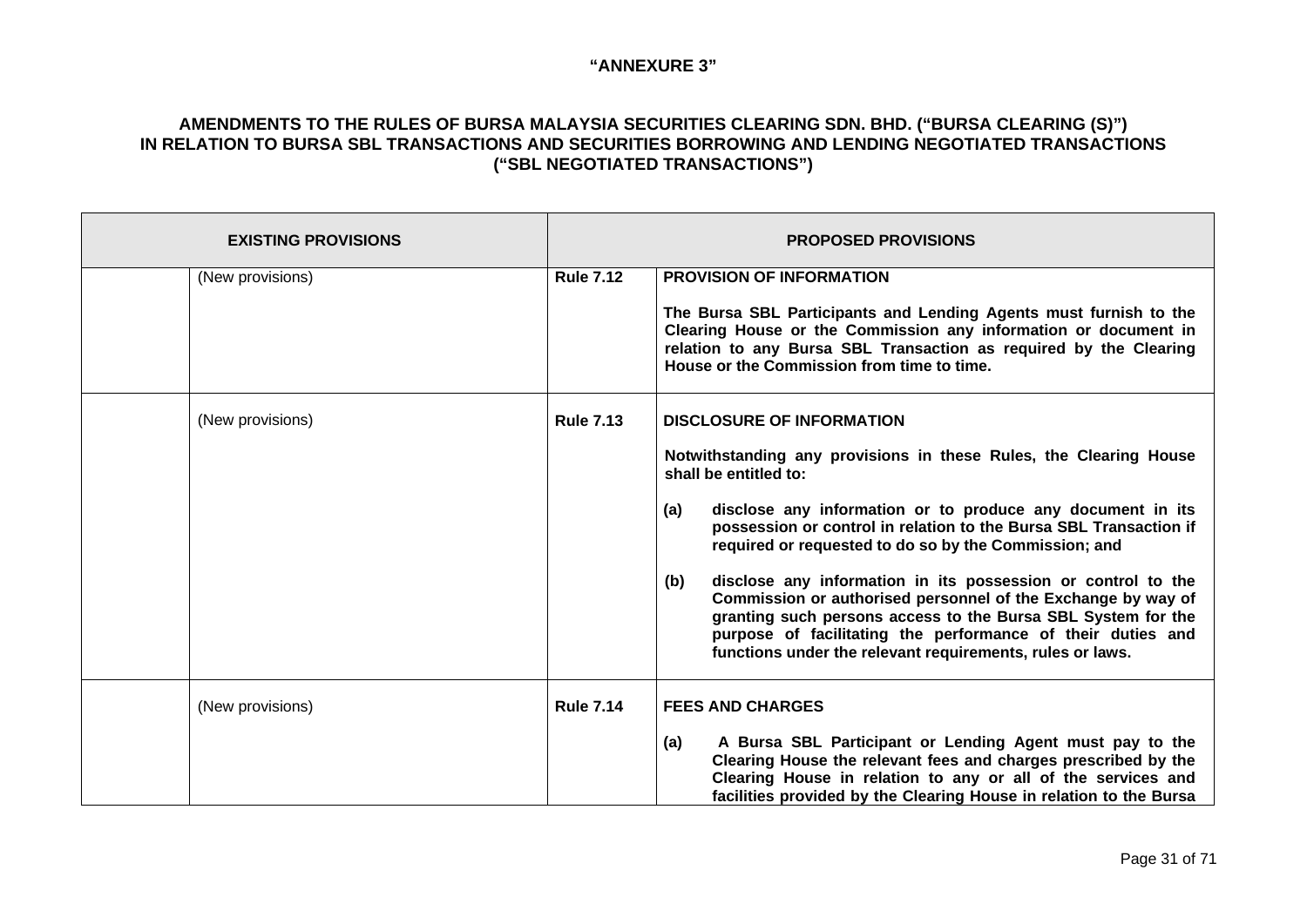| <b>EXISTING PROVISIONS</b> |                                                                                                                                                                                                                                                                                                                                                                                          |                  | <b>PROPOSED PROVISIONS</b>                                                                                                                                                                                                                                                                                                                                                                               |
|----------------------------|------------------------------------------------------------------------------------------------------------------------------------------------------------------------------------------------------------------------------------------------------------------------------------------------------------------------------------------------------------------------------------------|------------------|----------------------------------------------------------------------------------------------------------------------------------------------------------------------------------------------------------------------------------------------------------------------------------------------------------------------------------------------------------------------------------------------------------|
|                            |                                                                                                                                                                                                                                                                                                                                                                                          |                  | <b>SBL Transactions.</b><br>The Clearing House may, from time to time where it deems<br>(b)<br>necessary in its absolute discretion, vary or change any of the<br>fees and charges by prescription in the SBL Circulars and<br>without any further notice to the Bursa SBL Participant or<br><b>Lending Agent.</b>                                                                                       |
| <b>Rule 7.9</b>            | <b>LIABILITY</b><br>The Clearing House shall not be liable to any<br>person for any loss or damage that may be<br>incurred or suffered by such person as a result of<br>the exercise or intended exercise of any power or<br>performance of any duty conferred or imposed on<br>the Clearing House in relation to the Bursa SBL<br>and exercised by the Clearing House in good<br>faith. | <b>Rule 7.15</b> | <b>LIABILITY</b><br>The Clearing House shall not be liable to any person for any loss or damage<br>that may be incurred or suffered by such person as a result of the exercise or<br>intended exercise of any power or performance of any duty or function<br>conferred or imposed on the Clearing House in relation to the Bursa SBL<br>Transactions and exercised by the Clearing House in good faith. |
|                            | (New provisions)                                                                                                                                                                                                                                                                                                                                                                         | <b>Rule 7.16</b> | <b>FORCE MAJEURE</b><br>In the event that the Clearing House is required to suspend the<br>(a)<br>operation of the Bursa SBL System, and the provision of all<br>ancillary services where for any reason the records of the Clearing<br>House, the Central Depository or the Bursa SBL System are<br>unavailable, inaccessible, delayed or hindered in any manner, the                                   |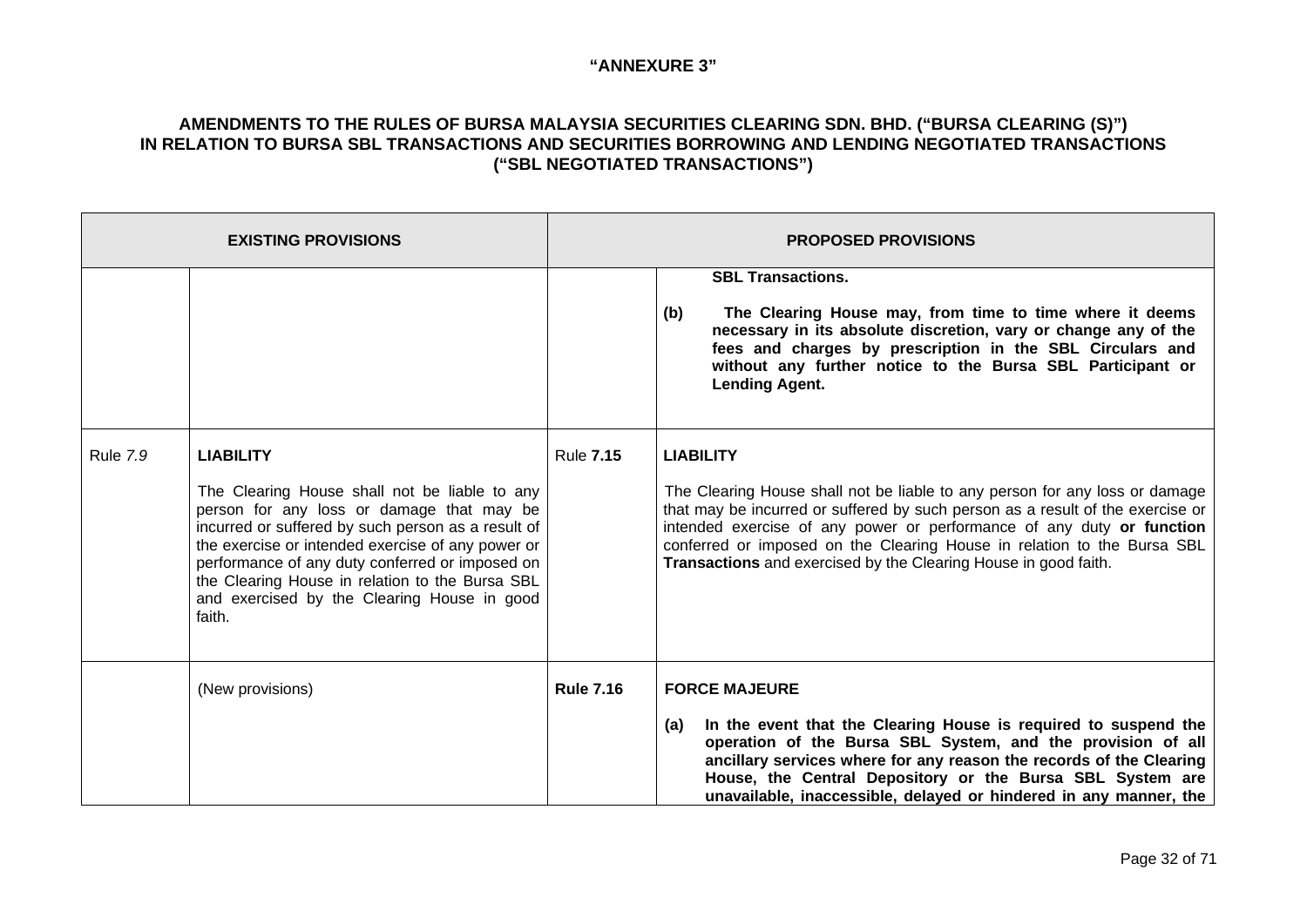|           | <b>EXISTING PROVISIONS</b>                                                                                                                                                                                                                                                                                                                                                                                                                                                                                                           |                  | <b>PROPOSED PROVISIONS</b>                                                                                                                                                                                                                                                                                                                                                                                                                                                                                                                                                                                                                                                                                                                                                                                                                                                                                                                                                                                                                   |
|-----------|--------------------------------------------------------------------------------------------------------------------------------------------------------------------------------------------------------------------------------------------------------------------------------------------------------------------------------------------------------------------------------------------------------------------------------------------------------------------------------------------------------------------------------------|------------------|----------------------------------------------------------------------------------------------------------------------------------------------------------------------------------------------------------------------------------------------------------------------------------------------------------------------------------------------------------------------------------------------------------------------------------------------------------------------------------------------------------------------------------------------------------------------------------------------------------------------------------------------------------------------------------------------------------------------------------------------------------------------------------------------------------------------------------------------------------------------------------------------------------------------------------------------------------------------------------------------------------------------------------------------|
|           |                                                                                                                                                                                                                                                                                                                                                                                                                                                                                                                                      |                  | Clearing House shall not be liable for any failure, hindrance or<br>delay in the provision of services or for the failure to give or the<br>delay in giving effect to any notice or communication from a Bursa<br><b>SBL Participant or Lending Agent.</b><br>The Clearing House or its directors, officers, employees or agents<br>(b)<br>shall not be liable for any losses or damages that may be incurred<br>or suffered by the Bursa SBL Participant or Lending Agent arising<br>from causes beyond its reasonable control including, without<br>limitation, acts of God or the public enemy, acts of a civil or military<br>authority, natural disasters, embargoes, industrial action, fires,<br>floods, mechanical breakdowns, computer or system failures or<br>sabotage, delay or inability to act by any registrar, interruptions of<br>power supplies or other utility or services, currency restrictions,<br>any law, regulation or order of any government, competent<br>authority or any court or tribunal, war or terrorism. |
| Rule 7.10 | <b>INDEMNITY</b><br>Each Clearing Participant shall be responsible for<br>its own operations and functions as a Lending<br>Agent in relation to the Bursa SBL as are<br>required under these Rules, the SBL Circulars or<br>otherwise and shall indemnify and<br>hold<br>indemnified the Clearing House, whether such<br>indemnity is claimed by the Clearing House<br>during or after the expiry of the tenure of the<br>Clearing Participant as a Lending Agent, for any<br>loss, legal costs (including third party legal costs), | <b>Rule 7.17</b> | <b>INDEMNITY BY LENDING AGENT</b><br>Each Clearing Participant shall be responsible for its own operations and<br>functions as a Lending Agent in relation to the Bursa SBL Transactions as<br>are required under these Rules, the SBL Circulars or otherwise and must fully<br>indemnify and hold indemnified the Clearing House, whether such indemnity is<br>claimed by the Clearing House during or after the expiry of the tenure of the<br>Clearing Participant as a Lending Agent, for any loss, legal costs (including<br>third party legal costs), damage or liability suffered or incurred by the Clearing<br>House, whether directly or otherwise, as a result of any negligence, omission,<br>mistake, misrepresentation, fraud or error on the part of the Clearing<br>Participant, its servants or agents, provided always that such action or                                                                                                                                                                                 |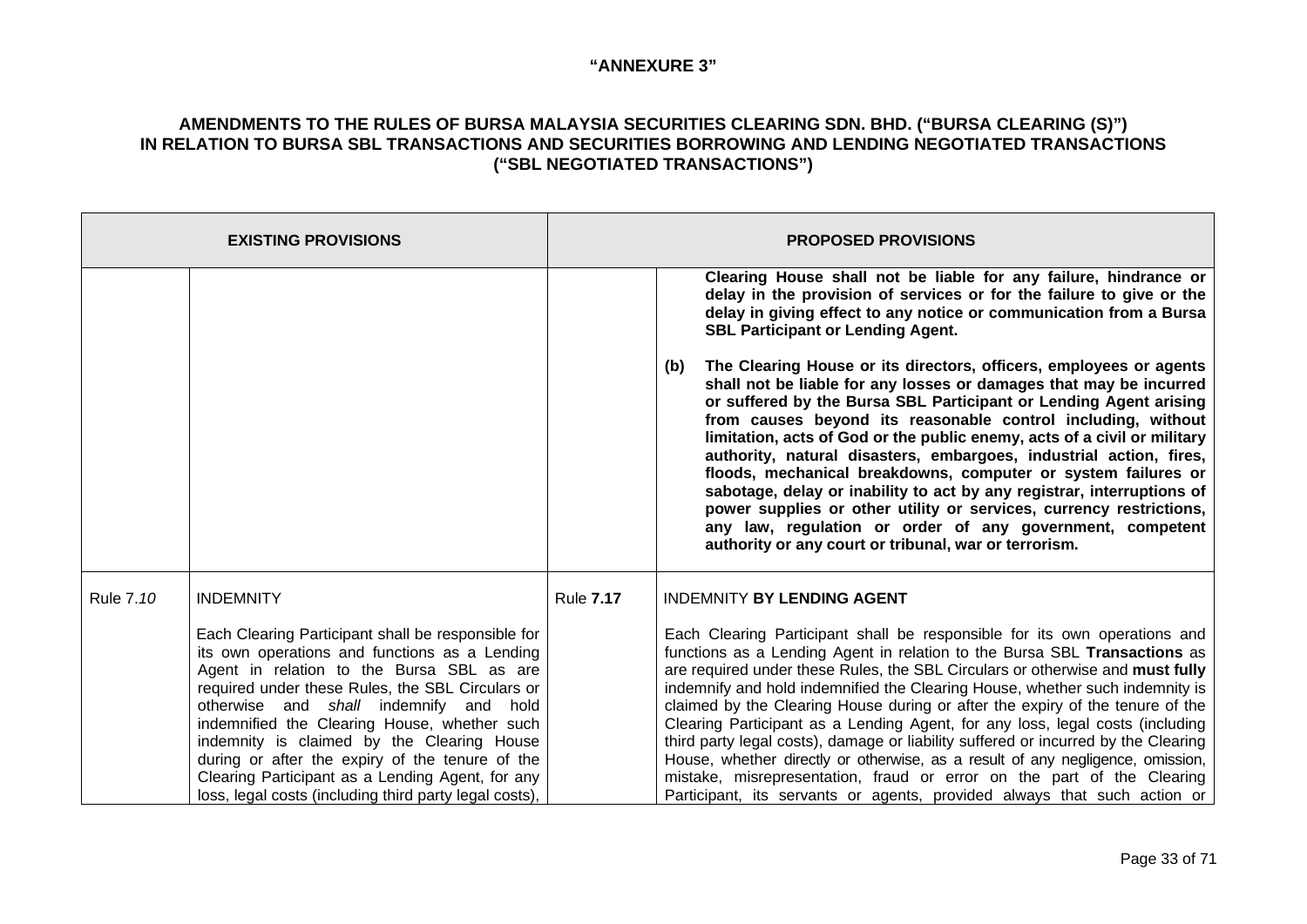| <b>EXISTING PROVISIONS</b> |                                                                                                                                                                                                                                                                                                                                                                  |                  | <b>PROPOSED PROVISIONS</b>                                                                                                                                                                                                                                                                                                                                                                                                                                                                                                                                                                                                                                                                                                                                                                                                                                                                                                                                                                                                                                                                                                                                                                                                          |
|----------------------------|------------------------------------------------------------------------------------------------------------------------------------------------------------------------------------------------------------------------------------------------------------------------------------------------------------------------------------------------------------------|------------------|-------------------------------------------------------------------------------------------------------------------------------------------------------------------------------------------------------------------------------------------------------------------------------------------------------------------------------------------------------------------------------------------------------------------------------------------------------------------------------------------------------------------------------------------------------------------------------------------------------------------------------------------------------------------------------------------------------------------------------------------------------------------------------------------------------------------------------------------------------------------------------------------------------------------------------------------------------------------------------------------------------------------------------------------------------------------------------------------------------------------------------------------------------------------------------------------------------------------------------------|
| Agent.                     | damage or liability suffered or incurred by the<br>Clearing House, whether directly or otherwise, as a<br>result of any negligence, omission, mistake,<br>misrepresentation, fraud or error on the part of<br>the Clearing Participant, its servants or agents,<br>provided always that such action or omission<br>were committed during its tenure as a Lending |                  | omission was committed during its tenure as a Lending Agent.                                                                                                                                                                                                                                                                                                                                                                                                                                                                                                                                                                                                                                                                                                                                                                                                                                                                                                                                                                                                                                                                                                                                                                        |
| (New provisions)           |                                                                                                                                                                                                                                                                                                                                                                  | <b>Rule 7.18</b> | <b>INDEMNITY BY BURSA SBL PARTICIPANT</b><br>Each Bursa SBL Participant must fully indemnify and hold the Clearing<br>House indemnified from and against any loss, damage, claim, liability,<br>cost or expense (including but not limited to legal costs on a solicitor<br>and client basis) suffered or incurred by the Clearing House, whether<br>directly or indirectly, for, on account of, or in respect of anything done,<br>any statement made or omitted to be done or made, by the Clearing<br>House in connection with the discharge or performance or purported<br>discharge or performance of any duties or functions under these Rules<br>or in the exercise or intended exercise of any power under these Rules,<br>including, without limiting the generality of the foregoing, any loss,<br>damage, claim, liability, cost or expense suffered or incurred as a result<br>of the act, statement or omission of the Clearing House in the delivery<br>or re-delivery of Loaned Securities in relation to a Bursa SBL<br>Transaction where such act, statement or omission was done in good<br>faith. This obligation to indemnify the Clearing House shall survive the<br>termination of the Bursa SBL Transaction. |
|                            |                                                                                                                                                                                                                                                                                                                                                                  |                  |                                                                                                                                                                                                                                                                                                                                                                                                                                                                                                                                                                                                                                                                                                                                                                                                                                                                                                                                                                                                                                                                                                                                                                                                                                     |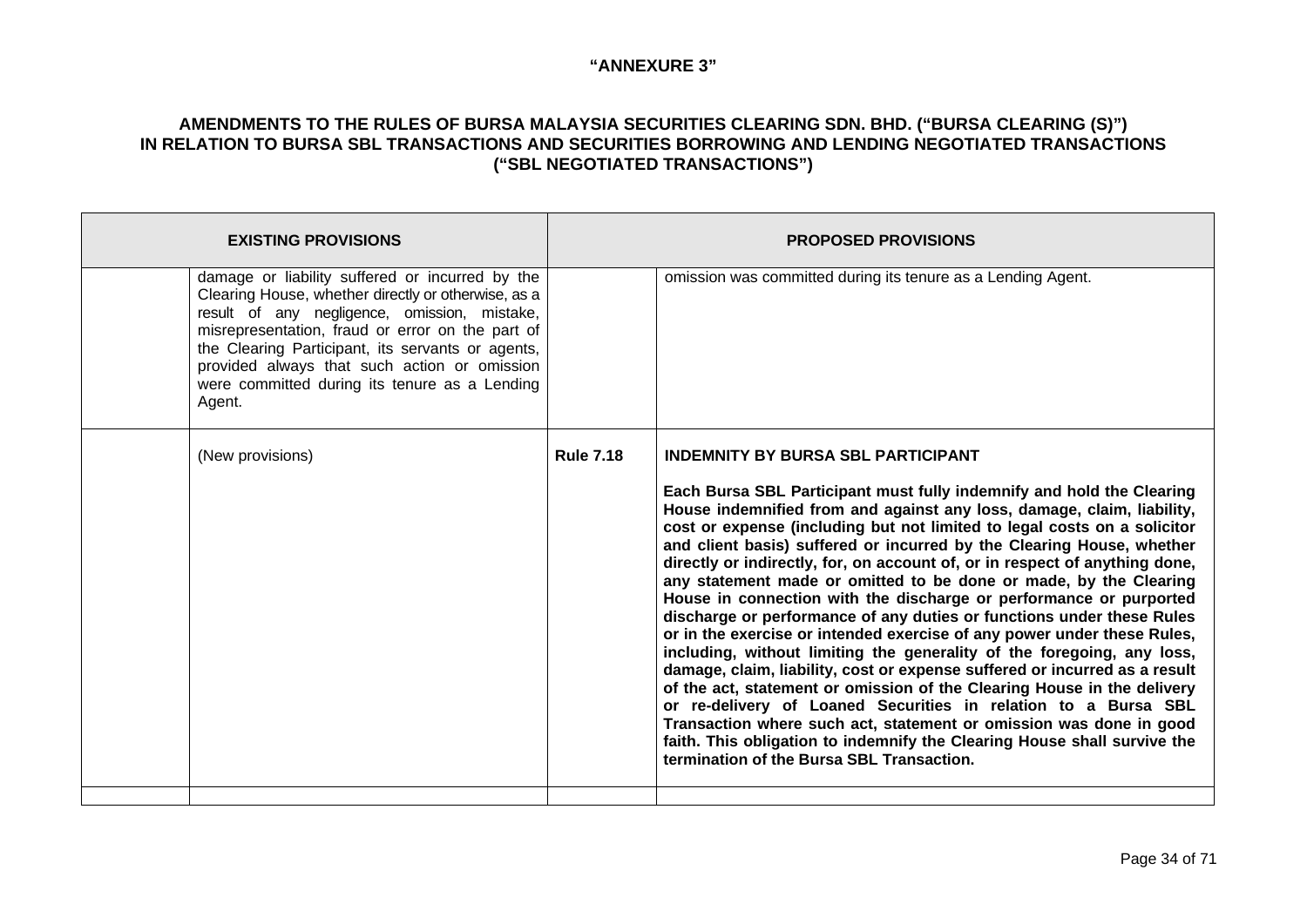| <b>EXISTING PROVISIONS</b> |                                                                                                                                                                                                                                                                                                                                                                                                                                                                               |                   | <b>PROPOSED PROVISIONS</b>                                                                                                                                                                                                                                                                                                                                                                                                                                                                                                                                                                                                                                                      |
|----------------------------|-------------------------------------------------------------------------------------------------------------------------------------------------------------------------------------------------------------------------------------------------------------------------------------------------------------------------------------------------------------------------------------------------------------------------------------------------------------------------------|-------------------|---------------------------------------------------------------------------------------------------------------------------------------------------------------------------------------------------------------------------------------------------------------------------------------------------------------------------------------------------------------------------------------------------------------------------------------------------------------------------------------------------------------------------------------------------------------------------------------------------------------------------------------------------------------------------------|
|                            | (New provisions)                                                                                                                                                                                                                                                                                                                                                                                                                                                              | <b>Rule 7.19</b>  | <b>RULES OF CLEARING HOUSE TO TAKE PRECEDENCE</b><br>The Bursa SBL Participants or Lending Agents must ensure that the<br>provisions of the agreements entered into amongst the Bursa SBL<br>Participants and Lending Agents shall not in any way be inconsistent<br>with any of these Rules or the requirements imposed by the Clearing<br>House or the provisions of the agreements entered into between the<br>Bursa SBL Participants or Lending Agents and the Clearing House in<br>relation to the Bursa SBL Transaction ("the Rules of the Clearing<br>House"), and the Bursa SBL Participants and Lending Agents must give<br>effect to the Rules of the Clearing House. |
| <b>APPENDIX 1</b>          | To:<br>Bursa Malaysia Securities Clearing Sdn Bhd<br>Exchange Square<br><b>Bukit Kewangan</b><br>50200 Kuala Lumpur<br><b>COMPLIANCE</b><br><b>WITH</b><br><b>REQUIREMENTS</b><br><b>IMPOSED BY BURSA MALAYSIA SECURITIES</b><br><b>CLEARING SDN BHD ("BURSA CLEARING</b><br>(S)") IN RELATION TO THE LENDING AGENT<br>Pursuant to the requirements of Rule 7.5(a) of the<br>Rules of Bursa Malaysia Securities Clearing Sdn<br>Bhd ("Bursa Clearing (S) Rules"), we [name of | <b>APPENDIX 1</b> | To:<br>Bursa Malaysia Securities Clearing Sdn Bhd<br><b>Exchange Square</b><br><b>Bukit Kewangan</b><br>50200 Kuala Lumpur<br><b>COMPLIANCE WITH REQUIREMENTS IMPOSED BY BURSA MALAYSIA</b><br>SECURITIES CLEARING SDN BHD ("BURSA CLEARING (S)") IN<br><b>RELATION TO THE LENDING AGENT</b><br>Pursuant to the requirements of Rule 7.7(a) of the Rules of Bursa Malaysia<br>Securities Clearing Sdn Bhd ("Bursa Clearing (S) Rules"), we [name of<br>Clearing Participant applying to be a Lending Agent] hereby declare and<br>undertake as follows:                                                                                                                         |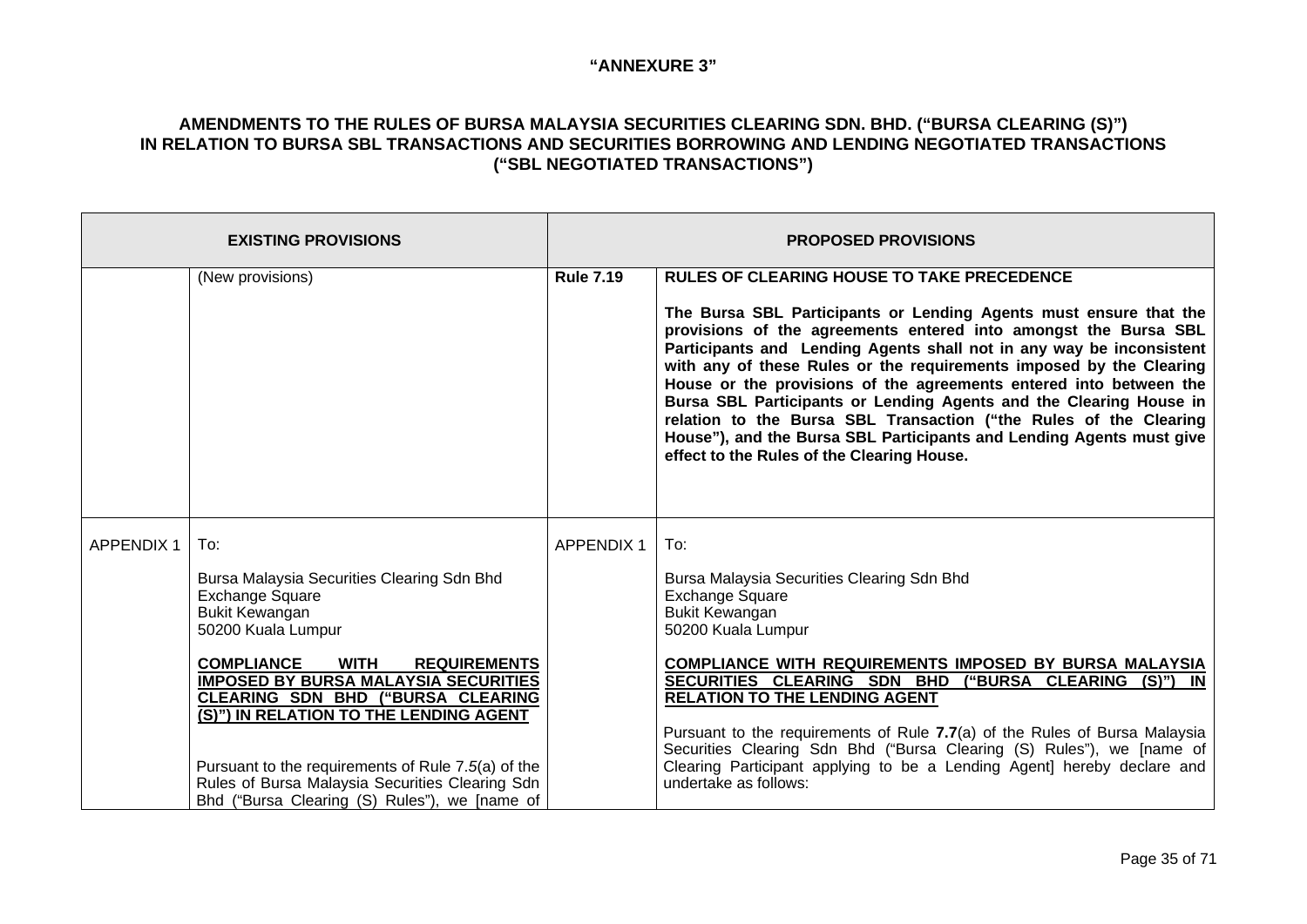| <b>EXISTING PROVISIONS</b>                                                                                                                                                            | <b>PROPOSED PROVISIONS</b>                                                                                                                                                                                                                                                                                                                                                                                                                                                                                                  |
|---------------------------------------------------------------------------------------------------------------------------------------------------------------------------------------|-----------------------------------------------------------------------------------------------------------------------------------------------------------------------------------------------------------------------------------------------------------------------------------------------------------------------------------------------------------------------------------------------------------------------------------------------------------------------------------------------------------------------------|
| Clearing Participant applying to be a Lending<br>Agent] hereby declare and undertake as follows:<br>we shall provide to Bursa Clearing (S) or<br>(1)                                  | we must provide to Bursa Clearing (S) or the Securities Commission,<br>(1)<br>upon request, any information or document in relation to SBL required<br>by Bursa Clearing (S) or the Securities Commission pertaining to the<br>Lending Participants or Lenders for whom we are acting;                                                                                                                                                                                                                                      |
| the Securities Commission, upon request,<br>any information required by Bursa<br>Clearing (S) or the Securities Commission<br>pertaining to the Lending Participants or               | we have formulated a set of Internal Guidelines for Acting as a Lending<br>(2)<br>Agent which has been approved by our board of directors;                                                                                                                                                                                                                                                                                                                                                                                  |
| Lenders for whom we are acting;                                                                                                                                                       | the Internal Guidelines for Acting as a Lending Agent have been<br>(3)<br>brought to the notice of the relevant employees who have read and<br>understood the contents therein;                                                                                                                                                                                                                                                                                                                                             |
| we have formulated a set of Internal<br>(2)<br>Guidelines for Acting as a Lending Agent<br>which has been approved by our board of<br>directors;                                      | the Internal Guidelines for Acting as a Lending Agent comply with the<br>(4)<br>requirements set out in Bursa Clearing (S) Rules; and                                                                                                                                                                                                                                                                                                                                                                                       |
| (3)<br>the Internal Guidelines for Acting as a<br>Lending Agent have been brought to the<br>notice of the relevant employees who have<br>read and understood the contents therein;    | all relevant systems and infrastructure including front office and/or back<br>(5)<br>office systems have been verified and assessed in terms of application<br>as well as software and the hardware capabilities and are confirmed to<br>be operational and have all the functionalities, requirements and<br>controls in place for the purpose of carrying out activities as a Lending<br>Agent in accordance with Bursa Clearing (S) Rules, the Bursa SBL<br>(Terms and Conditions for Lending Participant and Lender) or |
| the Internal Guidelines for Acting as a<br>(4)<br>Lending<br>Agent<br>comply<br>with<br>the<br>requirements set out in Bursa Clearing (S)<br>Rules; and                               | directives, circulars or instructions issued by Bursa Clearing (S).<br>Dated this [<br>] day of [<br>$\cdot$<br>$\prod$                                                                                                                                                                                                                                                                                                                                                                                                     |
| (5)<br>all relevant systems and infrastructure<br>including front office and/or back office<br>systems have been verified and assessed<br>in terms of application as well as software | Signed<br>Name:<br>Designation:<br>Date:<br>End of Appendix                                                                                                                                                                                                                                                                                                                                                                                                                                                                 |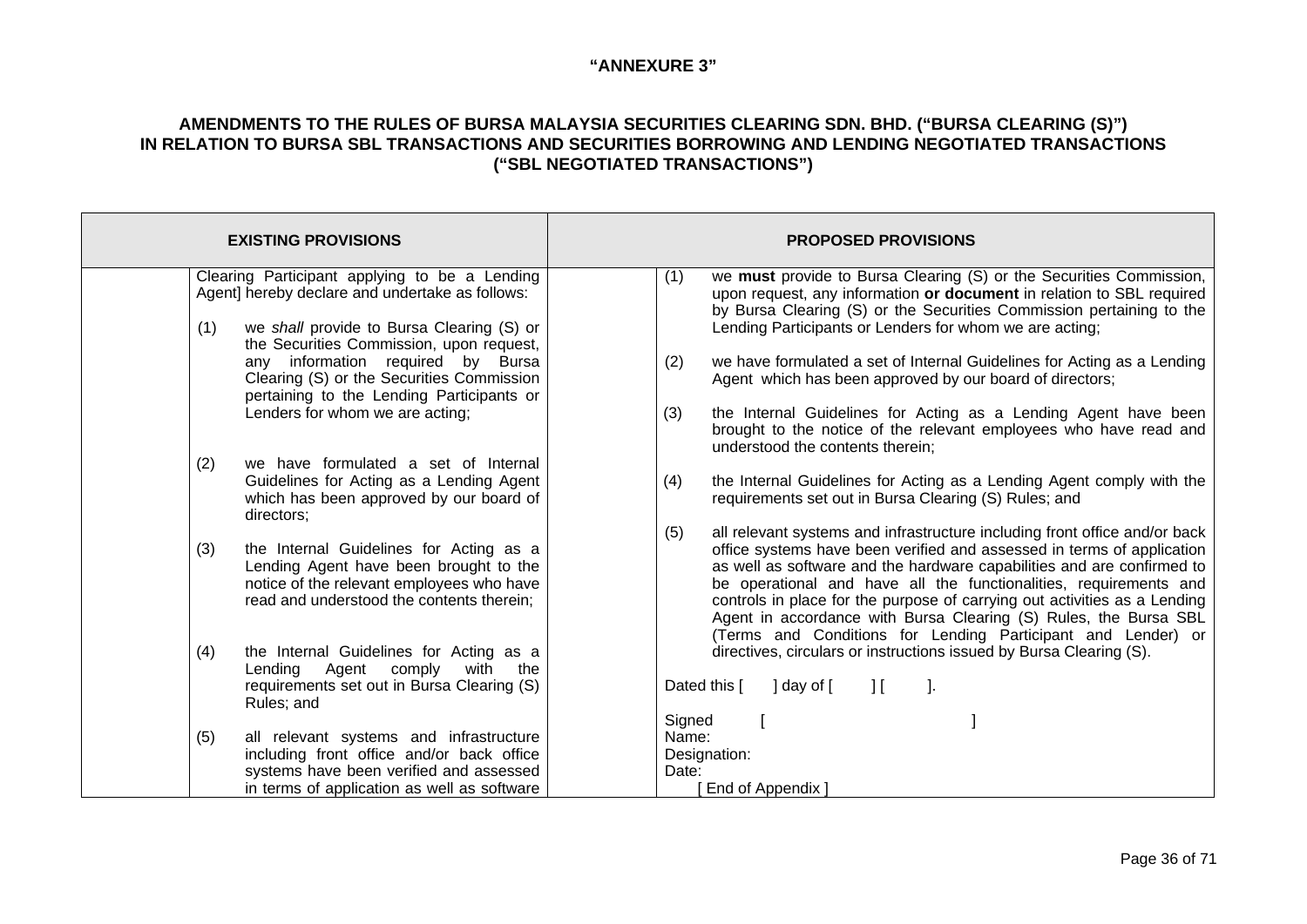|                   | <b>EXISTING PROVISIONS</b>                                                                                                                                                                                                                                                                                                                                                                                                                                                                                                                            | <b>PROPOSED PROVISIONS</b>                                                                                                                                                                                                                                                                                                                                                                                       |
|-------------------|-------------------------------------------------------------------------------------------------------------------------------------------------------------------------------------------------------------------------------------------------------------------------------------------------------------------------------------------------------------------------------------------------------------------------------------------------------------------------------------------------------------------------------------------------------|------------------------------------------------------------------------------------------------------------------------------------------------------------------------------------------------------------------------------------------------------------------------------------------------------------------------------------------------------------------------------------------------------------------|
|                   | and the hardware capabilities and are<br>confirmed to be operational and have all<br>the functionalities, requirements and<br>controls in place for the purpose of<br>carrying out activities as a Lending Agent<br>in accordance with Bursa Clearing (S)<br>Rules, the Bursa SBL (Terms and<br>Conditions for Lending Participant and<br>Lender) or directives, circulars or<br>instructions issued by Bursa Clearing (S).<br>Dated this [ ] day of [<br>$\prod$<br>$\cdot$ .<br>Signed<br>Name:<br>Designation:<br>Date:<br>End<br>οf<br>Appendix ] |                                                                                                                                                                                                                                                                                                                                                                                                                  |
| <b>APPENDIX 2</b> | Matters which must be contained in the written   APPENDIX 2<br>agreement between the Lending Agent and the<br>Lending Participant/Lender<br>(Rule 7.5(f))<br>(1)<br>The Lending Agent is the agent of the<br>Lending Participant/Lender in performing<br>the functions and responsibilities<br>stipulated in these Rules or any                                                                                                                                                                                                                       | Matters which must be contained in the written agreement between the<br>Lending Agent and the Lending Participant/Lender<br>(Rule 7.7(f))<br>The Lending Agent is the agent of the Lending Participant/Lender in<br>(1)<br>performing the functions and responsibilities stipulated in these Rules<br>or any directives, circulars or instructions issued by the Clearing House<br>in relation to the Bursa SBL; |
|                   | directives, circulars or instructions issued<br>by the Clearing House in relation to the                                                                                                                                                                                                                                                                                                                                                                                                                                                              | The functions and responsibilities of the Lending Agent stipulated in<br>(2)<br>these Rules or any directives, circulars or instructions issued by the                                                                                                                                                                                                                                                           |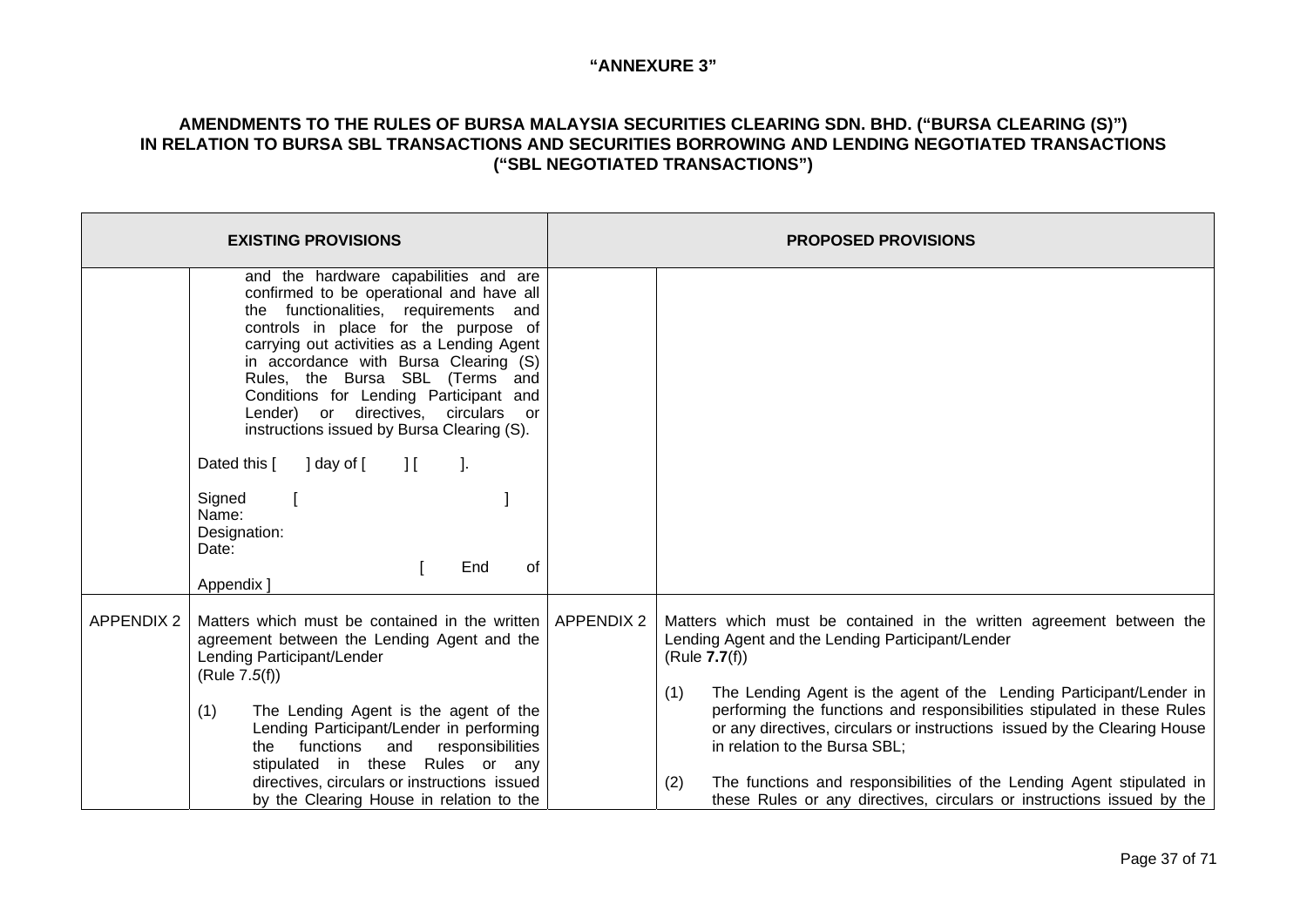| <b>EXISTING PROVISIONS</b> |                                                                                                                                                                                                                                                                                                                                                                                                                                                                                   | <b>PROPOSED PROVISIONS</b> |                                                                                                                                                                                                                                                                                                 |
|----------------------------|-----------------------------------------------------------------------------------------------------------------------------------------------------------------------------------------------------------------------------------------------------------------------------------------------------------------------------------------------------------------------------------------------------------------------------------------------------------------------------------|----------------------------|-------------------------------------------------------------------------------------------------------------------------------------------------------------------------------------------------------------------------------------------------------------------------------------------------|
|                            | Bursa SBL;<br>The functions and responsibilities of the<br>(2)<br>Lending Agent stipulated in these Rules<br>or any directives, circulars or instructions<br>issued by the Clearing House in relation<br>to the Bursa SBL, as the same may be<br>amended, modified or varied from time to<br>time; and<br>The Lending Agent must comply with the<br>(3)<br>obligations imposed on a Lending Agent,<br>as contained in the SBL Conditions and<br>these Rules.<br>End of Appendix ] |                            | Clearing House in relation to the Bursa SBL, as the same may be<br>amended, modified or varied from time to time; and<br>The Lending Agent must comply with the obligations imposed on a<br>(3)<br>Lending Agent, as contained in the SBL Conditions and these Rules.<br>i End of<br>Appendix ] |
|                            | (New provisions)                                                                                                                                                                                                                                                                                                                                                                                                                                                                  |                            | <b>CHAPTER 8</b><br><b>SBL NEGOTIATED TRANSACTIONS</b>                                                                                                                                                                                                                                          |
|                            | (New provisions)                                                                                                                                                                                                                                                                                                                                                                                                                                                                  | <b>Rule 8.1</b>            | <b>PARTIES WHO MAY ENTER INTO A SBL NEGOTIATED TRANSACTION</b><br>Only a SBLNT Participant may enter into a SBL Negotiated Transaction<br>subject to compliance with the relevant requirements set out in these<br>Rules.                                                                       |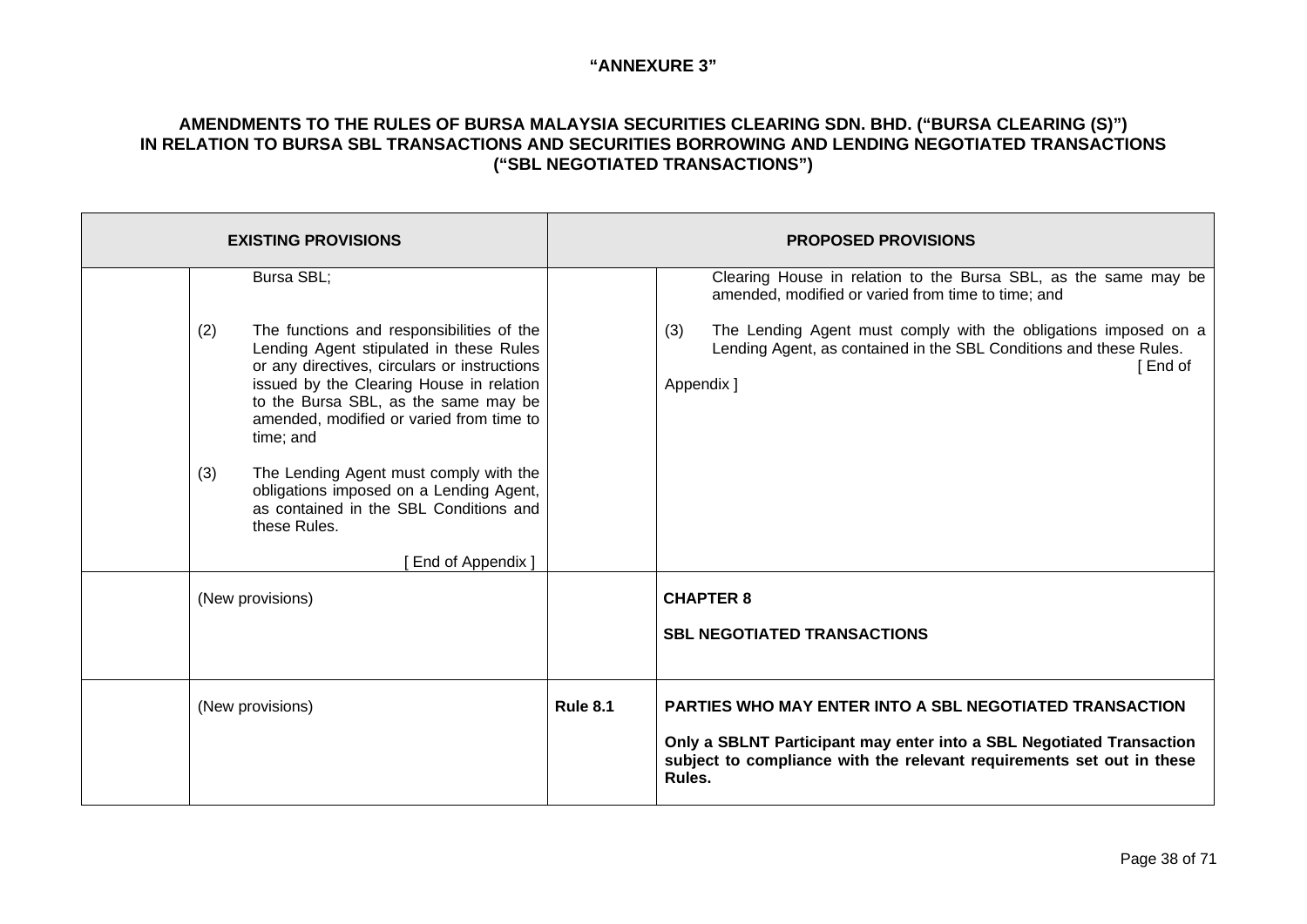| <b>EXISTING PROVISIONS</b> |                  | <b>PROPOSED PROVISIONS</b> |                                                                                                                                                                                                                                                                                                                                                                                                                                                                                                                                                         |
|----------------------------|------------------|----------------------------|---------------------------------------------------------------------------------------------------------------------------------------------------------------------------------------------------------------------------------------------------------------------------------------------------------------------------------------------------------------------------------------------------------------------------------------------------------------------------------------------------------------------------------------------------------|
|                            |                  |                            |                                                                                                                                                                                                                                                                                                                                                                                                                                                                                                                                                         |
|                            | (New provisions) | <b>Rule 8.2</b>            | <b>APPLICATION TO BE AN APPROVED SBLNT LENDER</b><br>Any person who wishes to be an Approved SBLNT Lender must:<br>(i) submit a complete and duly executed application and undertaking in<br>the prescribed form via its Lending Representative to the Clearing<br>House; and<br>comply with all requirements prescribed by the Clearing House for<br>(iii)<br>an Approved SBLNT Lender as contained in these Rules, the SBL<br>Conditions or as prescribed by the Clearing House from time to<br>time in relation to Securities borrowing and lending. |
|                            | (New provisions) | <b>Rule 8.3</b>            | <b>APPLICATION TO BE AN APPROVED SBLNT BORROWER</b><br>Any person who wishes to be an Approved SBLNT Borrower must:-<br>(a) fall within one of the categories of persons prescribed by the<br>Clearing House to be eligible to become an Approved SBLNT<br>Borrower;<br>(b) submit a complete and duly executed application and undertaking in<br>the prescribed form via its Borrowing Representative to the<br><b>Clearing House;</b><br>comply with all requirements prescribed by the Clearing House for<br>(c)                                     |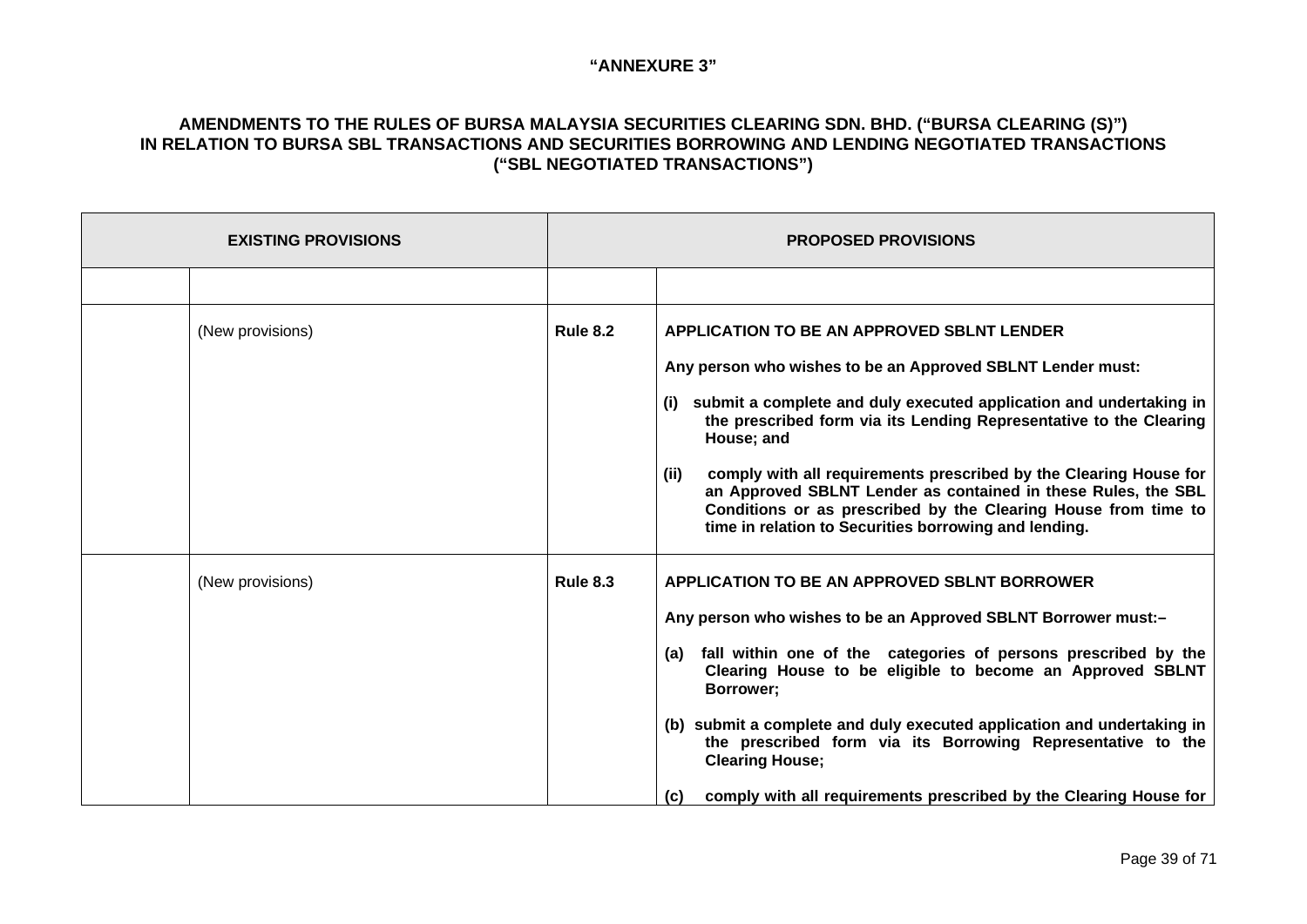| <b>EXISTING PROVISIONS</b> |                 | <b>PROPOSED PROVISIONS</b>                                                                                                                                                                                                                                                                                                                                                                                                                                                                                                                                                                                                                                                                                                                                                                                                                                                                                     |
|----------------------------|-----------------|----------------------------------------------------------------------------------------------------------------------------------------------------------------------------------------------------------------------------------------------------------------------------------------------------------------------------------------------------------------------------------------------------------------------------------------------------------------------------------------------------------------------------------------------------------------------------------------------------------------------------------------------------------------------------------------------------------------------------------------------------------------------------------------------------------------------------------------------------------------------------------------------------------------|
|                            |                 | an Approved SBLNT Borrower as contained in these Rules or as<br>prescribed by the Clearing House from time to time in relation to<br>the SBL Negotiated Transactions; and<br>comply with Rule 608.4 of the Exchange Rules as may be amended,<br>(d)<br>varied, modified, supplemented or substituted from time to time as<br>if it were the Participating Organisation referred to in such Rule.                                                                                                                                                                                                                                                                                                                                                                                                                                                                                                               |
| (New provisions)           | <b>Rule 8.4</b> | <b>DISCRETION OF THE CLEARING HOUSE</b><br>(a) The Clearing House may exercise discretion over the approval of an<br>application to be a SBLNT Participant and may approve or reject<br>such application as it deems fit. The Clearing House may also<br>approve an application unconditionally or subject to such<br>conditions, as it deems fit.<br>The Clearing House may revoke the approval given to a SBLNT<br>(b)<br>Participant, at any time without further reference to the SBLNT<br>Participant when any one or more of the following events occurs:<br>When a SBLNT Participant applies for revocation;<br>(i)<br>When a SBLNT Participant is no longer eligible under Rule<br>(ii)<br>8.2 or Rule 8.3, as the case may be, to continue as an<br>Approved SBLNT Lender or Approved SBLNT Borrower; or<br>Where the Clearing House deems necessary in consultation<br>(iii)<br>with the Commission. |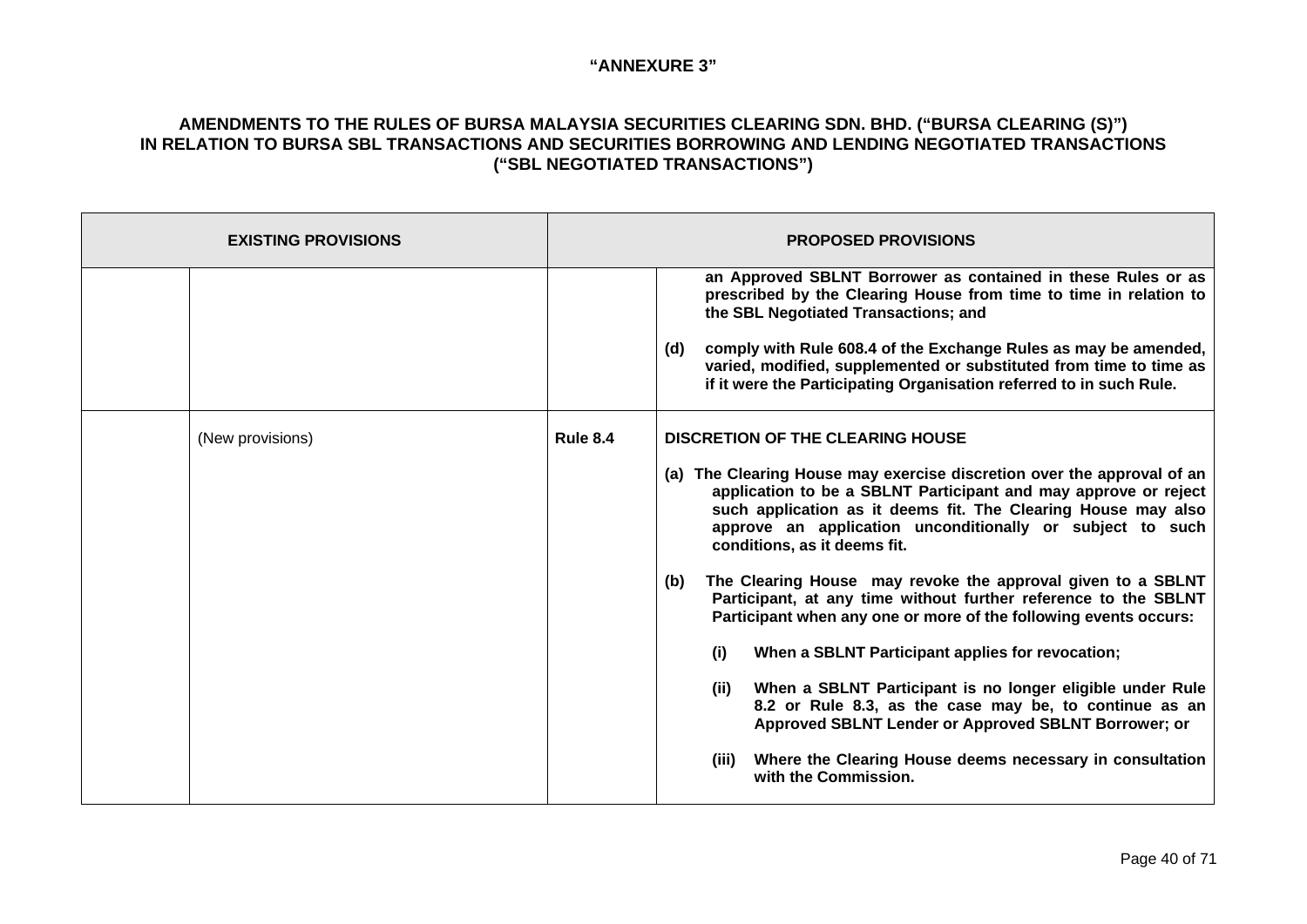| <b>EXISTING PROVISIONS</b> |                  | <b>PROPOSED PROVISIONS</b> |                                                                                                                                                                                                                                                                                                                                                                                              |
|----------------------------|------------------|----------------------------|----------------------------------------------------------------------------------------------------------------------------------------------------------------------------------------------------------------------------------------------------------------------------------------------------------------------------------------------------------------------------------------------|
|                            |                  |                            | Where the Clearing House has revoked the approval given to a<br>SBLNT Participant, the Clearing House may direct such SBLNT<br>Participant to terminate its SBL Negotiated Transaction and, in the<br>case of an Approved SBLNT Borrower, to re-deliver the Loaned<br>Securities to the Approved SBLNT Lender within the timeframe<br>and in the manner as prescribed by the Clearing House. |
|                            | (New provisions) | <b>Rule 8.5</b>            | <b>PURPOSES OF SECURITIES BORROWING</b><br>An Approved SBLNT Borrower may borrow Eligible Securities only<br>(a)<br>for any one of the following purposes subject to such requirements<br>as may be prescribed by the Clearing House:                                                                                                                                                        |
|                            |                  |                            | to facilitate the settlement of a regulated short sale in<br>(i)<br>Eligible Securities executed in accordance with the<br><b>Exchange Rules;</b>                                                                                                                                                                                                                                            |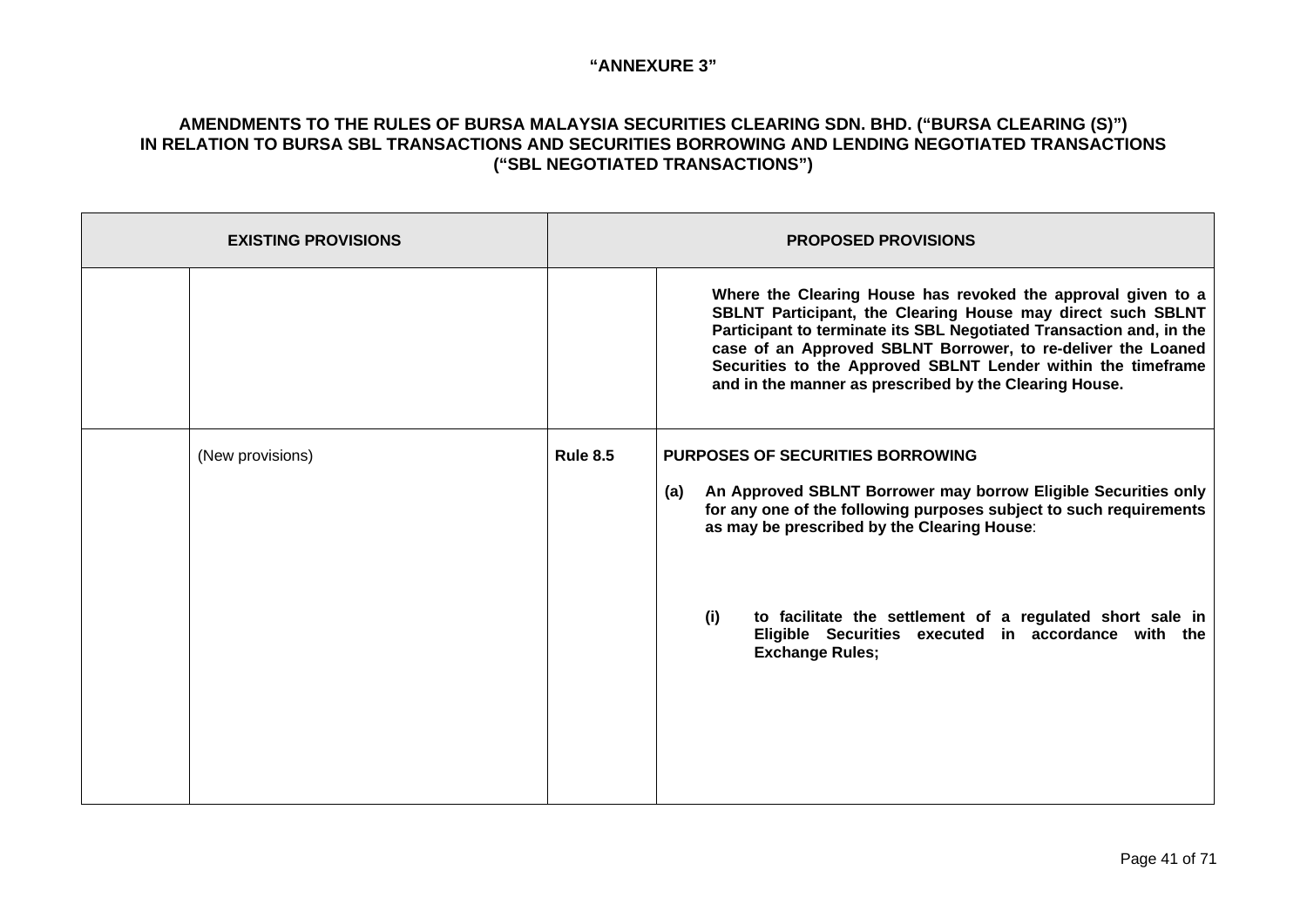| <b>EXISTING PROVISIONS</b> | <b>PROPOSED PROVISIONS</b>                                                                                                                                                                                                                                                                                                                                                                                                                                                                                                                                                                                                                                                                                                                                                                                                 |
|----------------------------|----------------------------------------------------------------------------------------------------------------------------------------------------------------------------------------------------------------------------------------------------------------------------------------------------------------------------------------------------------------------------------------------------------------------------------------------------------------------------------------------------------------------------------------------------------------------------------------------------------------------------------------------------------------------------------------------------------------------------------------------------------------------------------------------------------------------------|
|                            | in relation to Eligible Securities that are ETF units or the<br>(iii)<br>Constituent Securities (the ETF Units, the Constituent<br>Securities or any one of the Constituent Securities shall<br>hereinafter be collectively referred to as "the ETF Related<br>Securities"), to facilitate the settlement of a sale in the ETF<br>Related Securities where the following requirements are<br>complied with:<br>(aa) the sale was executed by the Approved SBLNT<br>Borrower in its capacity as a Market Maker for that<br>particular ETF Related Securities or executed by the<br>Approved SBLNT Borrower for its client who is a<br>Market Maker for that particular ETF Related<br>Securities; and<br>(bb) the Approved SBLNT Borrower executed the sale as<br>part of its Permitted Short Selling activities or as part |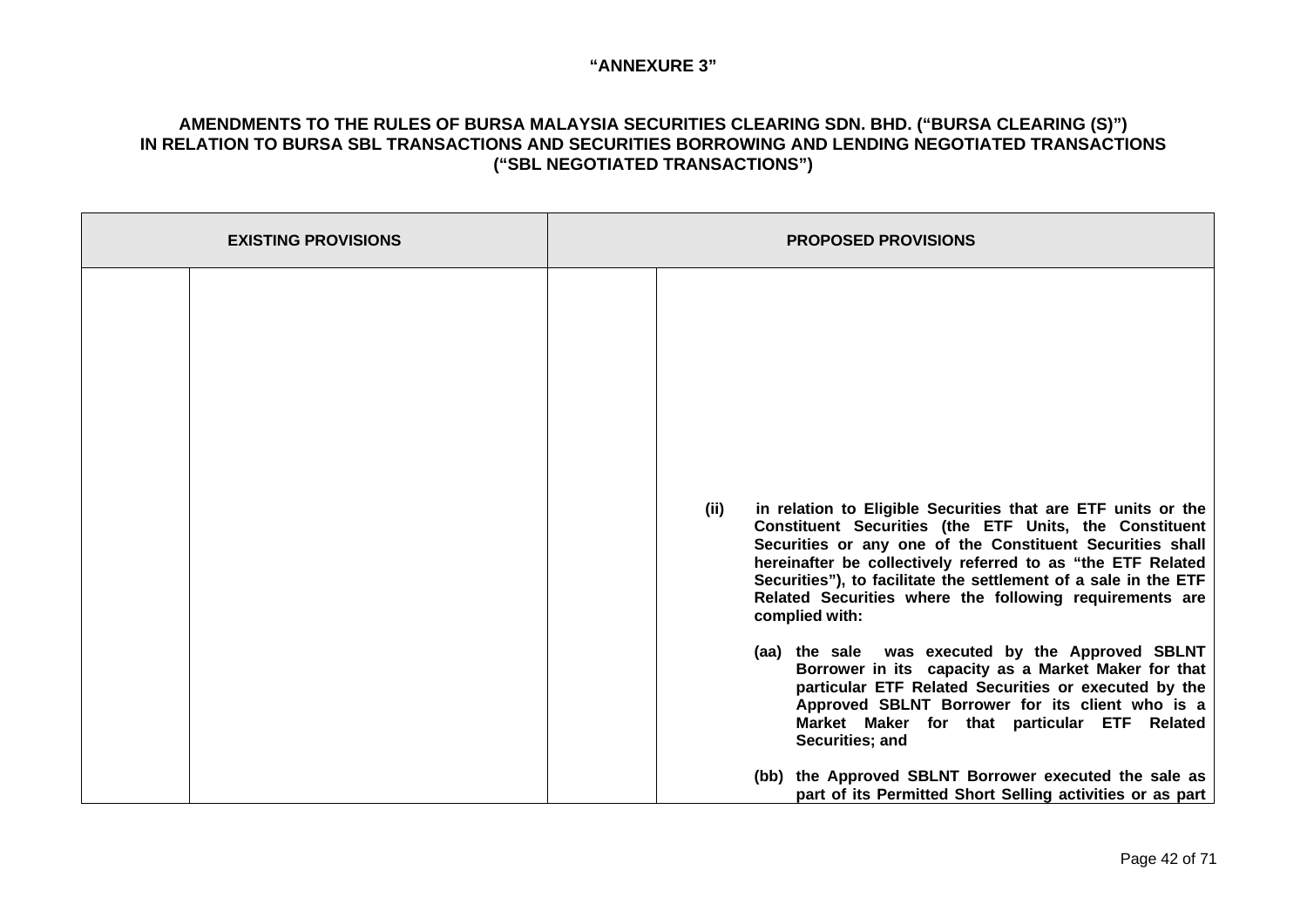| <b>EXISTING PROVISIONS</b> | <b>PROPOSED PROVISIONS</b>                                                                                                                                                                                                                                                                                                                                                                      |
|----------------------------|-------------------------------------------------------------------------------------------------------------------------------------------------------------------------------------------------------------------------------------------------------------------------------------------------------------------------------------------------------------------------------------------------|
|                            | of the Permitted Short Selling activities of the<br>Approved SBLNT Borrower's client in accordance with<br>the rules on Permitted Short Selling as contained in the<br><b>Exchange Rules;</b>                                                                                                                                                                                                   |
|                            | to onward lend the Loaned Securities provided that the<br>(iii)<br>participants in the onward lending transaction comply with<br>these Rules and the Clearing House's requirements in<br>relation to Bursa SBL Transaction or SBL Negotiated<br>Transactions (as applicable), including being approved as a<br>Lender or Lending Participant or an Approved SBLNT<br>Lender (as applicable); or |
|                            | for such other purposes as may be determined by the<br>(iv)<br>Clearing House in consultation with the Commission.                                                                                                                                                                                                                                                                              |
|                            | For the purpose of this sub-rule (a), unless the context otherwise<br>(b)<br>$requires -$                                                                                                                                                                                                                                                                                                       |
|                            | "Constituent Securities" shall have the meaning as is<br>(i)<br>assigned to that expression in the Exchange Rules;                                                                                                                                                                                                                                                                              |
|                            | (iii)<br>"ETF" means exchange traded fund as defined in the<br><b>Commission's Guidelines on Exchange Traded Funds;</b>                                                                                                                                                                                                                                                                         |
|                            | "Market Maker" shall have the meaning as is assigned to<br>(iii)<br>that expression in the Exchange Rules;                                                                                                                                                                                                                                                                                      |
|                            | "Permitted Short Selling" shall have the meaning as is<br>(iv)                                                                                                                                                                                                                                                                                                                                  |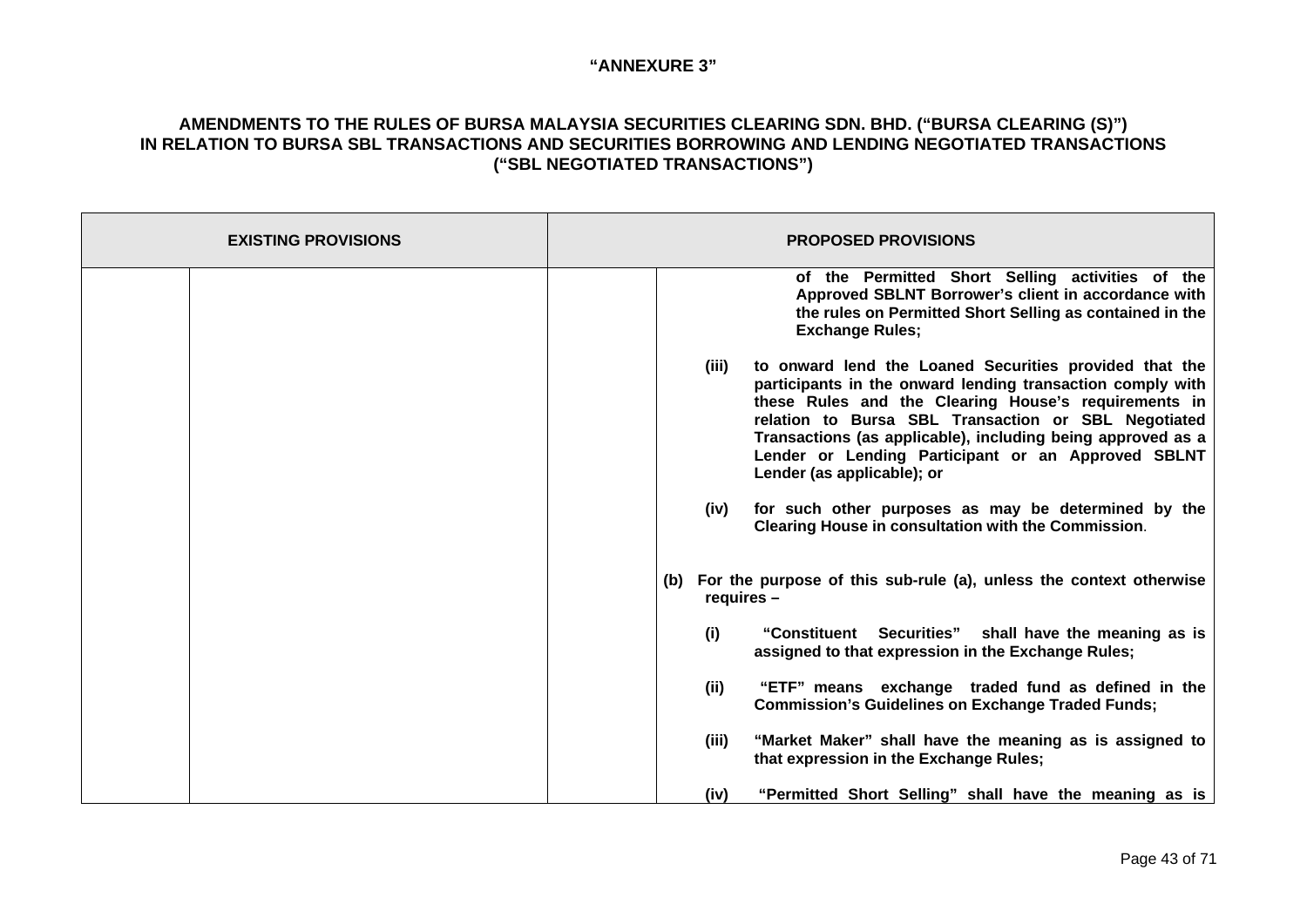| <b>EXISTING PROVISIONS</b> | <b>PROPOSED PROVISIONS</b> |                                                                                                                                                                                                                                                                                                                                                                                                                                                                                                                                                                                                                                                                                                                                                                                                                                                                                                                                                                                                                                           |
|----------------------------|----------------------------|-------------------------------------------------------------------------------------------------------------------------------------------------------------------------------------------------------------------------------------------------------------------------------------------------------------------------------------------------------------------------------------------------------------------------------------------------------------------------------------------------------------------------------------------------------------------------------------------------------------------------------------------------------------------------------------------------------------------------------------------------------------------------------------------------------------------------------------------------------------------------------------------------------------------------------------------------------------------------------------------------------------------------------------------|
|                            |                            | assigned to that expression in the Exchange Rules; and<br>"regulated short sale" shall have the same meaning as is<br>(v)<br>assigned to that expression in the Exchange Rules.                                                                                                                                                                                                                                                                                                                                                                                                                                                                                                                                                                                                                                                                                                                                                                                                                                                           |
| (New provisions)           | <b>Rule 8.6</b>            | APPROVAL AS LENDING REPRESENTATIVE<br>A Clearing Participant seeking approval to act as a Lending<br>(a)<br><b>Representative must:</b><br>(i) satisfy the requirements of Rule 8.7(c);<br>apply to the Clearing House to be approved as a Lending<br>(ii)<br>Representative and specify it is applying to be a Lending<br><b>Representative for SBL Negotiated Transactions; and</b><br>(iii) submit to the Clearing House a written declaration in the form<br>prescribed in Appendix 1 together with its application as<br>referred to above.<br>Without prejudice to the power conferred on the Clearing House in<br>(b)<br>Rule 2.11 pertaining to the conduct of inspection on a Clearing<br>Participant, the Clearing House may, at any time and/or from time<br>to time prior to or after the receipt of the prescribed declaration in<br>Appendix 1, undertake any inspection and/or audit on the Clearing<br>Participant seeking approval to act as a Lending Representative in<br>the manner determined by the Clearing House. |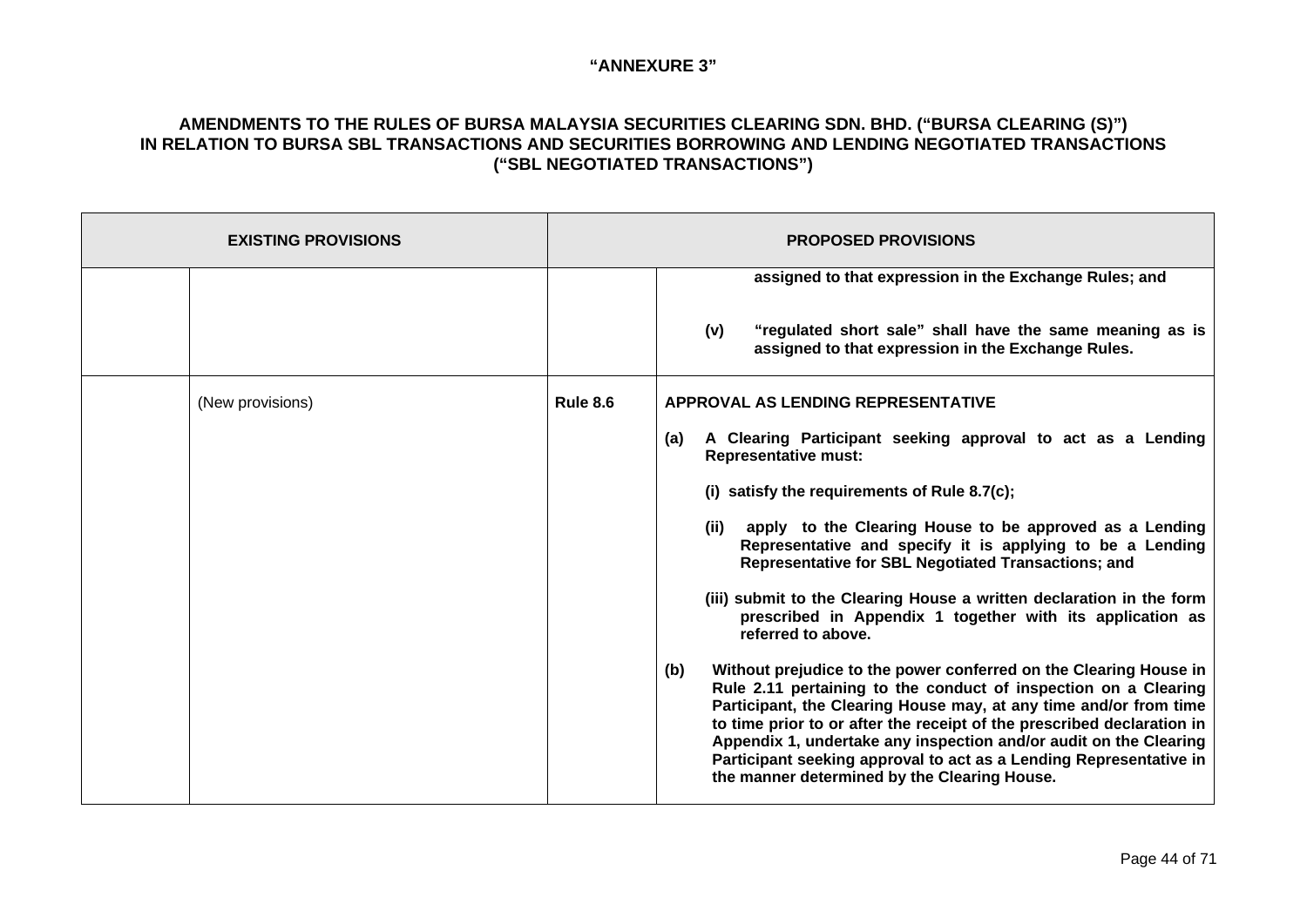| <b>EXISTING PROVISIONS</b> | <b>PROPOSED PROVISIONS</b>                                                                                                                                                                                                                                                                                                                                                                                                                         |  |
|----------------------------|----------------------------------------------------------------------------------------------------------------------------------------------------------------------------------------------------------------------------------------------------------------------------------------------------------------------------------------------------------------------------------------------------------------------------------------------------|--|
|                            | The Clearing House may, in approving any application made by a<br>(c)<br>Clearing Participant pursuant to Rule 8.6(a), impose such<br>requirements or conditions as it deems necessary to ensure the<br>smooth operation of the SBL Negotiated Transactions.                                                                                                                                                                                       |  |
|                            | (d)<br>Notwithstanding and without prejudice to any other provisions in<br>this Chapter, the Clearing House shall not be obligated to approve<br>the application of every Clearing Participant to be a Lending<br>Representative.                                                                                                                                                                                                                  |  |
|                            | A Clearing Participant who has been approved to act as a Lending<br>(e)<br>Representative must act as the duly appointed representative of<br>the Approved SBLNT Lender when performing the functions and<br>responsibilities set out under Rule 8.7(a) and as may be specified<br>by the Clearing House from time to time.                                                                                                                        |  |
|                            | (f)<br>A Clearing Participant must not perform the functions and<br>responsibilities set out under Rule 8.7(a) for any Approved SBLNT<br>Lender, as its representative, unless it has first been approved as<br>a Lending Representative and has entered into a written<br>agreement with such Approved SBLNT Lender to be appointed as<br>his or its Lending Representative, which agreement must include<br>the matters specified in Appendix 2. |  |
| (New provisions)           | <b>Rule 8.7</b><br><b>FUNCTIONS AND RESPONSIBILITIES OF LENDING REPRESENTATIVE</b>                                                                                                                                                                                                                                                                                                                                                                 |  |
|                            | A Clearing Participant who is approved and appointed to be a<br>(a)<br>Lending Representative for an Approved SBLNT Lender must                                                                                                                                                                                                                                                                                                                    |  |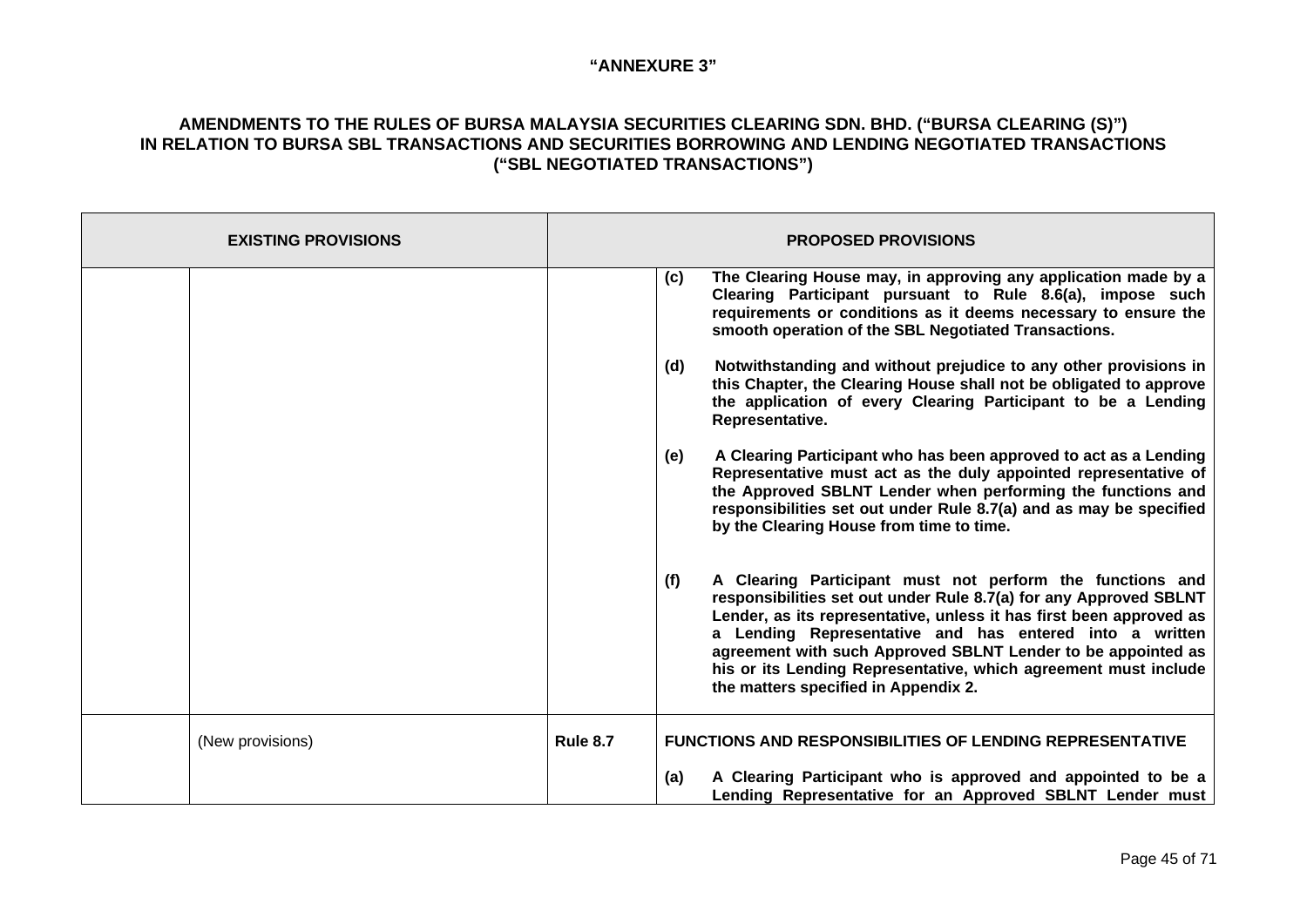| <b>EXISTING PROVISIONS</b> | <b>PROPOSED PROVISIONS</b>                                                                                                                                                                                                                                                                                                                                                                          |
|----------------------------|-----------------------------------------------------------------------------------------------------------------------------------------------------------------------------------------------------------------------------------------------------------------------------------------------------------------------------------------------------------------------------------------------------|
|                            | following<br>functions<br>amongst<br>others,<br>the<br>have.<br>and<br>responsibilities:                                                                                                                                                                                                                                                                                                            |
|                            | (i)<br>To process the application of any person applying to be an<br>Approved SBLNT Lender (hereinafter in this Rule referred<br>to as "the Said Approved SBLNT Lender");                                                                                                                                                                                                                           |
|                            | (i)<br>To transmit or forward to the Said Approved SBLNT<br>Lender any notification or update communicated by the<br>Clearing House in relation to the Said Approved SBLNT<br>Lender's SBL Negotiated Transactions or received by the<br>Lending Representative from the Clearing House for the<br>information of the Said Approved SBLNT Lender;                                                   |
|                            | To collect all documents, forms, agreements, deeds<br>(iii)<br>including any amendments or variations thereof relating to<br>or governing the SBL Negotiated Transactions as the<br>Clearing House may require from time to time, from the<br>Said Approved SBLNT Lender for submission to the<br>Clearing House and from the Clearing House for<br>transmission to the Said Approved SBLNT Lender; |
|                            | (iv)<br>To receive any fees and charges due and payable by the<br>Said Approved SBLNT Lender to the Clearing House<br>arising with respect to any of the services and facilities<br>provided by the Clearing House in relation to the SBL<br>Negotiated Transactions and to pay to the Clearing House<br>such fees and charges in relation to the SBL Negotiated<br>Transactions;                   |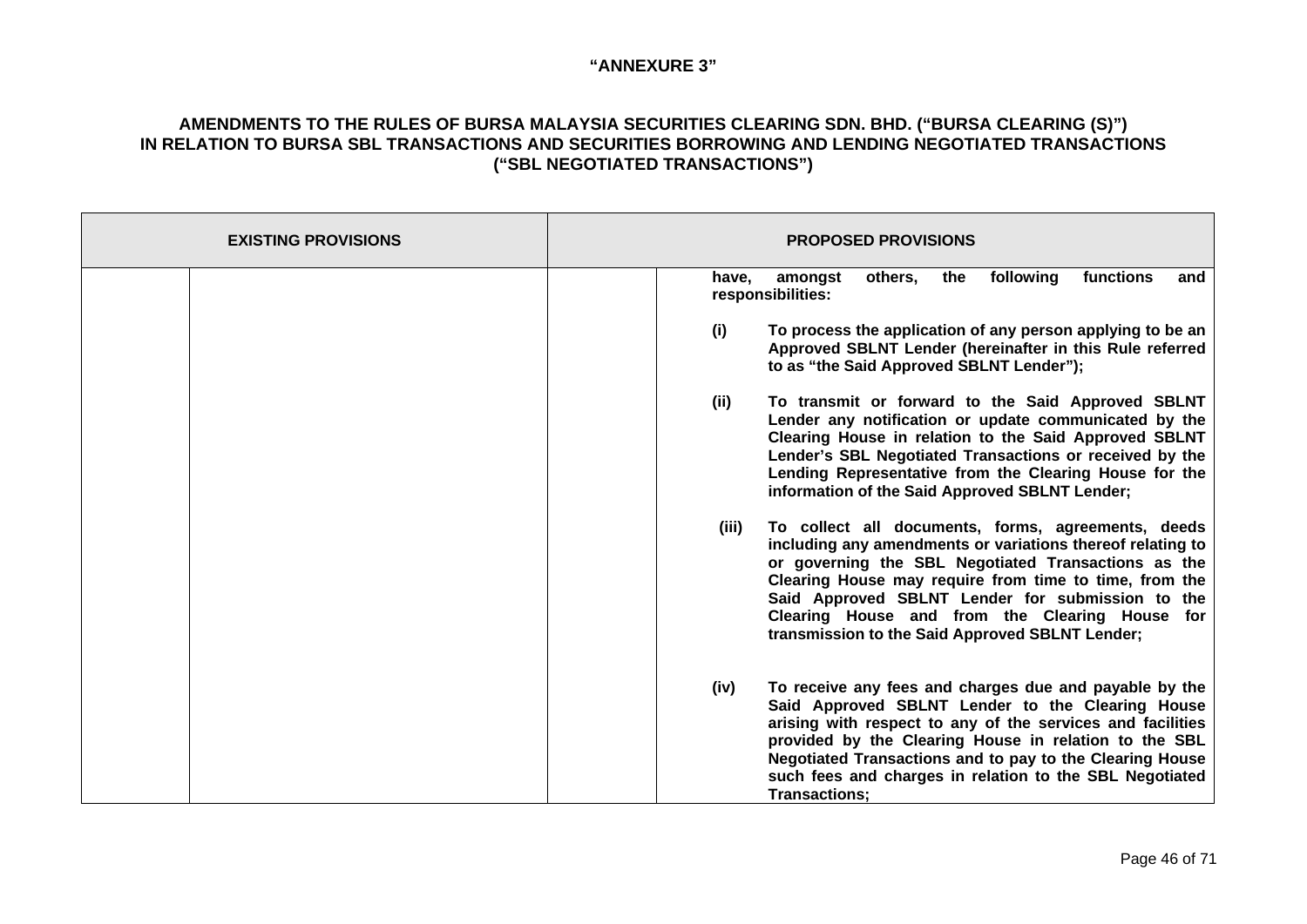| <b>EXISTING PROVISIONS</b> | <b>PROPOSED PROVISIONS</b>                                                                                                                                                                                                                                                                                                            |
|----------------------------|---------------------------------------------------------------------------------------------------------------------------------------------------------------------------------------------------------------------------------------------------------------------------------------------------------------------------------------|
|                            | To furnish to the Clearing House such information or<br>(v)<br>documents relating to the SBL Negotiated Transactions<br>and such advice, statement and report on the operation of<br>the SBL Negotiated Transactions at such times and in<br>such manner as may be prescribed by the Clearing House;                                  |
|                            | To give effect to any instructions, directives or orders<br>(vi)<br>given by the Clearing House to facilitate the operation of<br>any transactions by the Said Approved SBLNT Lender<br>relating to the SBL Negotiated Transactions;                                                                                                  |
|                            | To immediately notify the Clearing House upon it<br>(vii)<br>becoming aware of any breach committed or likely to be<br>committed by the Said Approved SBLNT Lender of any of<br>these Rules or requirements imposed by the Clearing<br>House on the Said Approved SBLNT Lender in relation to<br>the SBL Negotiated Transactions; and |
|                            | Such other functions and responsibilities as may be<br>(viii)<br>specified by the Clearing House from time to time.                                                                                                                                                                                                                   |
|                            | The Clearing House may, by notice given to the Clearing<br>(b)<br>Participant from time to time, amend, vary or modify the functions<br>and responsibilities of the Clearing Participant as a Lending<br>Representative in relation to the SBL Negotiated Transactions.                                                               |
|                            | A Clearing Participant seeking approval to act as a Lending<br>(c)<br>Representative or who is approved to act as a Lending<br>Representative must ensure that it has in place, at all times, the                                                                                                                                     |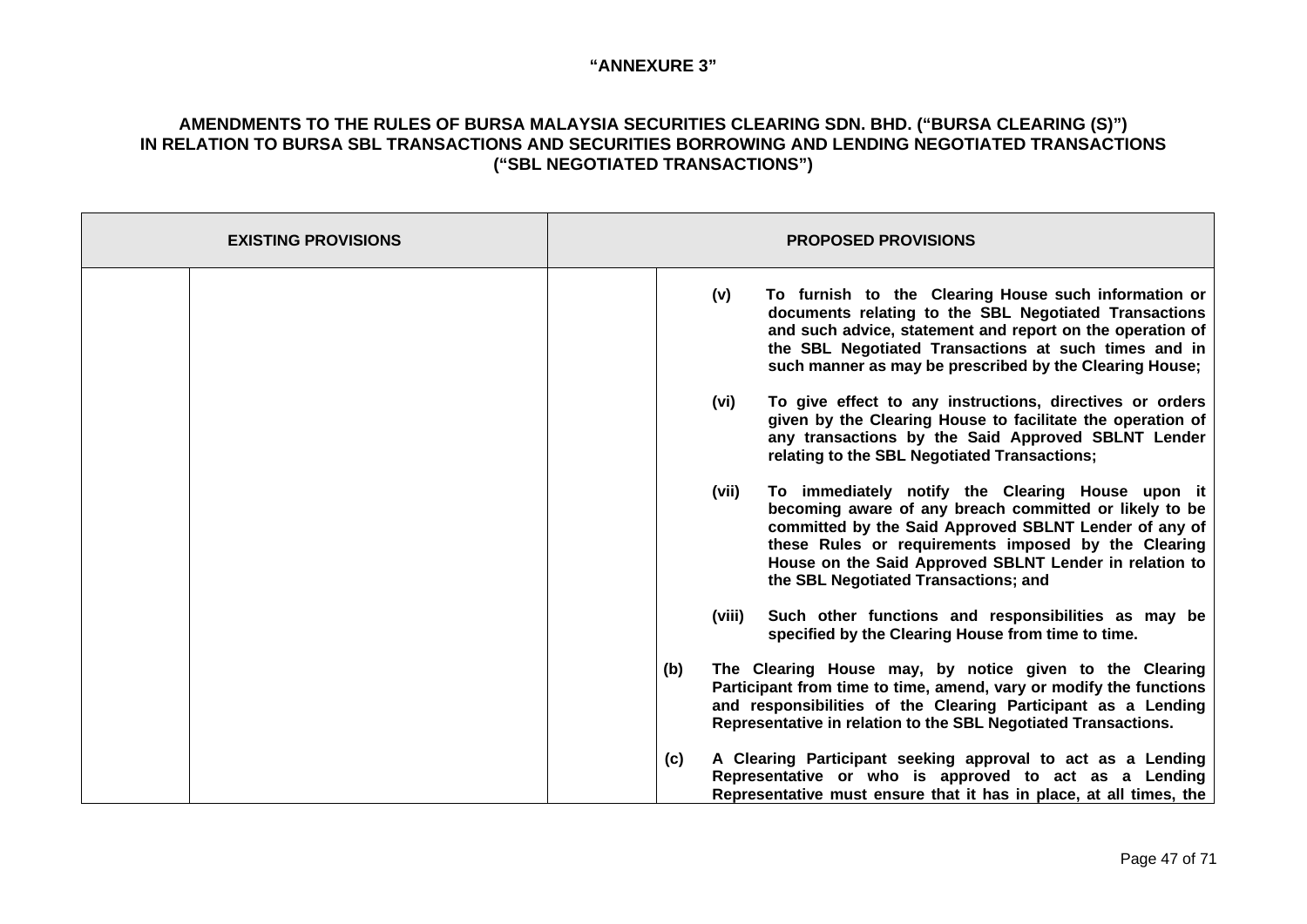| <b>EXISTING PROVISIONS</b> | <b>PROPOSED PROVISIONS</b>                                                                                                                                                                                                                                                                                                                                                                                                                                                                                                                                                                                                                                                                                                                                                                                                         |  |
|----------------------------|------------------------------------------------------------------------------------------------------------------------------------------------------------------------------------------------------------------------------------------------------------------------------------------------------------------------------------------------------------------------------------------------------------------------------------------------------------------------------------------------------------------------------------------------------------------------------------------------------------------------------------------------------------------------------------------------------------------------------------------------------------------------------------------------------------------------------------|--|
|                            | requisite systems, infrastructure, functionalities and controls for<br>the performance of the functions and responsibilities stipulated in<br>Rule 8.7(a).<br>(d) In performing the functions and responsibilities stipulated in Rule<br>8.7(a) on behalf of the Said Approved SBLNT Lender, a Clearing<br>Participant approved as a Lending Representative must comply<br>with the procedures or requirements as may be imposed by the<br>Clearing House from time to time.                                                                                                                                                                                                                                                                                                                                                       |  |
| (New provisions)           | <b>Rule 8.8</b><br>APPROVAL AS BORROWING REPRESENTATIVE<br>A Clearing Participant seeking approval to act as a Borrowing<br>(a)<br>Representative in relation to the SBL Negotiated Transactions<br>must:<br>satisfy the requirements of Rule 8.9(c) below;<br>(i)<br>apply to the Clearing House to be approved as a Borrowing<br>(ii)<br><b>Representative; and</b><br>submit to the Clearing House a written declaration in the<br>(iii)<br>form prescribed in Appendix 3, together with its application<br>as referred to above.<br>Without prejudice to the power conferred on the Clearing House in<br>(b)<br>Rule 2.11 pertaining to the conduct of inspection on a Clearing<br>Participant, the Clearing House may, at any time and/or from time<br>to time prior to or after the receipt of the prescribed declaration in |  |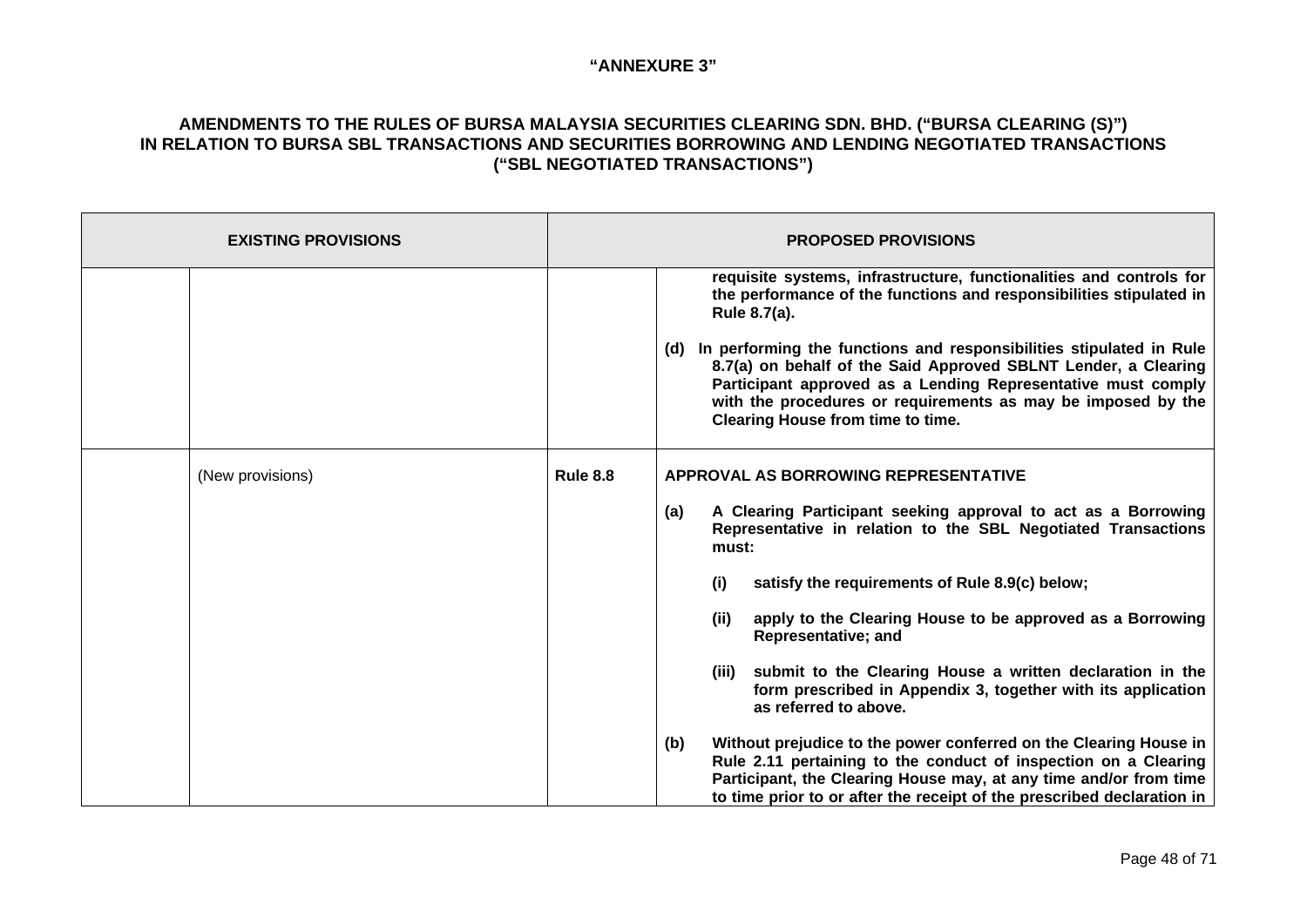| <b>EXISTING PROVISIONS</b> | <b>PROPOSED PROVISIONS</b>                                                                                                                                                                                                                                                                                                                                                                                                                                |
|----------------------------|-----------------------------------------------------------------------------------------------------------------------------------------------------------------------------------------------------------------------------------------------------------------------------------------------------------------------------------------------------------------------------------------------------------------------------------------------------------|
|                            | Appendix 3, undertake any inspection and/or audit on the Clearing<br>Participant seeking approval to act as a Borrowing Representative<br>in the manner determined by the Clearing House.                                                                                                                                                                                                                                                                 |
|                            | The Clearing House may, in approving any application made by a<br>(c)<br>Clearing Participant pursuant to Rule 8.8(a), impose such<br>requirements or conditions as it deems necessary to ensure the<br>smooth operation of the SBL Negotiated Transactions.                                                                                                                                                                                              |
|                            | Notwithstanding and without prejudice to any other provisions in<br>(d)<br>this Chapter, the Clearing House shall not be obligated to approve<br>the application of every eligible Clearing Participant to be a<br><b>Borrowing Representative.</b>                                                                                                                                                                                                       |
|                            | A Clearing Participant who has been approved to act as a<br>(e)<br>Borrowing Representative must act as the duly appointed<br>Representative of the Approved SBLNT Borrower when<br>performing the functions and responsibilities set out under Rule<br>8.9(a) and as may be specified from time to time.                                                                                                                                                 |
|                            | (f)<br>A Clearing Participant must not perform the functions and<br>responsibilities set out under Rule 8.9(a) for any Approved SBLNT<br>Borrower as its representative, unless it has first been approved<br>as a Borrowing Representative and has entered into a written<br>agreement with such Approved SBLNT Borrower to be appointed<br>as his or its Borrowing Representative, which agreement must<br>include the matters specified in Appendix 4. |
|                            |                                                                                                                                                                                                                                                                                                                                                                                                                                                           |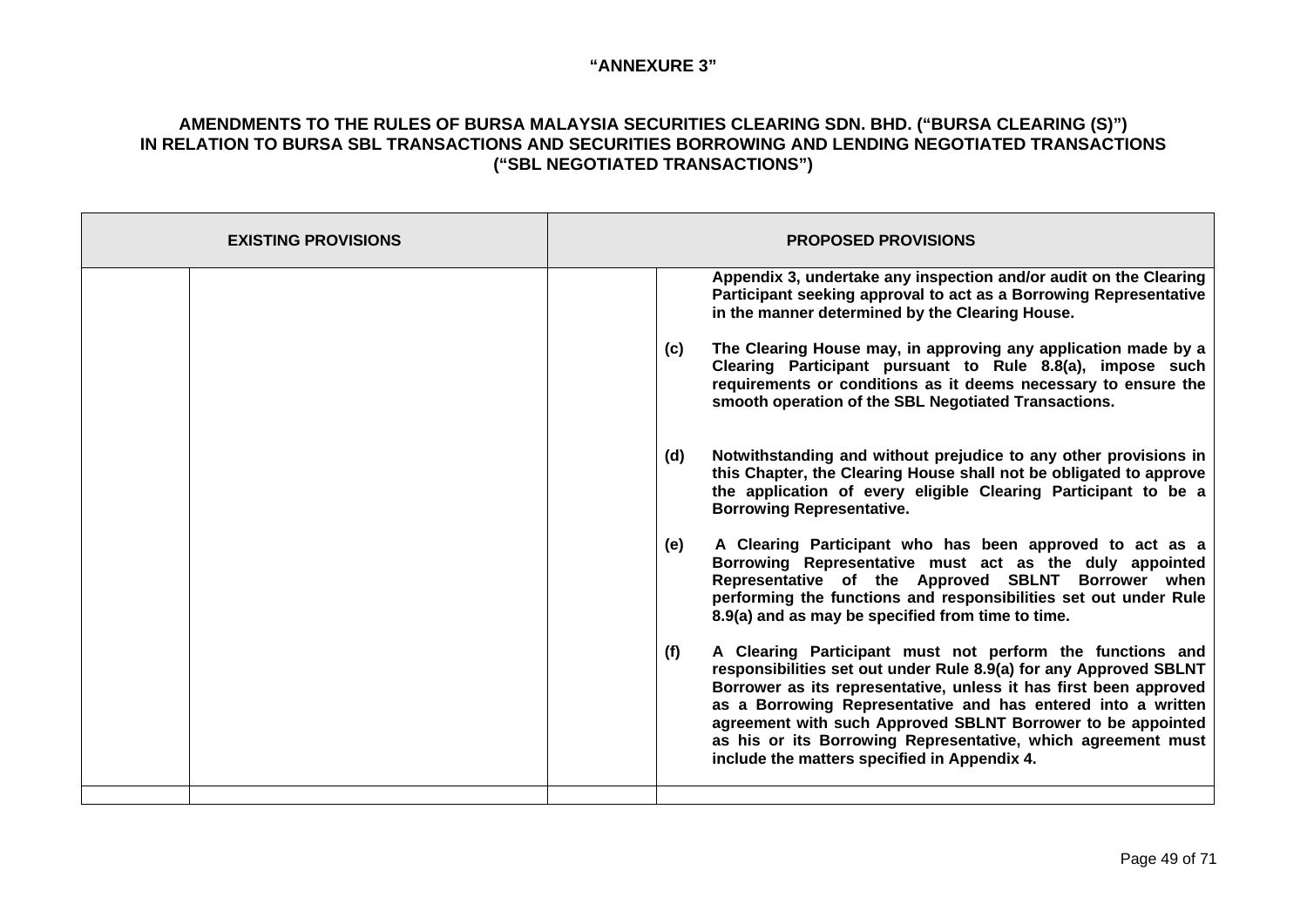| <b>EXISTING PROVISIONS</b> | <b>PROPOSED PROVISIONS</b>                                                                                                                                                                                                                                                                                                                                                                                     |
|----------------------------|----------------------------------------------------------------------------------------------------------------------------------------------------------------------------------------------------------------------------------------------------------------------------------------------------------------------------------------------------------------------------------------------------------------|
| (New provisions)           | <b>FUNCTIONS</b><br><b>BORROWING</b><br><b>Rule 8.9</b><br><b>AND</b><br><b>RESPONSIBILITIES</b><br><b>OF</b><br><b>REPRESENTATIVE</b>                                                                                                                                                                                                                                                                         |
|                            | A Clearing Participant who is approved and appointed to be a<br>(a)<br>Borrowing Representative for an Approved SBLNT Borrower must<br>others, the following<br>amongst<br>functions<br>have,<br>and<br>responsibilities:                                                                                                                                                                                      |
|                            | To process the application of any eligible person applying to<br>(i)<br>be an Approved SBLNT Borrower (hereinafter in this Rule<br>referred to as "the Said Approved SBLNT Borrower");                                                                                                                                                                                                                         |
|                            | To transmit or forward to the Said Approved SBLNT Borrower<br>(ii)<br>any notification or update communicated by the Clearing<br>House in relation to the Said Approved SBLNT Borrower's<br>SBL Negotiated Transactions or received by the Borrowing<br>Representative from the Clearing House for the information<br>of the Said Approved SBLNT Borrower;                                                     |
|                            | To collect all documents, forms, agreements, deeds<br>(iii)<br>including any amendments or variations thereof relating to<br>or governing the SBL Negotiated Transactions as the<br>Clearing House may require from time to time, from the Said<br>Approved SBLNT Borrower for submission to the Clearing<br>House and from the Clearing House for transmission to the<br><b>Said Approved SBLNT Borrower;</b> |
|                            | To receive any fees and charges due and payable by the<br>(iv)<br>Said Approved SBLNT Borrower to the Clearing House<br>arising with respect to any of the services and facilities                                                                                                                                                                                                                             |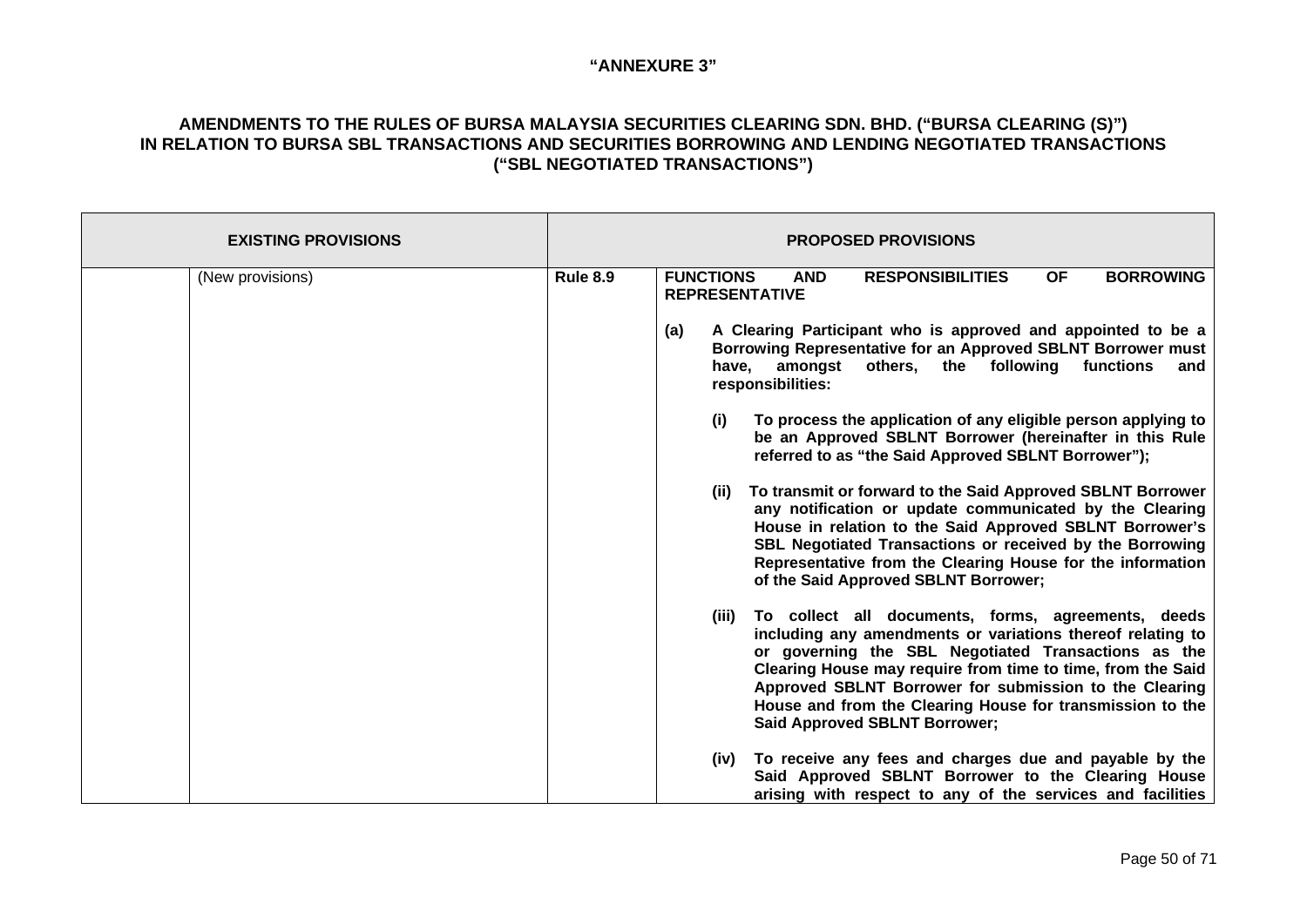| <b>EXISTING PROVISIONS</b> | <b>PROPOSED PROVISIONS</b>                                                                                                                                                                                                                                                                                                                    |
|----------------------------|-----------------------------------------------------------------------------------------------------------------------------------------------------------------------------------------------------------------------------------------------------------------------------------------------------------------------------------------------|
|                            | provided by the Clearing House in relation to the SBL<br>Negotiated Transactions and to pay to the Clearing House<br>such fees and charges in relation to the SBL Negotiated<br><b>Transactions;</b>                                                                                                                                          |
|                            | To furnish to the Clearing House such information or<br>(v)<br>documents relating to the SBL Negotiated Transactions and<br>such advice, statement and report on the operation of the<br>SBL Negotiated Transactions at such times and in such<br>manner as may be prescribed by the Clearing House;                                          |
|                            | (vi) To give effect to any instructions, directives or orders given<br>by the Clearing House to facilitate the operation of any<br>transactions by the Said Approved SBLNT Borrower relating<br>to the SBL Negotiated Transactions;                                                                                                           |
|                            | (vii) To immediately notify the Clearing House upon it becoming<br>aware of any breach committed or likely to be committed by<br>the Said Approved SBLNT Borrower of any of these Rules or<br>requirements imposed by the Clearing House on the Said<br>Approved SBLNT Borrower in relation to the SBL Negotiated<br><b>Transactions; and</b> |
|                            | (viii) Such other functions and responsibilities as may be<br>specified by the Clearing House from time to time.                                                                                                                                                                                                                              |
|                            | The Clearing House may, by notice given to the Clearing<br>(b)<br>Participant from time to time, amend, vary or modify the functions<br>and responsibilities of the Clearing Participant as a Borrowing<br>Representative in relation to the SBL Negotiated Transactions.                                                                     |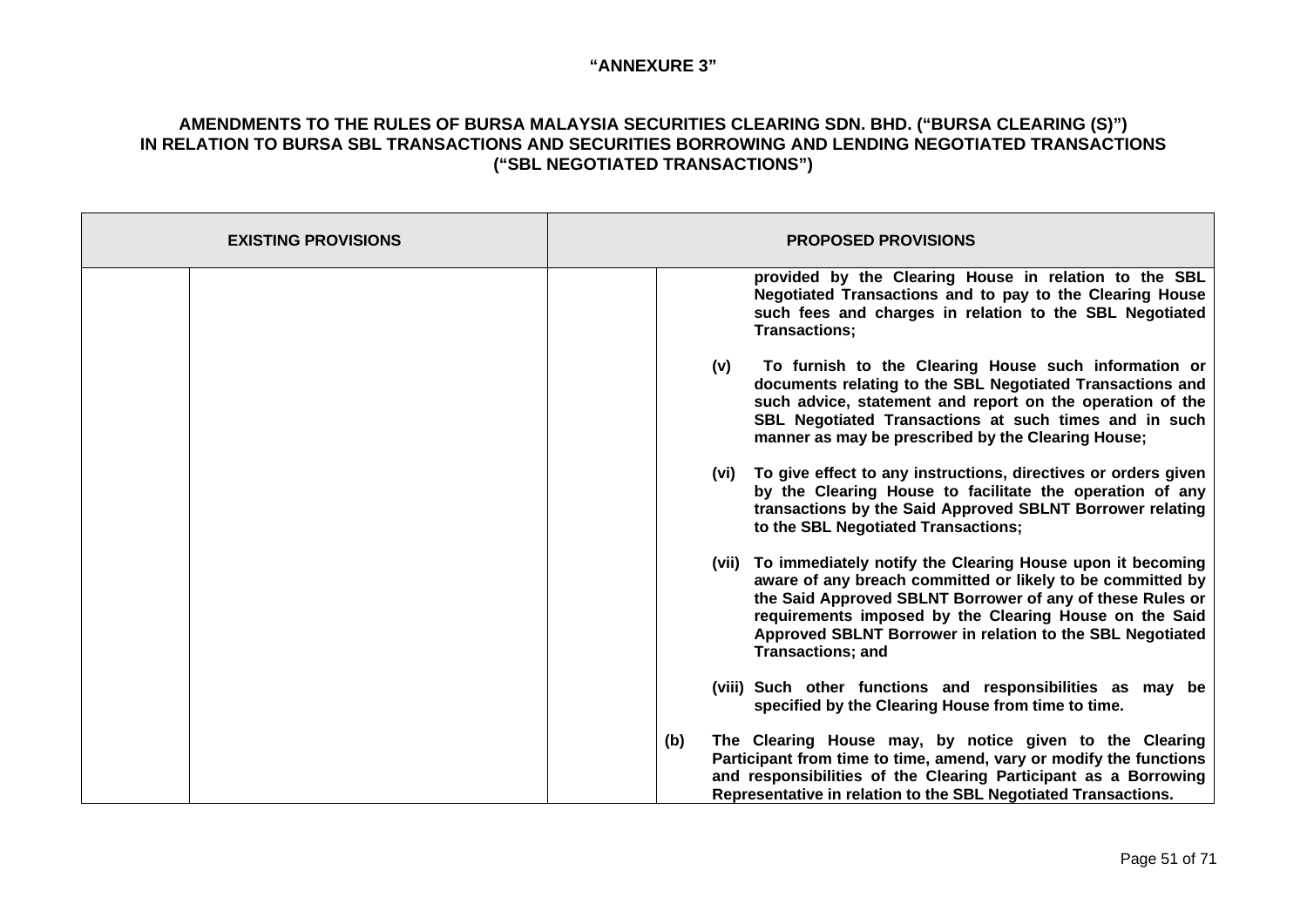| <b>EXISTING PROVISIONS</b> | <b>PROPOSED PROVISIONS</b> |                                                                                                                                                                                                                                                                                                                                                                                                                                                                                                                                                                                                                                                    |
|----------------------------|----------------------------|----------------------------------------------------------------------------------------------------------------------------------------------------------------------------------------------------------------------------------------------------------------------------------------------------------------------------------------------------------------------------------------------------------------------------------------------------------------------------------------------------------------------------------------------------------------------------------------------------------------------------------------------------|
|                            |                            | A Clearing Participant seeking approval to act as a Borrowing<br>(c)<br>Representative or who is approved to act as a Borrowing<br>Representative must ensure that it has in place, at all times, the<br>requisite systems, infrastructure, functionalities and controls for<br>the performance of the functions and responsibilities stipulated in<br>Rule 8.9(a).<br>In performing the functions and responsibilities stipulated in Rule<br>(d)<br>8.9(a) on behalf of the Said Approved SBLNT Borrower, a Clearing<br>Participant must comply with the procedures or requirements as<br>may be imposed by the Clearing House from time to time. |
| (New provisions)           | <b>Rule 8.10</b>           | SECURITIES BORROWING AND LENDING AGREEMENT APPROVED BY<br><b>THE COMMISSION</b><br>SBLNT Participants or their clients may include the matters set out in<br>Appendix 5 in the agreement that governs the terms and conditions of<br>the Securities borrowing and lending transaction that is facilitated by the<br>Clearing House under Chapter 8 and if they do, such agreement will be<br>deemed a Securities borrowing and lending agreement approved by the<br>Commission as referred to in the Securities Borrowing and Lending<br>Guidelines issued by the Commission.                                                                      |
| (New provisions)           | <b>Rule 8.11</b>           | <b>ACCESS TO SBLNT SYSTEM</b><br>Upon approval of an application to be a Lending Representative or<br>(a)                                                                                                                                                                                                                                                                                                                                                                                                                                                                                                                                          |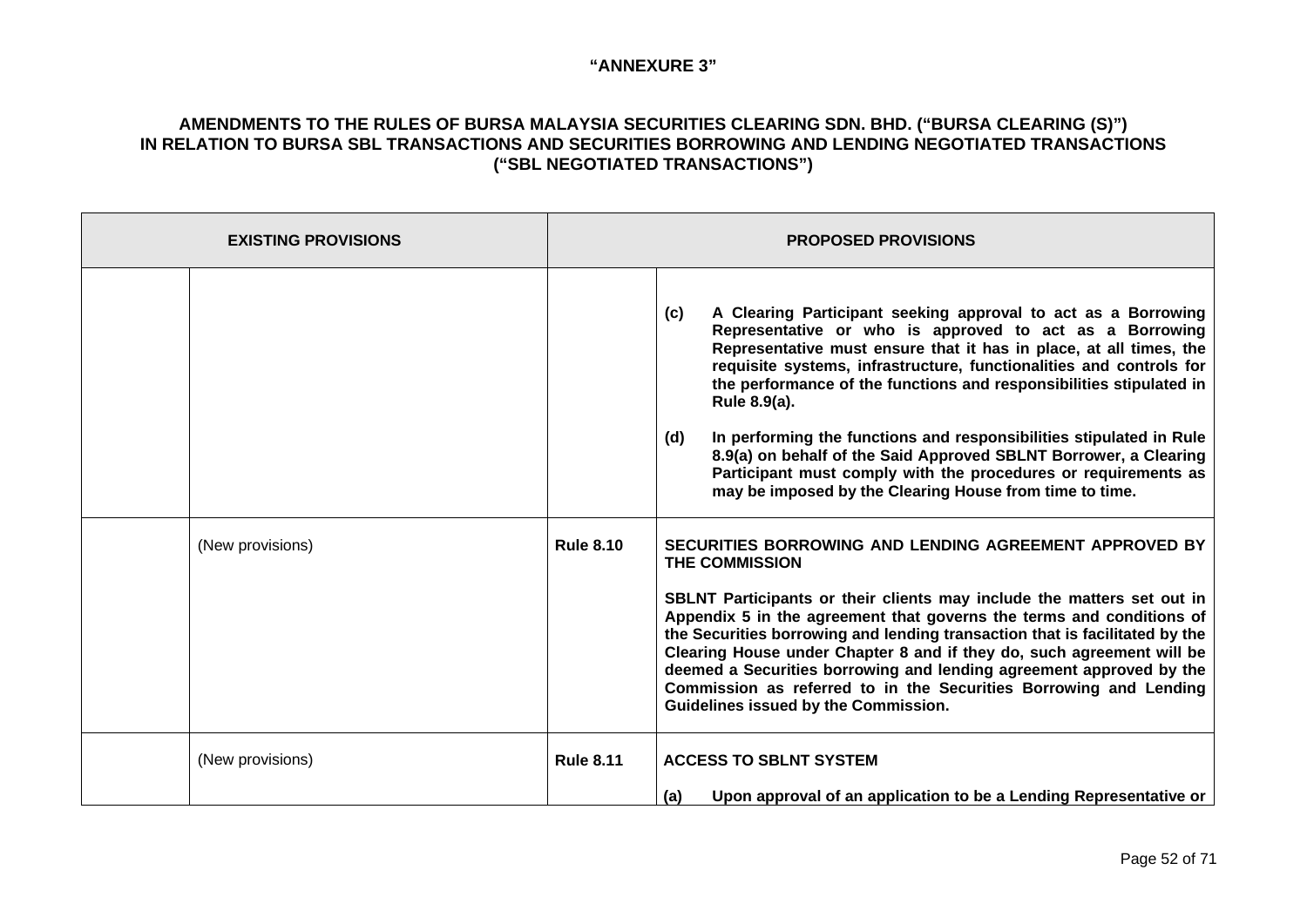| <b>EXISTING PROVISIONS</b> | <b>PROPOSED PROVISIONS</b> |                                                                                                                                                                                                                                                                                                                                                                                                                                                                                                                                                   |
|----------------------------|----------------------------|---------------------------------------------------------------------------------------------------------------------------------------------------------------------------------------------------------------------------------------------------------------------------------------------------------------------------------------------------------------------------------------------------------------------------------------------------------------------------------------------------------------------------------------------------|
|                            |                            | a Borrowing Representative made pursuant to Rule 8.6(a) or Rule<br>8.8(a), as the case may be, the Clearing Participant shall be given<br>access to the SBLNT System to perform any of its functions and<br>responsibilities as a Lending Representative or a Borrowing<br>Representative in relation to the SBL Negotiated Transactions.<br>Such Clearing Participant must comply with any conditions or<br>(b)<br>requirements prescribed by the Clearing House from time to time<br>in relation to the access to or usage of the SBLNT System. |
| (New provisions)           | <b>Rule 8.12</b>           | <b>REQUIREMENTS OF SBL NEGOTIATED TRANSACTIONS</b><br>The Approved SBLNT Borrower must ensure that it obtains a<br>(a)<br>confirmation from the Approved SBLNT Lender that the<br>Approved SBLNT Lender has the Eligible Securities available to<br>be lent to the Approved SBLNT Borrower. Such confirmation<br>must contain such details and be maintained in such manner as<br>prescribed by the Clearing House.                                                                                                                               |
|                            |                            | SBLNT Participants who have agreed on a SBL Negotiated<br>(b)<br>Transaction and wish to have the Loaned Securities delivered<br>must each notify the Clearing House of the prescribed details of<br>the SBL Negotiated Transaction through their respective<br>appointed Lending Representative or Borrowing Representative<br>and in the manner as prescribed by the Clearing House.                                                                                                                                                            |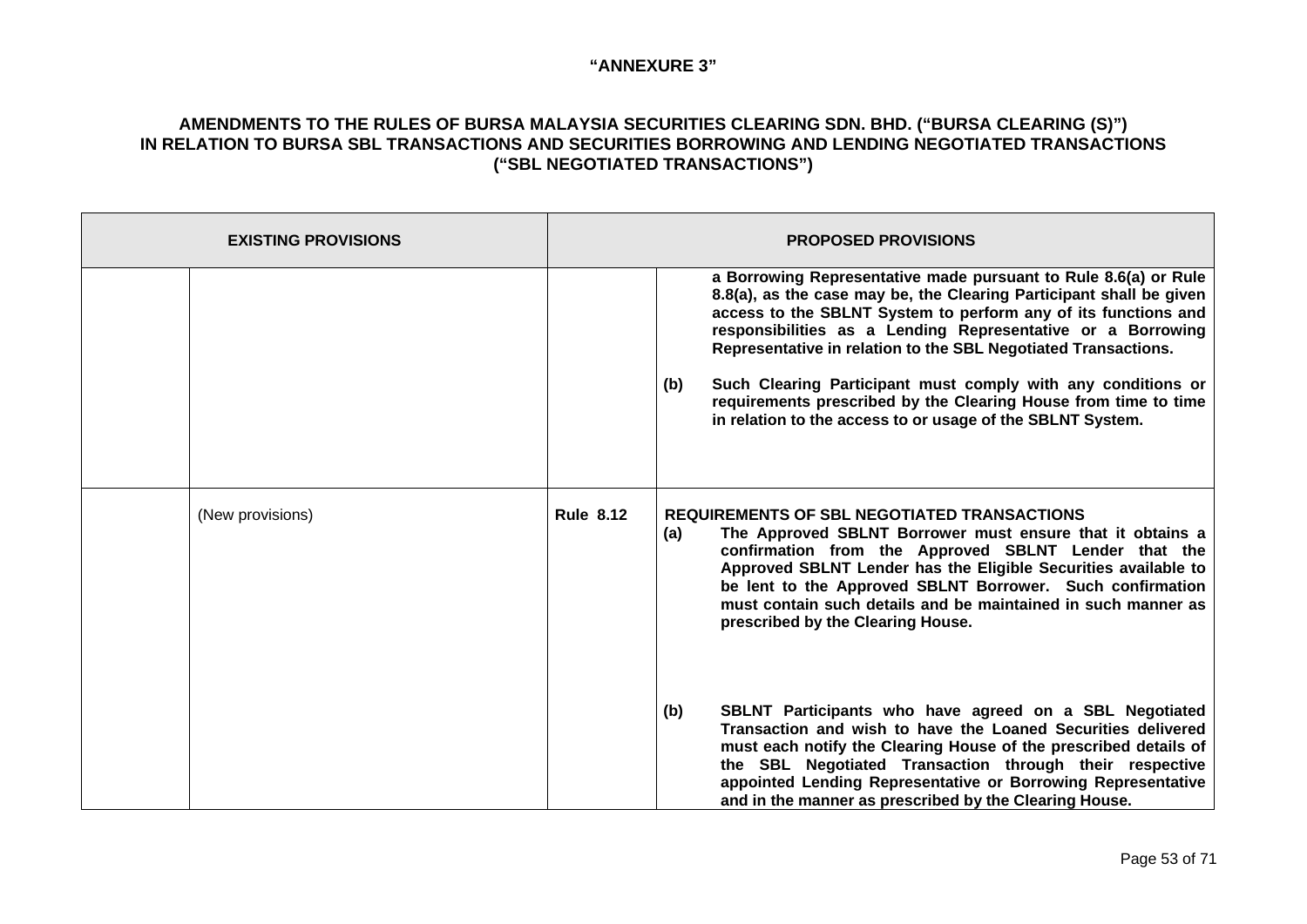| <b>EXISTING PROVISIONS</b> | <b>PROPOSED PROVISIONS</b>                                                                                                                                                                                                                                                                                                                                                                                                                                                                                                                                                                                                                                                                                                                                                                                                                                          |  |
|----------------------------|---------------------------------------------------------------------------------------------------------------------------------------------------------------------------------------------------------------------------------------------------------------------------------------------------------------------------------------------------------------------------------------------------------------------------------------------------------------------------------------------------------------------------------------------------------------------------------------------------------------------------------------------------------------------------------------------------------------------------------------------------------------------------------------------------------------------------------------------------------------------|--|
|                            | Upon receipt of the relevant notifications from both the SBLNT<br>(c)<br>Participants, the Clearing House shall be authorised by the<br>Approved SBLNT Lender and Approved SBLNT Borrower,<br>respectively, to instruct the Central Depository to debit or credit<br>the securities accounts provided by the Approved SBLNT Lender<br>and Approved SBLNT Borrower, as the case may be, for the<br>purpose of delivery of the Loaned Securities to the Approved<br><b>SBLNT Borrower provided that:</b><br>the relevant details provided by the SBLNT Participants are<br>(i)<br>validated in the manner prescribed by the Clearing House;<br>and<br>(ii) there are sufficient Securities in the securities account of the<br>Approved SBLNT Lender at the relevant time as stipulated<br>by the Clearing House to satisfy the delivery of the Loaned<br>Securities. |  |
|                            | The SBLNT Participants may, at any time prior to the termination<br>(d)<br>of the loan and in the manner prescribed by the Clearing House,<br>adjust or vary the Securities comprised in the Loaned Securities<br>(including the amount of the Securities) pursuant to any action<br>taken by the issuer of the Loaned Securities in relation to or<br>arising from its Securities.                                                                                                                                                                                                                                                                                                                                                                                                                                                                                 |  |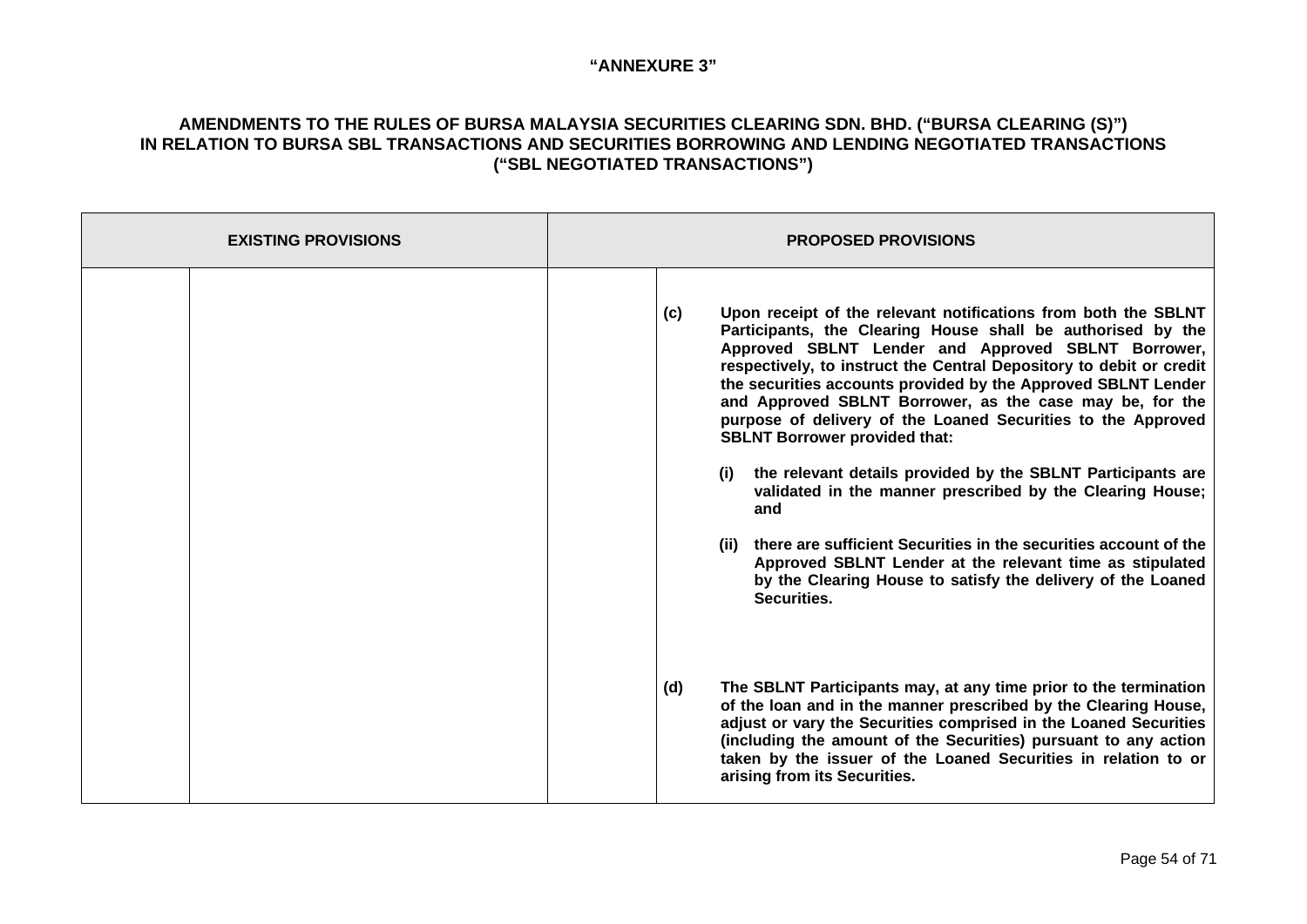| <b>EXISTING PROVISIONS</b> | <b>PROPOSED PROVISIONS</b>                                                                                                                                                                                                                                                                                                                                                                                                                                                                                                                                                                                                                                                                                                                                                                                                                                                                                                                                                                                                                                                                                                                                                                                                                                                                                                                                                                                     |  |
|----------------------------|----------------------------------------------------------------------------------------------------------------------------------------------------------------------------------------------------------------------------------------------------------------------------------------------------------------------------------------------------------------------------------------------------------------------------------------------------------------------------------------------------------------------------------------------------------------------------------------------------------------------------------------------------------------------------------------------------------------------------------------------------------------------------------------------------------------------------------------------------------------------------------------------------------------------------------------------------------------------------------------------------------------------------------------------------------------------------------------------------------------------------------------------------------------------------------------------------------------------------------------------------------------------------------------------------------------------------------------------------------------------------------------------------------------|--|
|                            | <b>SBLNT Participants who wish to return the Loaned Securities</b><br>(e)<br>partially or in full must notify the Clearing House of the<br>prescribed details of the return through their appointed Lending<br>Representative or Borrowing Representative, respectively. Upon<br>receipt of the relevant notifications from both the SBLNT<br>Participants, the Clearing House shall be authorised by the<br>Approved SBLNT Lender and Approved SBLNT Borrower,<br>respectively, to instruct the Central Depository to debit or credit<br>the securities accounts provided by the Approved SBLNT Lender<br>and Approved SBLNT Borrower, as the case may be, for re-<br>delivery of the Loaned Securities to the Approved SBLNT Lender<br>provided that -<br>(i)<br>the relevant details provided by the SBLNT Participants are<br>validated in the manner prescribed by the Clearing House;<br>and<br>(ii)<br>there are sufficient Securities in the securities account of<br>the Approved SBLNT Borrower at the relevant time as<br>stipulated by the Clearing House to satisfy the re-delivery<br>of the Loaned Securities.<br>Upon termination of the loan by the Approved SBLNT Lender or the<br>(f)<br>Approved SBLNT Borrower, the Approved SBLNT Borrower must<br>return the Loaned Securities to the Approved SBLNT Lender within<br>the timeframe and in the manner prescribed by the Clearing House. |  |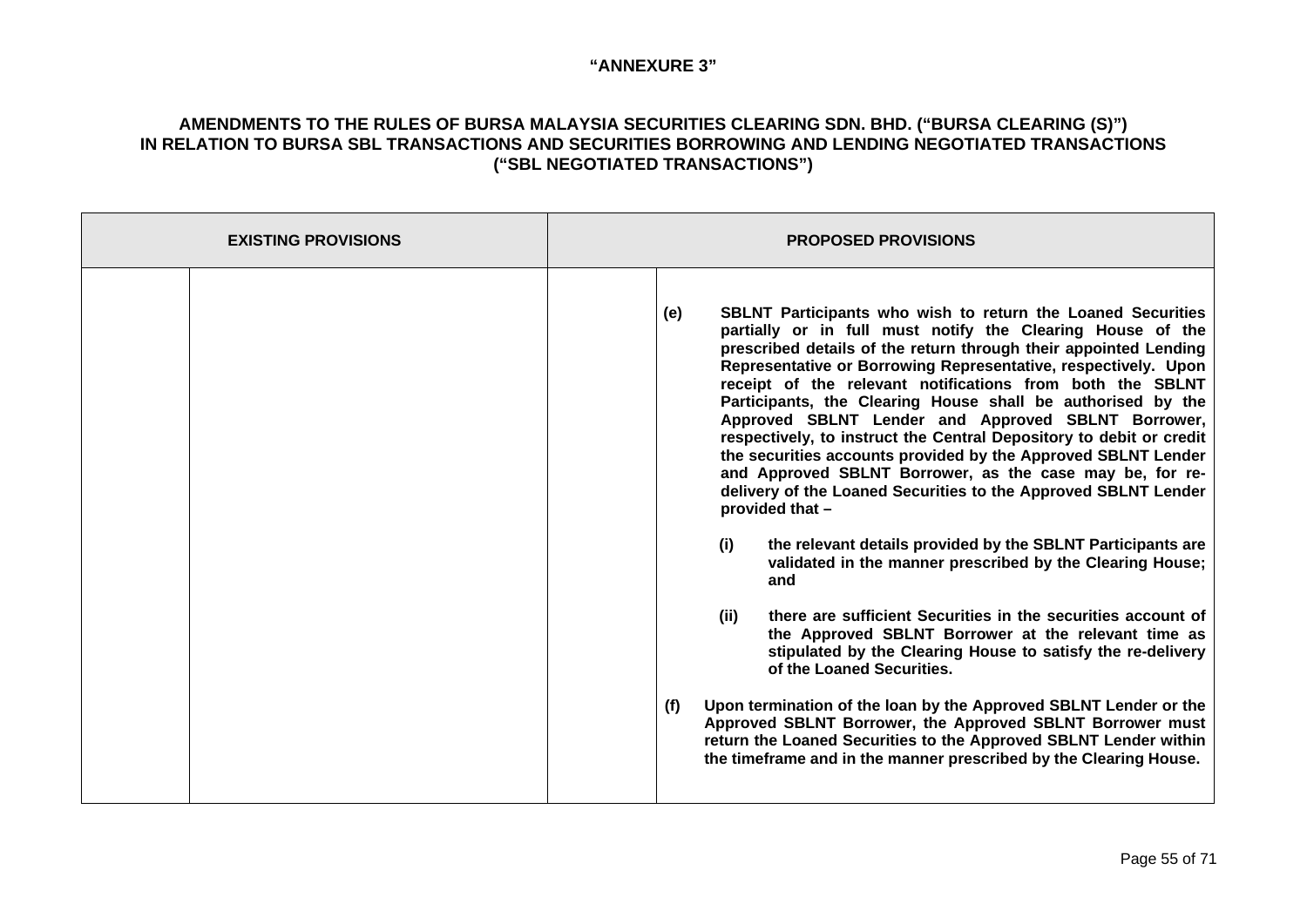| <b>EXISTING PROVISIONS</b> | <b>PROPOSED PROVISIONS</b>                                                                                                                                                                                                                                                                                                                                  |
|----------------------------|-------------------------------------------------------------------------------------------------------------------------------------------------------------------------------------------------------------------------------------------------------------------------------------------------------------------------------------------------------------|
|                            | Notwithstanding Rule 8.12(f), a non-defaulting SBLNT Participant<br>(g)<br>may terminate the loan without the return of the Loaned Securities<br>if any of the events of default under the agreement between the<br>SBLNT Participants setting out the terms and conditions of that<br>loan are triggered with respect to the defaulting SBLNT Participant. |
|                            | A SBLNT Participant who intends to terminate the loan without<br>(h)<br>returning the Loaned Securities under Rule 8.12(g) must do so in<br>the manner specified by the Clearing House.                                                                                                                                                                     |
|                            | The Clearing House may prohibit the non-delivery of Loaned<br>(i)<br>Securities referred to in Rule 8.12(g) without assigning any ground<br>or reason for its decision.                                                                                                                                                                                     |
|                            | The Clearing House's facilitation of the non-delivery of Loaned<br>(j)<br>Securities under Rule 8.12(g) does not prejudice the Clearing<br>House's right or power to take action for breach of any of these<br>Rules or the Clearing House's requirements in relation to SBL<br><b>Negotiated Transactions.</b>                                             |
|                            | Each SBLNT Participant who is involved in a termination of a loan<br>(k)<br>without returning the Loaned Securities must fully indemnify and<br>hold indemnified the Clearing House, whether such indemnity is<br>claimed by the Clearing House during or after the expiry of the                                                                           |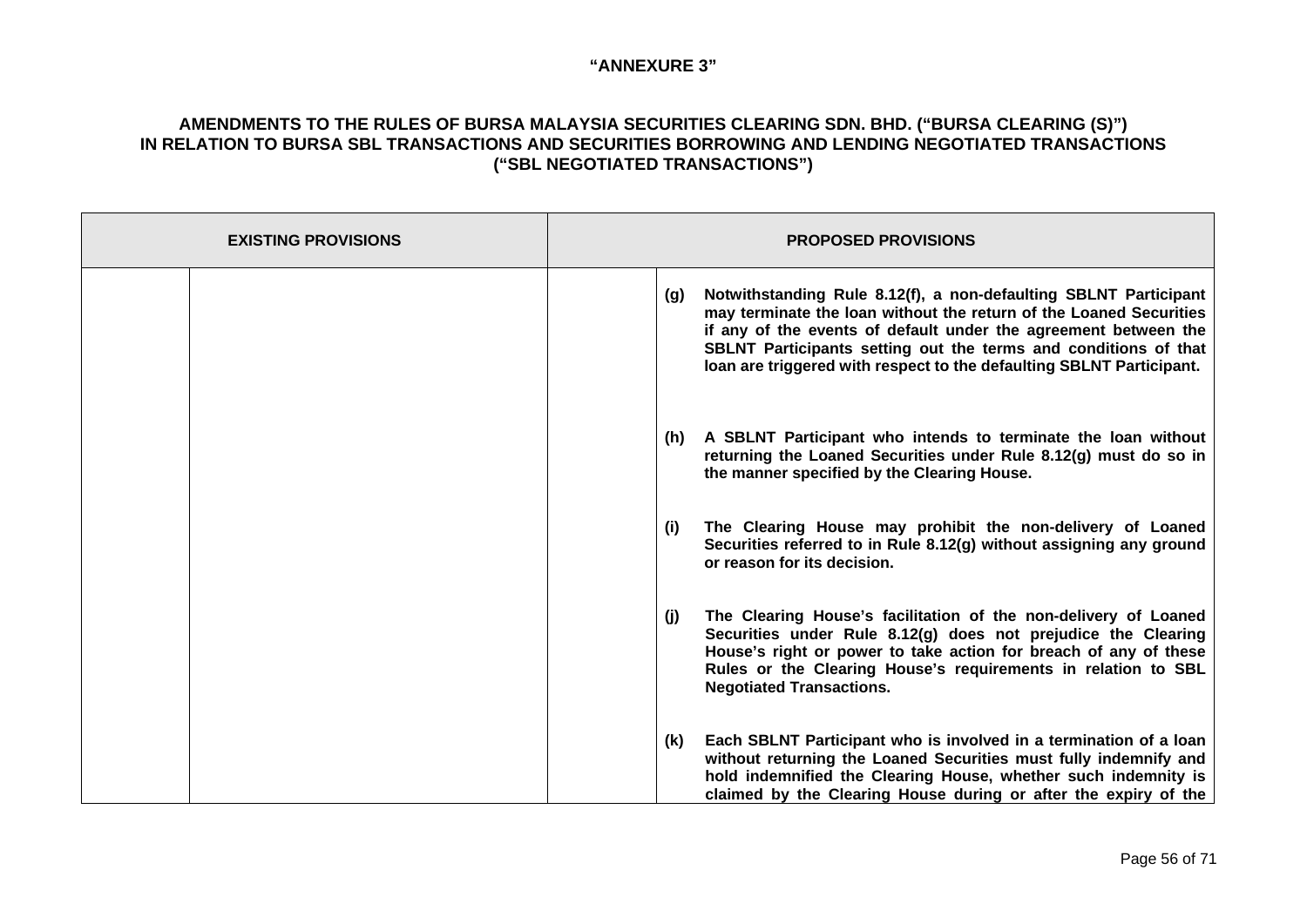| <b>EXISTING PROVISIONS</b> | <b>PROPOSED PROVISIONS</b> |                                                                                                                                                                                                                                                                                                                                                                                                                                                      |
|----------------------------|----------------------------|------------------------------------------------------------------------------------------------------------------------------------------------------------------------------------------------------------------------------------------------------------------------------------------------------------------------------------------------------------------------------------------------------------------------------------------------------|
|                            |                            | tenure of the SBLNT Participant as an Approved SBLNT Lender or<br>Approved SBLNT Borrower, from and against any loss, damage,<br>claim, liability, cost or expense (including but not limited to legal<br>costs on a solicitor and client basis) suffered or incurred by the<br>Clearing House, whether directly or indirectly, arising from or in<br>connection with the termination of the loan without returning the<br><b>Loaned Securities.</b> |
|                            |                            | SBLNT Participants are solely responsible for all rights and<br>(1)<br>obligations arising from, and must assume all default and recovery<br>risks associated with the loan relationship between the SBLNT<br>Participants. The Clearing House shall in no event be held liable for<br>the performance of any obligation arising from the loan relationship<br>between the SBLNT Participants.                                                       |
|                            | <b>Rule 8.13</b>           | <b>DESIGNATED SECURITIES ACCOUNT</b>                                                                                                                                                                                                                                                                                                                                                                                                                 |
| (New provisions)           |                            | An Approved SBLNT Borrower must ensure that all Loaned Securities<br>are held in and where relevant, transferred to, the designated securities<br>accounts as prescribed by the Clearing House and no other securities<br>account.                                                                                                                                                                                                                   |
| (New provisions)           | <b>Rule 8.14</b>           | <b>ACTION BY THE CLEARING HOUSE</b><br>The Clearing House may exercise any of the powers set out in Rule<br>(a)<br>immediately without further reference to a SBLNT<br>8.14(b)                                                                                                                                                                                                                                                                       |
|                            |                            | <b>Participant / Representative:</b>                                                                                                                                                                                                                                                                                                                                                                                                                 |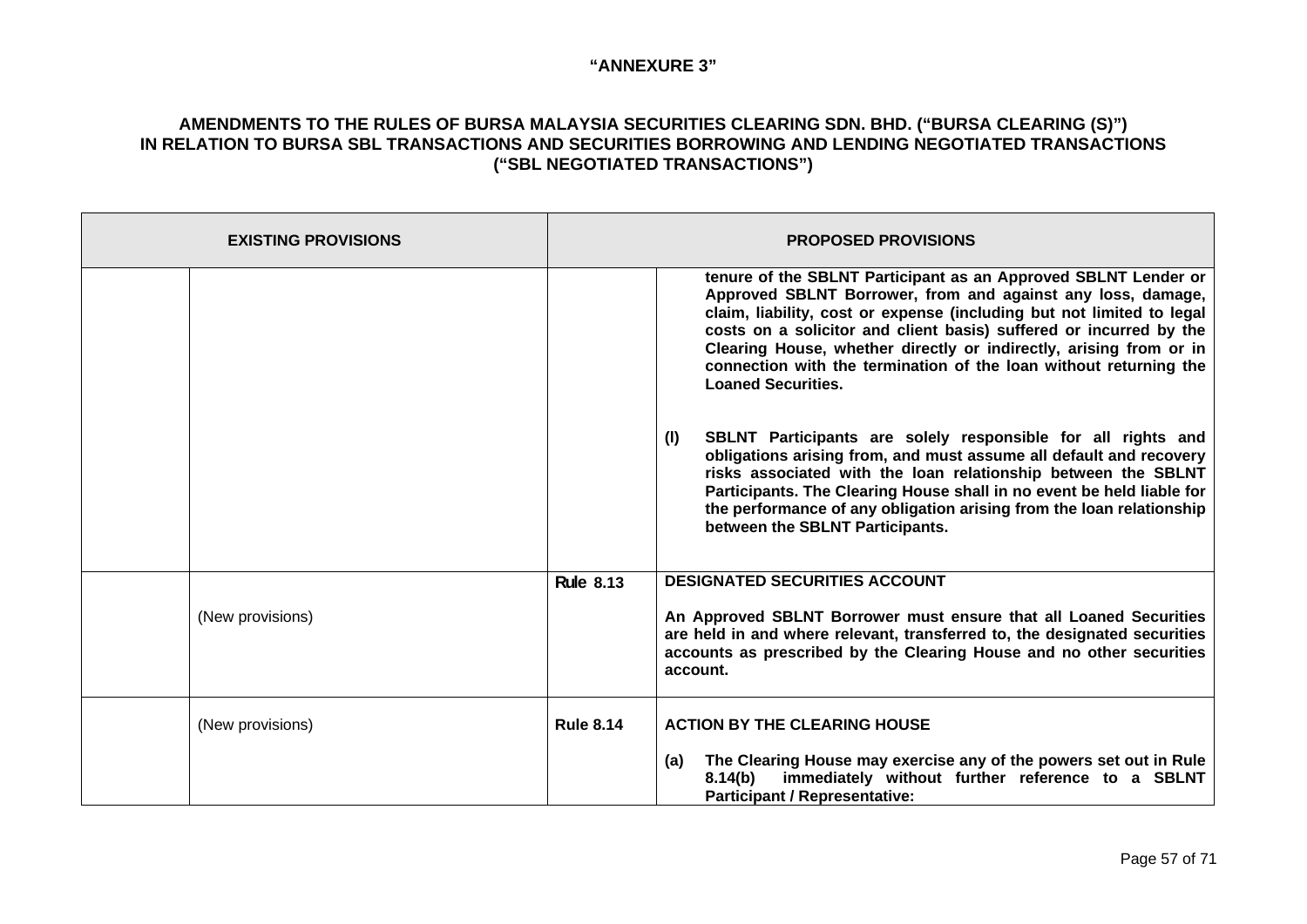| <b>EXISTING PROVISIONS</b> | <b>PROPOSED PROVISIONS</b>                                                                                                                                                                                                                                                                                                                                                                                                                                                                                                                                                                                                                                                                                                                                                                                                                                                                                                                                                                                                                                                                                                                                                                                                                                                                                        |
|----------------------------|-------------------------------------------------------------------------------------------------------------------------------------------------------------------------------------------------------------------------------------------------------------------------------------------------------------------------------------------------------------------------------------------------------------------------------------------------------------------------------------------------------------------------------------------------------------------------------------------------------------------------------------------------------------------------------------------------------------------------------------------------------------------------------------------------------------------------------------------------------------------------------------------------------------------------------------------------------------------------------------------------------------------------------------------------------------------------------------------------------------------------------------------------------------------------------------------------------------------------------------------------------------------------------------------------------------------|
|                            | (i) if the SBLNT Participant / Representative commits a breach of<br>any of the conditions or requirements imposed by the<br>Clearing House in relation to the SBL Negotiated<br>Transactions;<br>if the Clearing House determines in its absolute discretion<br>(ii)<br>that the SBLNT Participant / Representative is unable to<br>conduct any of the SBL Negotiated Transactions due to any<br>circumstances including bankruptcy and insolvency;<br>if the Clearing House determines that the SBLNT Participant /<br>(iii)<br>Representative is likely to cause damage to other SBLNT<br>Participants/Representatives as a result of violating any of<br>the requirements or obligations in relation to the SBL<br><b>Negotiated Transactions; or</b><br>in any such circumstances which the Clearing House in its<br>(iv)<br>absolute discretion deems fit.<br>Without prejudice to any of the powers of the Clearing House<br>(b)<br>contained in the Act, these Rules or any directives, circulars or<br>instructions issued by the Clearing House from time to time, the<br>actions which the Clearing House may take upon the happening of any<br>of the events set out in Rule 8.14(a) include one or more of the<br>following:<br>prohibit the SBLNT Participant / Representative from entering<br>(i) |
|                            | into any or all new SBL Negotiated Transactions and/or<br>transactions contemplated under any directives, circulars or                                                                                                                                                                                                                                                                                                                                                                                                                                                                                                                                                                                                                                                                                                                                                                                                                                                                                                                                                                                                                                                                                                                                                                                            |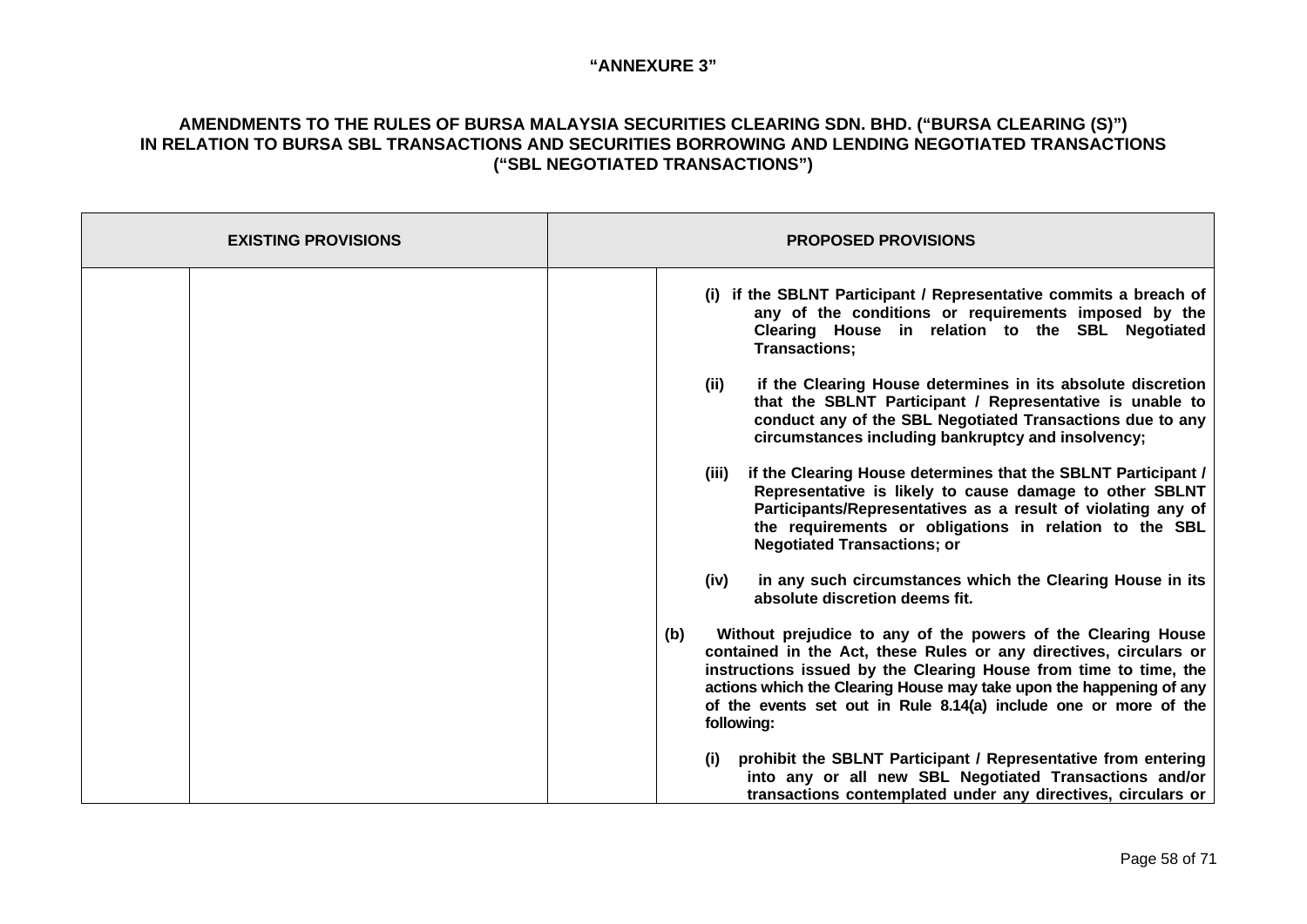| <b>EXISTING PROVISIONS</b> | <b>PROPOSED PROVISIONS</b>                                                                                                                                                                                                                                                                                                                                                                                                                                                                            |
|----------------------------|-------------------------------------------------------------------------------------------------------------------------------------------------------------------------------------------------------------------------------------------------------------------------------------------------------------------------------------------------------------------------------------------------------------------------------------------------------------------------------------------------------|
|                            | instructions issued by the Clearing House in relation to the<br><b>SBL Negotiated Transactions;</b>                                                                                                                                                                                                                                                                                                                                                                                                   |
|                            | suspend or terminate the SBLNT Participant / Representative<br>(ii)<br>as a SBLNT Participant / Representative;                                                                                                                                                                                                                                                                                                                                                                                       |
|                            | notify all SBLNT Participants / Representatives of the<br>(iii)<br>suspension or termination of any SBLNT Participant /<br><b>Representative</b> ; or                                                                                                                                                                                                                                                                                                                                                 |
|                            | limit the activities or access of the SBLNT Participant /<br>(iv)<br>Representative to the services and facilities provided by the<br>Clearing House in relation to the SBL Negotiations<br>Transactions on such terms and for such duration as the<br>Clearing House may in its absolute discretion determine.                                                                                                                                                                                       |
|                            | Where an action has been taken under Rule 8.14(b), a SBLNT<br>(C)<br>Participant / Representative may make representations to the<br>Clearing House for discontinuance of the action taken. The Clearing<br>House may after representations have been made, discontinue with<br>the action taken. However, such discontinuance shall not be<br>construed as an omission or error of any kind on the part of the<br>Clearing House in undertaking the action under Rule 8.14(b) in the<br>first place. |
|                            | (d) The Clearing House shall not be held liable for any loss or damage<br>suffered by any party arising from or in connection with the action<br>taken by the Clearing House under Rule 8.14(b) provided that the<br>Clearing House has acted in good faith.                                                                                                                                                                                                                                          |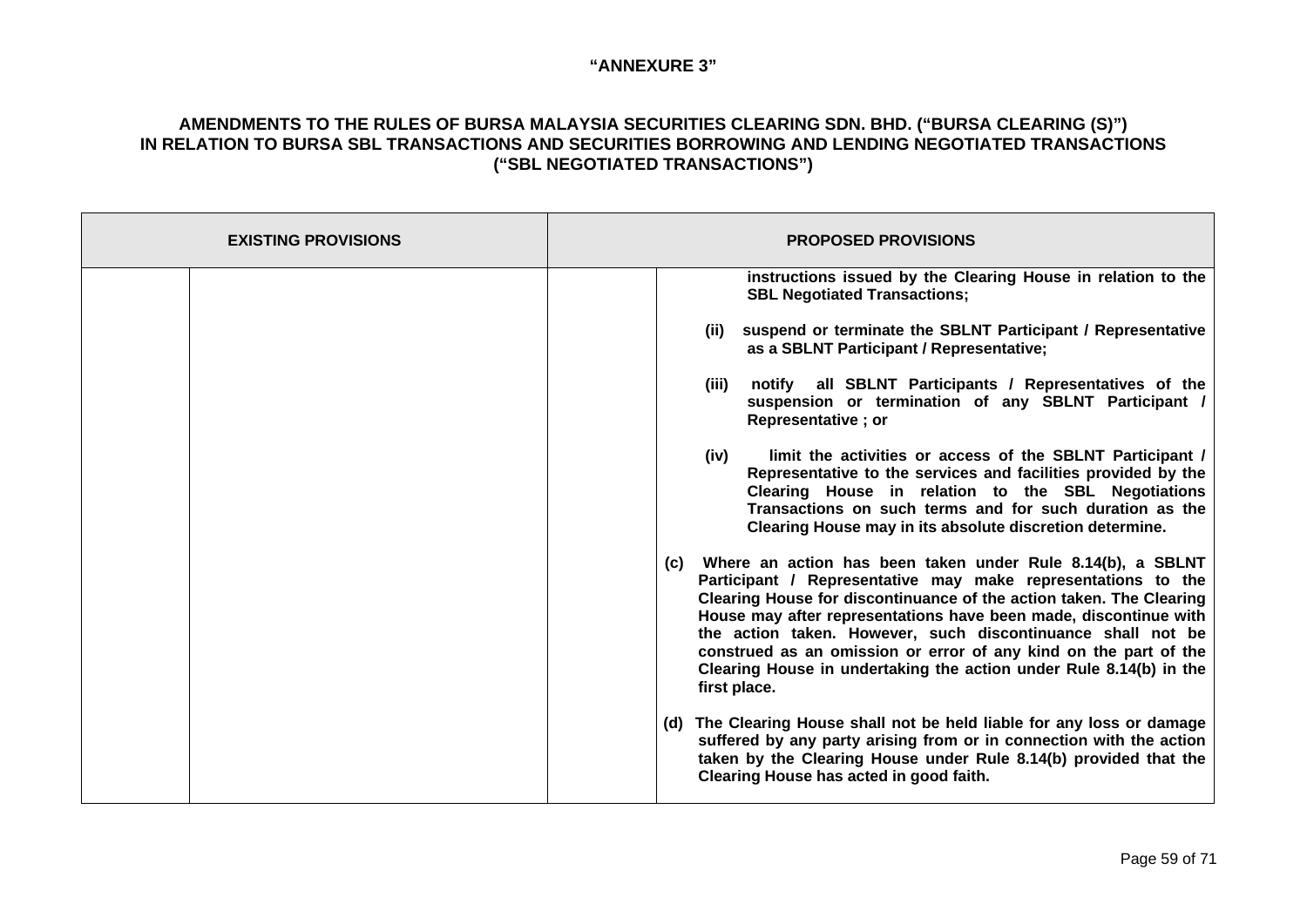| <b>EXISTING PROVISIONS</b> | <b>PROPOSED PROVISIONS</b> |                                                                                                                                                                                                                                                                                                                                                                                                                                                                                                                                                                                                                                                                                                                                       |
|----------------------------|----------------------------|---------------------------------------------------------------------------------------------------------------------------------------------------------------------------------------------------------------------------------------------------------------------------------------------------------------------------------------------------------------------------------------------------------------------------------------------------------------------------------------------------------------------------------------------------------------------------------------------------------------------------------------------------------------------------------------------------------------------------------------|
|                            |                            | (e) Notwithstanding any provisions to the contrary in these Rules, the<br>Clearing House, where it deems necessary, may:<br>suspend its services and facilities for the SBL Negotiated<br>(i)<br>Transactions entirely or partially for such duration as the<br>Clearing House in its absolute discretion deems fit; or<br>(ii) direct a SBLNT Participant to terminate its SBL Negotiated<br>Transaction in accordance with any directive or instruction<br>issued by the Commission or required by any written law,<br>and further direct the Approved SBLNT Borrower to re-<br>deliver the Loaned Securities to the Approved SBLNT Lender<br>within the timeframe and in the manner as prescribed by the<br><b>Clearing House.</b> |
| (New provisions)           | <b>Rule 8.15</b>           | <b>PROVISION OF INFORMATION</b><br>The SBLNT Participants / Representatives must furnish to the Clearing<br>House or the Commission any information or document in relation to<br>any SBL Negotiated Transaction as required by the Clearing House or<br>the Commission from time to time.                                                                                                                                                                                                                                                                                                                                                                                                                                            |
| (New provisions)           | <b>Rule 8.16</b>           | <b>DISCLOSURE OF INFORMATION</b><br>Notwithstanding any provisions in these Rules, the Clearing House<br>shall be entitled to:<br>disclose any information or to produce any document in its<br>(a)                                                                                                                                                                                                                                                                                                                                                                                                                                                                                                                                   |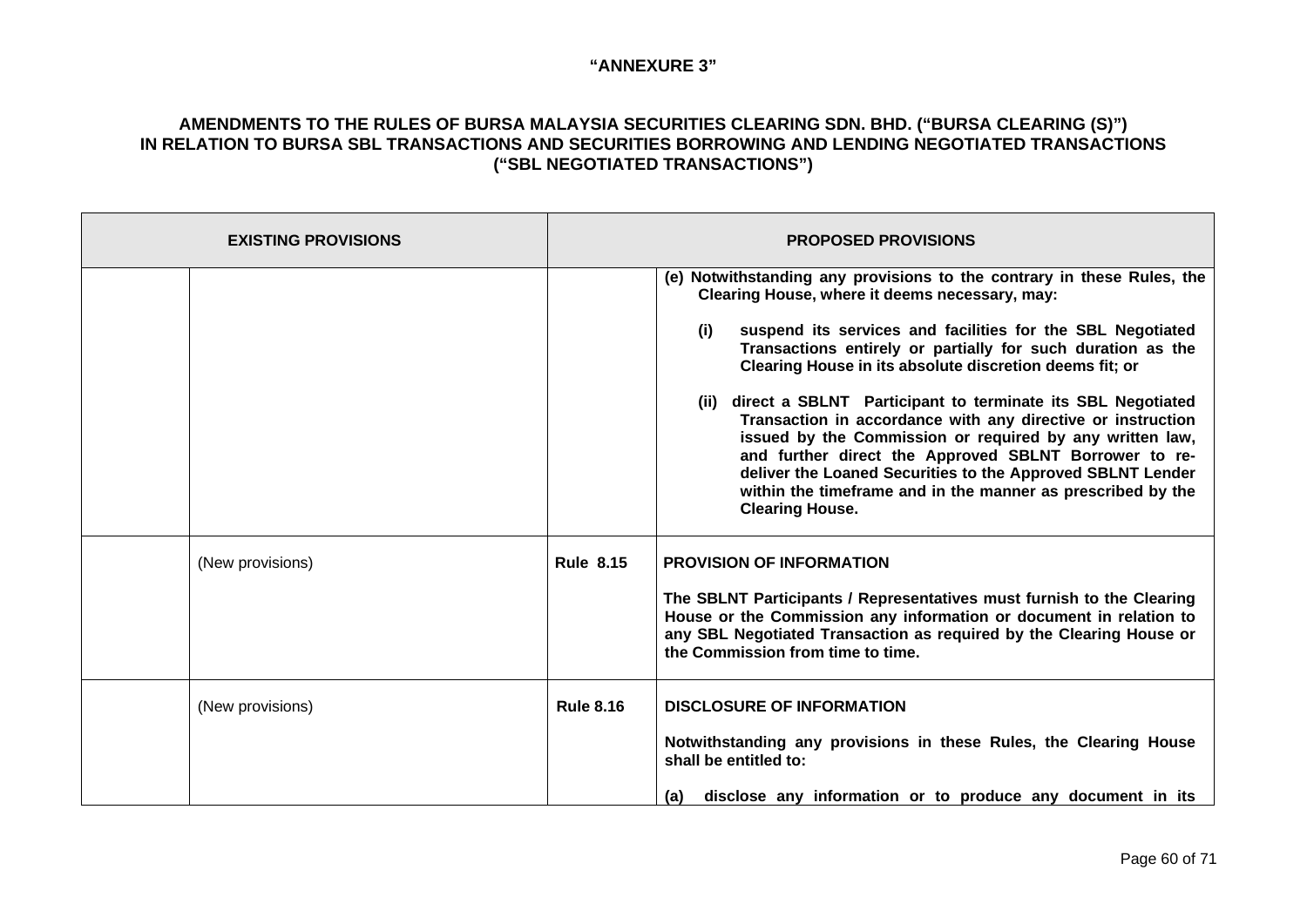| <b>EXISTING PROVISIONS</b> |                  | <b>PROPOSED PROVISIONS</b>                                                                                                                                                                                                                                                                                               |
|----------------------------|------------------|--------------------------------------------------------------------------------------------------------------------------------------------------------------------------------------------------------------------------------------------------------------------------------------------------------------------------|
|                            |                  | possession or control in relation to the SBL Negotiated<br>Transaction if required or requested to do so by the Commission;<br>and                                                                                                                                                                                       |
|                            |                  | (b) disclose any information in its possession or control to the<br>Commission or authorised personnel of the Exchange by way of<br>granting such persons access to the SBLNT System for the<br>purpose of facilitating the performance of their duties and<br>functions under the relevant requirements, rules or laws. |
| (New provisions)           | <b>Rule 8.17</b> | <b>FEES AND CHARGES</b>                                                                                                                                                                                                                                                                                                  |
|                            |                  | A SBLNT Participant / Representative must pay to the Clearing<br>(a)<br>House the relevant fees and charges prescribed by the Clearing<br>House in relation to any or all of the services and facilities<br>provided by the Clearing House in relation to the SBL Negotiated<br><b>Transactions.</b>                     |
|                            |                  | The Clearing House may, from time to time where it deems<br>(b)<br>necessary in its absolute discretion, vary or change any of the<br>fees and charges by prescription in the SBL Circulars and<br>without any further notice to the SBLNT Participant /<br>Representative.                                              |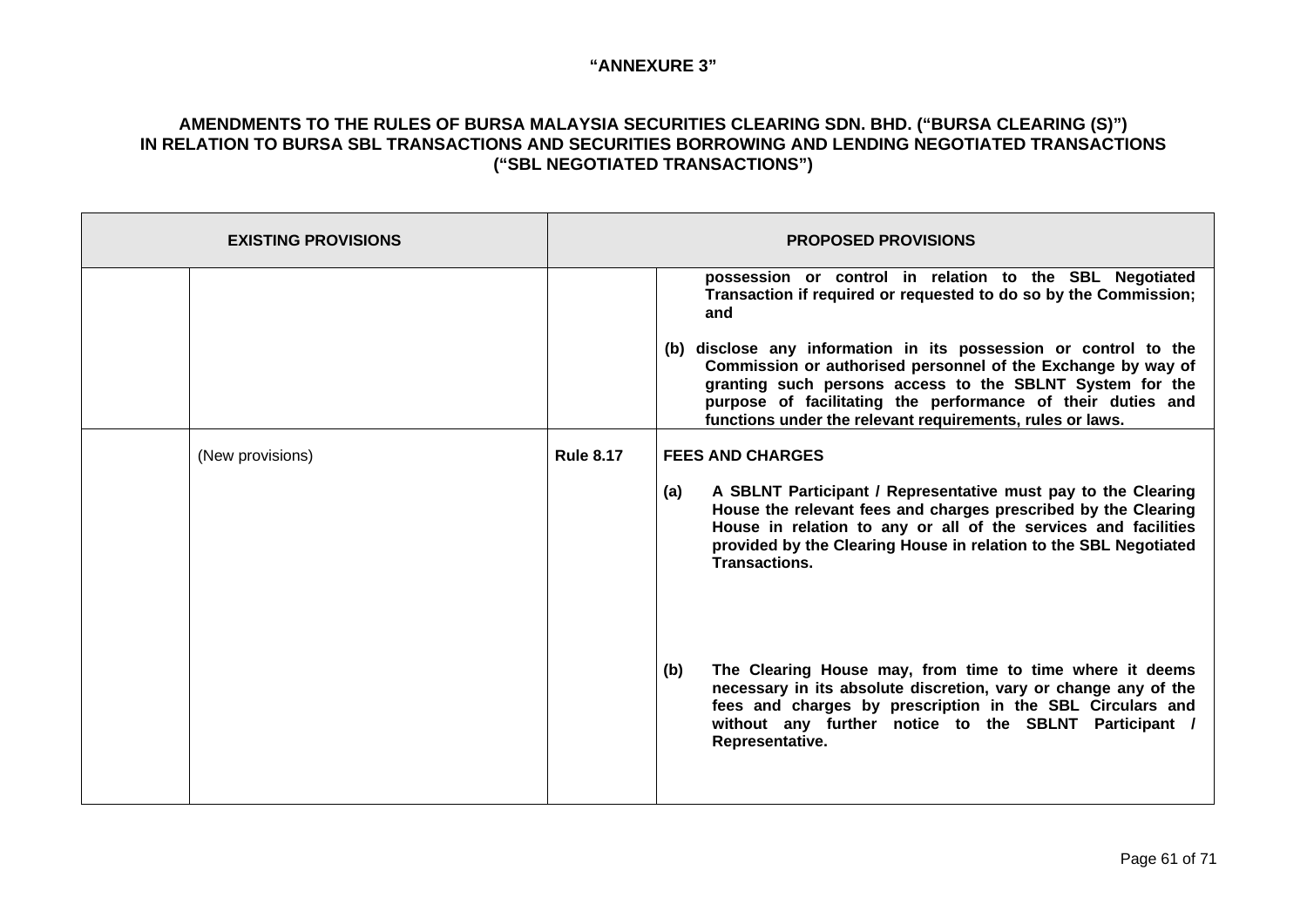| <b>EXISTING PROVISIONS</b> |                  | <b>PROPOSED PROVISIONS</b>                                                                                                                                                                                                                                                                                                                                                                                                                                                                                                                                                                                                                                                                                                                                                                                                                                                                                                                                                                                                                                                                                                                 |  |
|----------------------------|------------------|--------------------------------------------------------------------------------------------------------------------------------------------------------------------------------------------------------------------------------------------------------------------------------------------------------------------------------------------------------------------------------------------------------------------------------------------------------------------------------------------------------------------------------------------------------------------------------------------------------------------------------------------------------------------------------------------------------------------------------------------------------------------------------------------------------------------------------------------------------------------------------------------------------------------------------------------------------------------------------------------------------------------------------------------------------------------------------------------------------------------------------------------|--|
| (New provisions)           | <b>Rule 8.18</b> | <b>LIABILITY</b><br>The Clearing House shall not be liable to any person for any loss or<br>damage that may be incurred or suffered by such person as a result of<br>the exercise or intended exercise of any power or performance of any<br>duty or function conferred or imposed on the Clearing House in relation<br>to the SBL Negotiated Transactions and exercised by the Clearing House<br>in good faith.                                                                                                                                                                                                                                                                                                                                                                                                                                                                                                                                                                                                                                                                                                                           |  |
| (New provision)            | <b>Rule 8.19</b> | <b>FORCE MAJEURE</b><br>In the event that the Clearing House is required to suspend the<br>(a)<br>operation of the SBLNT System, as the case may be, and the<br>provision of all ancillary services where for any reason the<br>records of the Clearing House, the Central Depository or the<br>SBLNT System are unavailable, inaccessible, delayed or hindered<br>in any manner, the Clearing House shall not be liable for any<br>failure, hindrance or delay in the provision of services or for the<br>failure to give or the delay in giving effect to any notice or<br>communication from a SBLNT Participant/Representative.<br>The Clearing House or its directors, officers, employees or agents<br>(b)<br>shall not be liable for any losses or damages that may be incurred<br>or suffered by the SBLNT Participant / Representative arising from<br>causes beyond its reasonable control including, without limitation,<br>acts of God or the public enemy, acts of a civil or military<br>authority, natural disasters, embargoes, industrial action, fires,<br>floods, mechanical breakdowns, computer or system failures or |  |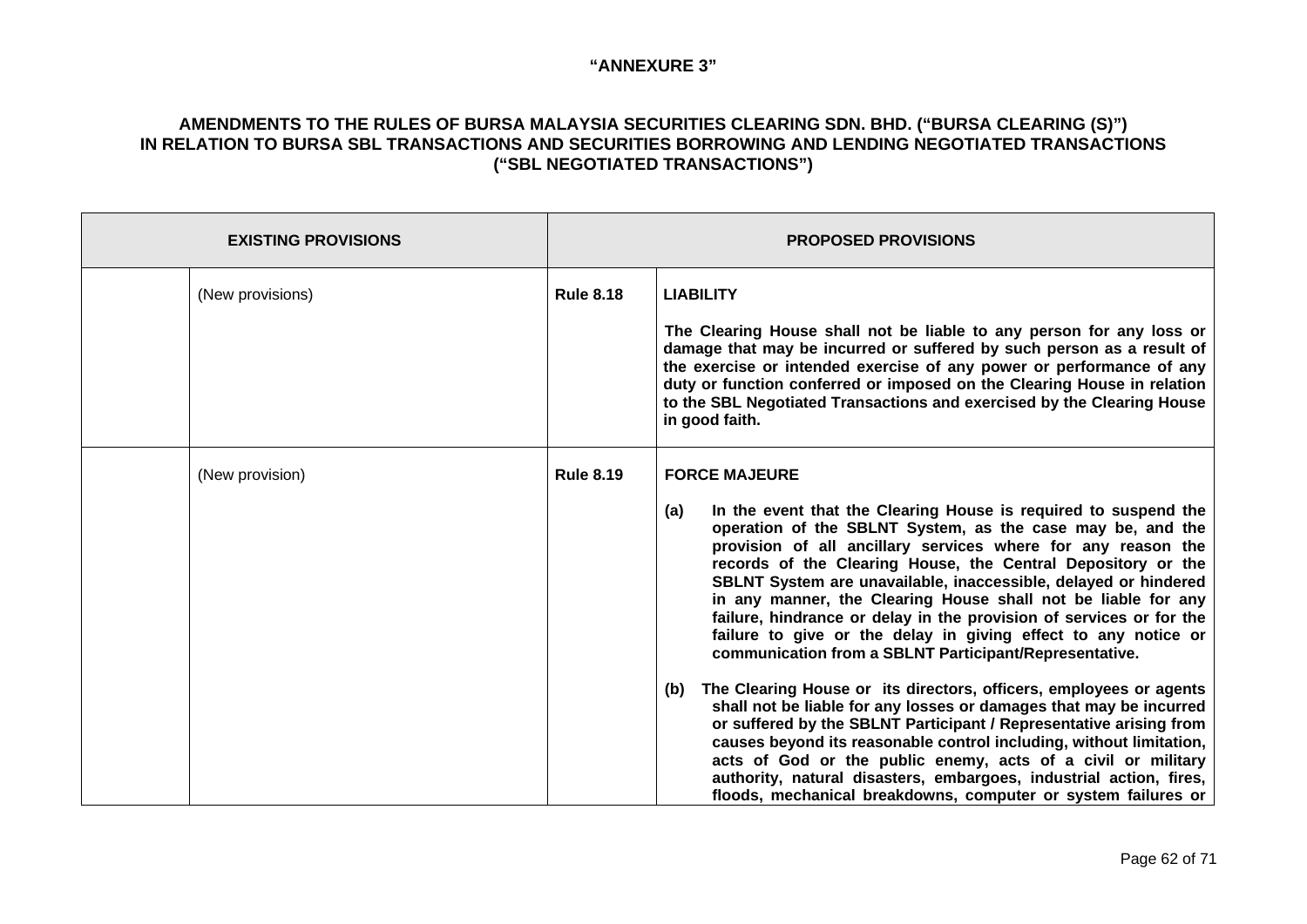| <b>EXISTING PROVISIONS</b> | <b>PROPOSED PROVISIONS</b> |                                                                                                                                                                                                                                                                                                                                                                                                                                                                                                                                                                                                                                                                                                                                                                                                                                                                                                                                                                                                                                                                                                                       |
|----------------------------|----------------------------|-----------------------------------------------------------------------------------------------------------------------------------------------------------------------------------------------------------------------------------------------------------------------------------------------------------------------------------------------------------------------------------------------------------------------------------------------------------------------------------------------------------------------------------------------------------------------------------------------------------------------------------------------------------------------------------------------------------------------------------------------------------------------------------------------------------------------------------------------------------------------------------------------------------------------------------------------------------------------------------------------------------------------------------------------------------------------------------------------------------------------|
|                            |                            | sabotage, delay or inability to act by any registrar, interruptions of<br>power supplies or other utility or services, currency restrictions,<br>any law, regulation or order of any government, competent<br>authority or any court or tribunal, war or terrorism.                                                                                                                                                                                                                                                                                                                                                                                                                                                                                                                                                                                                                                                                                                                                                                                                                                                   |
| (New provisions)           | <b>Rule 8.20</b>           | INDEMNITY BY LENDING<br><b>REPRESENTATIVE OR</b><br><b>BORROWING</b><br><b>REPRESENTATIVE</b><br>Each Clearing Participant shall be responsible for its own operations and<br>functions as a Lending Representative or Borrowing Representative in<br>relation to the SBL Negotiated Transactions as are required under these<br>Rules, the SBL Circulars or otherwise and must fully indemnify and hold<br>indemnified the Clearing House, whether such indemnity is claimed by<br>the Clearing House during or after the expiry of the tenure of the Clearing<br>Participant as a Lending Representative or Borrowing Representative,<br>for any loss, legal costs (including third party legal costs), damage or<br>liability suffered or incurred by the Clearing House, whether directly or<br>otherwise, as a result of any negligence, omission, mistake,<br>misrepresentation, fraud or error on the part of the Clearing Participant,<br>its servants or agents, provided always that such action or omission was<br>committed during its tenure as a Lending Representative or Borrowing<br>Representative. |
| (New provisions)           | <b>Rule 8.21</b>           | <b>RULES OF CLEARING HOUSE TO TAKE PRECEDENCE</b><br>The SBLNT Participants / Representatives must ensure that the<br>provisions of the agreements entered into amongst the SBLNT<br>Participants / Representatives shall not in any way be inconsistent with                                                                                                                                                                                                                                                                                                                                                                                                                                                                                                                                                                                                                                                                                                                                                                                                                                                         |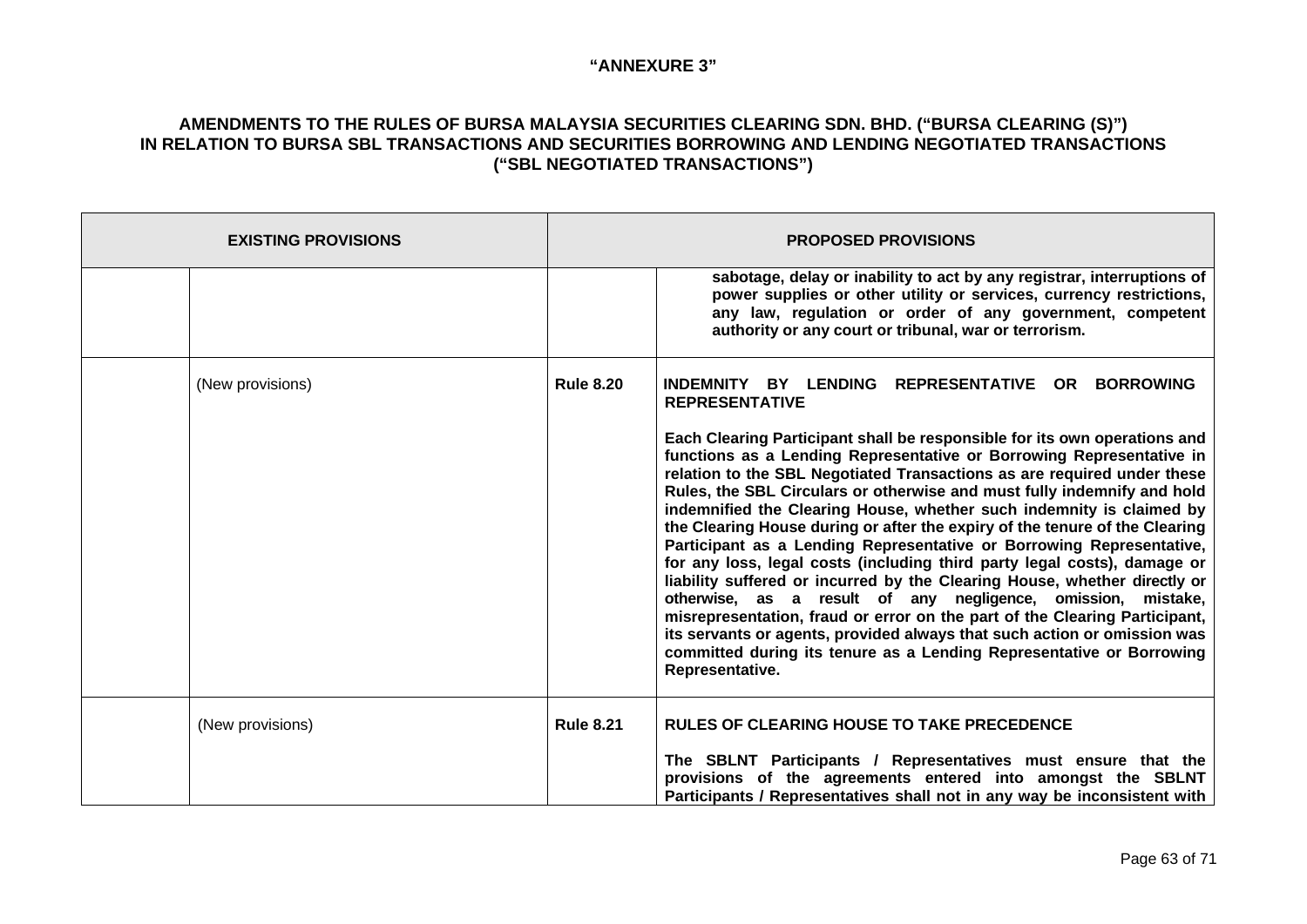| <b>EXISTING PROVISIONS</b> | <b>PROPOSED PROVISIONS</b> |                                                                                                                                                                                                                                                                                                                                                                                                      |
|----------------------------|----------------------------|------------------------------------------------------------------------------------------------------------------------------------------------------------------------------------------------------------------------------------------------------------------------------------------------------------------------------------------------------------------------------------------------------|
|                            |                            | any of these Rules or the requirements imposed by the Clearing House<br>or the provisions of the agreements entered into between the SBLNT<br>Participants/Representatives and the Clearing House in relation to the<br>SBL Negotiated Transaction ("the Rules of the Clearing House"), and the<br>SBLNT Participants/Representatives must give effect to the Rules of the<br><b>Clearing House.</b> |
| (New provisions)           | <b>APPENDIX 1</b>          | To:                                                                                                                                                                                                                                                                                                                                                                                                  |
|                            |                            | <b>Bursa Malaysia Securities Clearing Sdn Bhd</b><br><b>Exchange Square</b>                                                                                                                                                                                                                                                                                                                          |
|                            |                            | <b>Bukit Kewangan</b><br>50200 Kuala Lumpur                                                                                                                                                                                                                                                                                                                                                          |
|                            |                            | <b>COMPLIANCE WITH REQUIREMENTS IMPOSED BY BURSA MALAYSIA</b><br>SECURITIES CLEARING SDN BHD ("BURSA CLEARING (S)") IN<br><b>RELATION TO THE LENDING REPRESENTATIVE</b>                                                                                                                                                                                                                              |
|                            |                            | Pursuant to the requirements of Rule 8.6(a) of the Rules of Bursa<br>Malaysia Securities Clearing Sdn Bhd ("Bursa Clearing (S) Rules"), we<br>[name of Clearing Participant applying to be a Lending Representative]<br>hereby declare and undertake as follows:                                                                                                                                     |
|                            |                            | we must provide to Bursa Clearing (S) or the Securities<br>(1)<br>Commission, upon request, any information or document in<br>relation to SBL required by Bursa Clearing (S) or the Securities<br>Commission pertaining to the Approved SBLNT Lenders for whom<br>we are acting;                                                                                                                     |
|                            |                            | we have formulated a set of Internal Guidelines for Acting as a<br>(2)                                                                                                                                                                                                                                                                                                                               |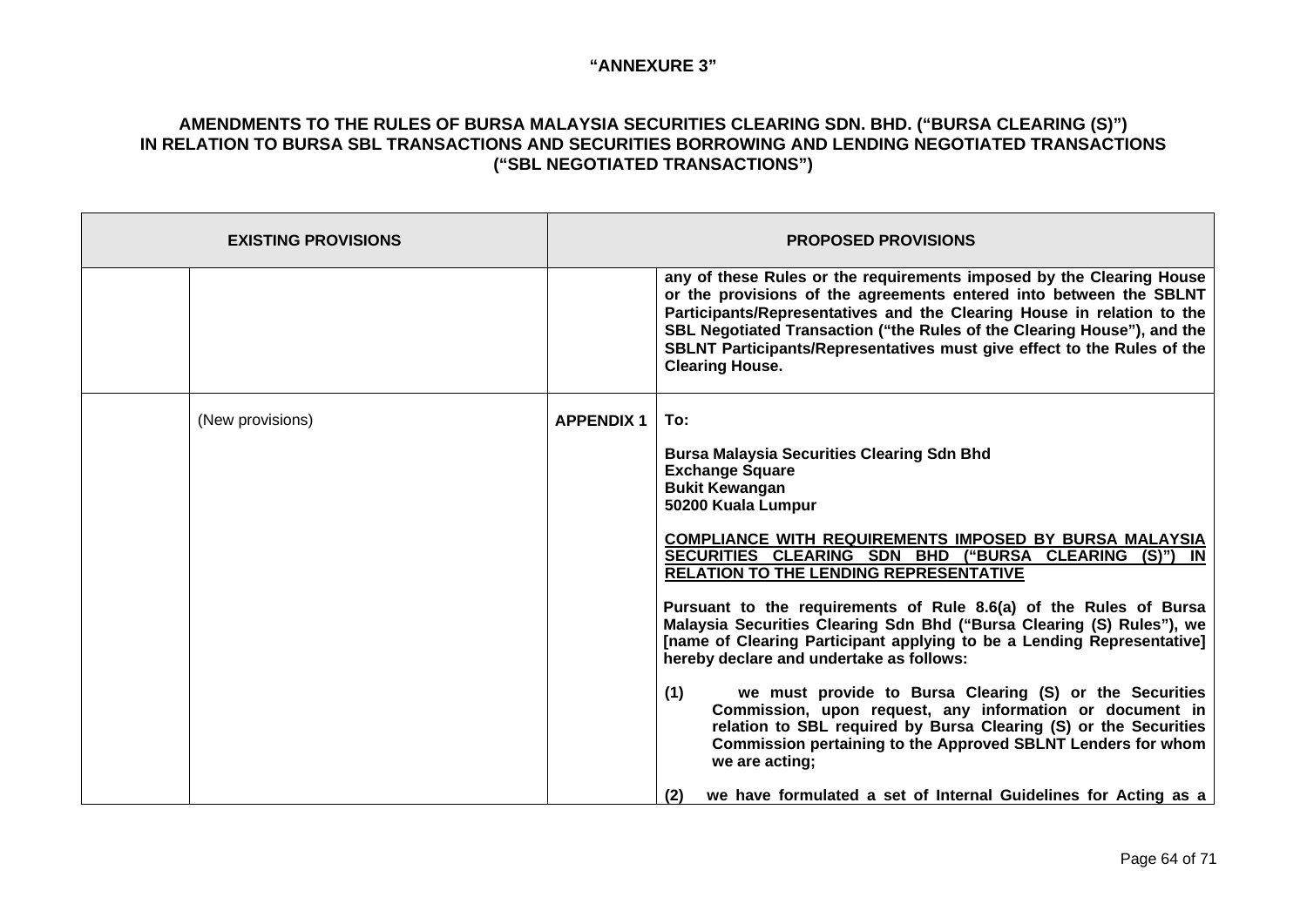| <b>EXISTING PROVISIONS</b> | <b>PROPOSED PROVISIONS</b>                                                                                                                                                                                                                                                                                                                                                                                                                                                                                                                                                                                                                                                                                                                                                                                                                                                                                                                                                 |
|----------------------------|----------------------------------------------------------------------------------------------------------------------------------------------------------------------------------------------------------------------------------------------------------------------------------------------------------------------------------------------------------------------------------------------------------------------------------------------------------------------------------------------------------------------------------------------------------------------------------------------------------------------------------------------------------------------------------------------------------------------------------------------------------------------------------------------------------------------------------------------------------------------------------------------------------------------------------------------------------------------------|
|                            | Lending Representative which has been approved by our board of<br>directors;<br>the Internal Guidelines for Acting as a Lending Representative have<br>(3)<br>been brought to the notice of the relevant employees who have<br>read and understood the contents therein;<br>(4)<br>the Internal Guidelines for Acting as a Lending Representative<br>comply with the requirements set out in Bursa Clearing (S) Rules;<br>and<br>all relevant systems and infrastructure including front office and/or<br>(5)<br>back office systems have been verified and assessed in terms of<br>application as well as software and the hardware capabilities and<br>are confirmed to be operational and have all the functionalities,<br>requirements and controls in place for the purpose of carrying out<br>activities as a Lending Representative in accordance with Bursa<br>Clearing (S) Rules or directives, circulars or instructions issued by<br><b>Bursa Clearing (S).</b> |
|                            | Dated this [<br>] day of [<br>$\Box$<br>- 1.                                                                                                                                                                                                                                                                                                                                                                                                                                                                                                                                                                                                                                                                                                                                                                                                                                                                                                                               |
|                            | <b>Signed</b><br>Name:<br>Designation:<br>Date:                                                                                                                                                                                                                                                                                                                                                                                                                                                                                                                                                                                                                                                                                                                                                                                                                                                                                                                            |
|                            | <b>End of Appendix</b>                                                                                                                                                                                                                                                                                                                                                                                                                                                                                                                                                                                                                                                                                                                                                                                                                                                                                                                                                     |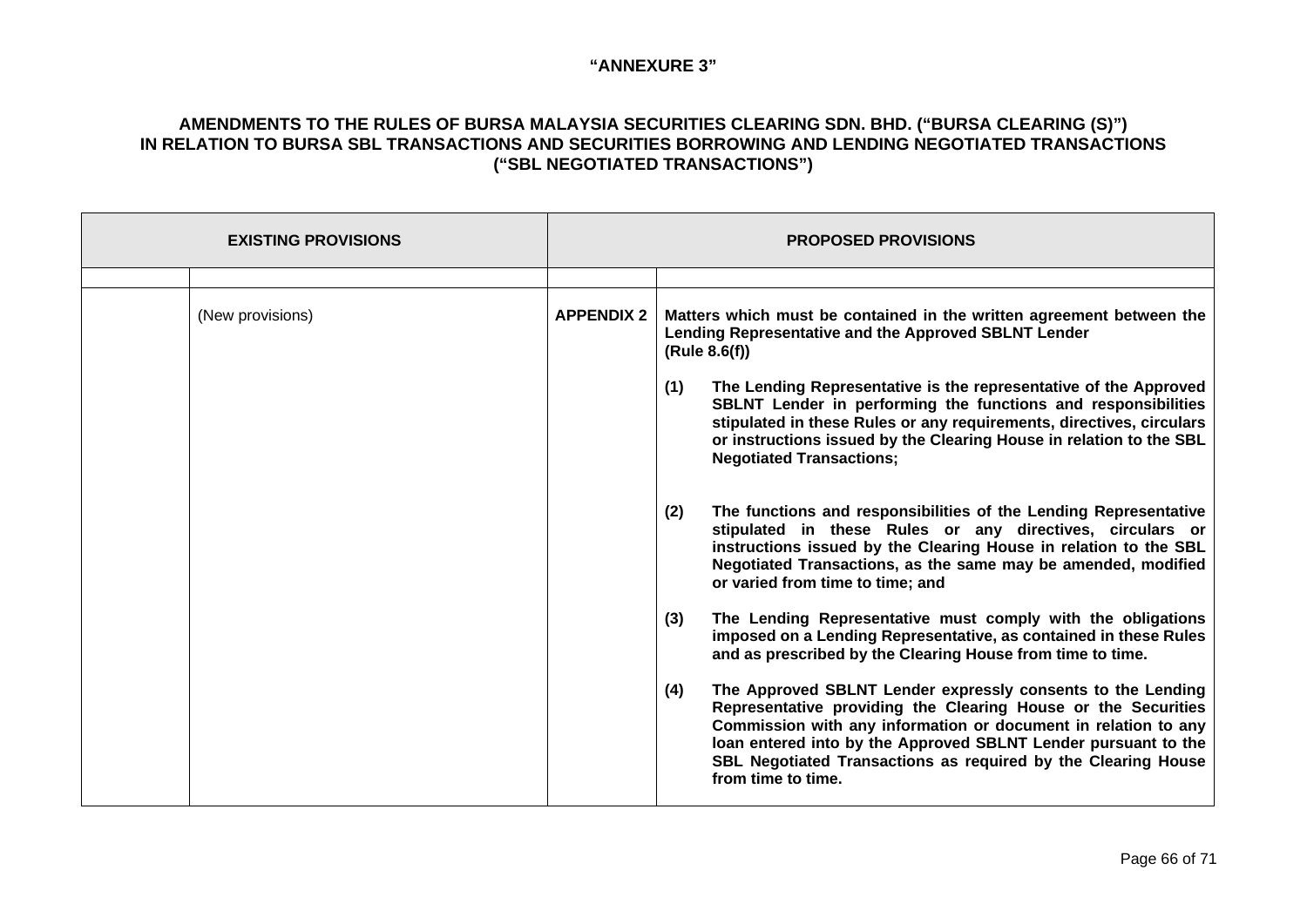| <b>EXISTING PROVISIONS</b> |                   | <b>PROPOSED PROVISIONS</b>                                                                                                                                                                                                                                         |
|----------------------------|-------------------|--------------------------------------------------------------------------------------------------------------------------------------------------------------------------------------------------------------------------------------------------------------------|
|                            |                   | [End of Appendix ]                                                                                                                                                                                                                                                 |
|                            |                   |                                                                                                                                                                                                                                                                    |
| (New provisions)           | <b>APPENDIX 3</b> | To:                                                                                                                                                                                                                                                                |
|                            |                   | <b>Bursa Malaysia Securities Clearing Sdn Bhd</b><br><b>Exchange Square</b>                                                                                                                                                                                        |
|                            |                   | <b>Bukit Kewangan</b><br>50200 Kuala Lumpur                                                                                                                                                                                                                        |
|                            |                   | <b>COMPLIANCE WITH REQUIREMENTS IMPOSED BY BURSA MALAYSIA</b><br>SECURITIES CLEARING SDN BHD ("BURSA CLEARING (S)") IN<br><b>RELATION TO THE BORROWING REPRESENTATIVE</b>                                                                                          |
|                            |                   | Pursuant to the requirements of Rule 8.8(a) of the Rules of Bursa<br>Malaysia Securities Clearing Sdn Bhd ("Bursa Clearing (S) Rules"), we<br>[name of Clearing Participant applying to be a Borrowing Representative]<br>hereby declare and undertake as follows: |
|                            |                   | (1)<br>we must provide to Bursa Clearing (S) or the Securities<br>Commission, upon request, any information or document required<br>by Bursa Clearing (S) or the Securities Commission pertaining to<br>the Approved SBLNT Borrowers for whom we are acting;       |
|                            |                   | (2)<br>we have formulated a set of Internal Guidelines for Acting as a<br>Borrowing Representative which has been approved by our board<br>of directors;                                                                                                           |
|                            |                   | the Internal Guidelines for Acting as a Borrowing Representative<br>(3)                                                                                                                                                                                            |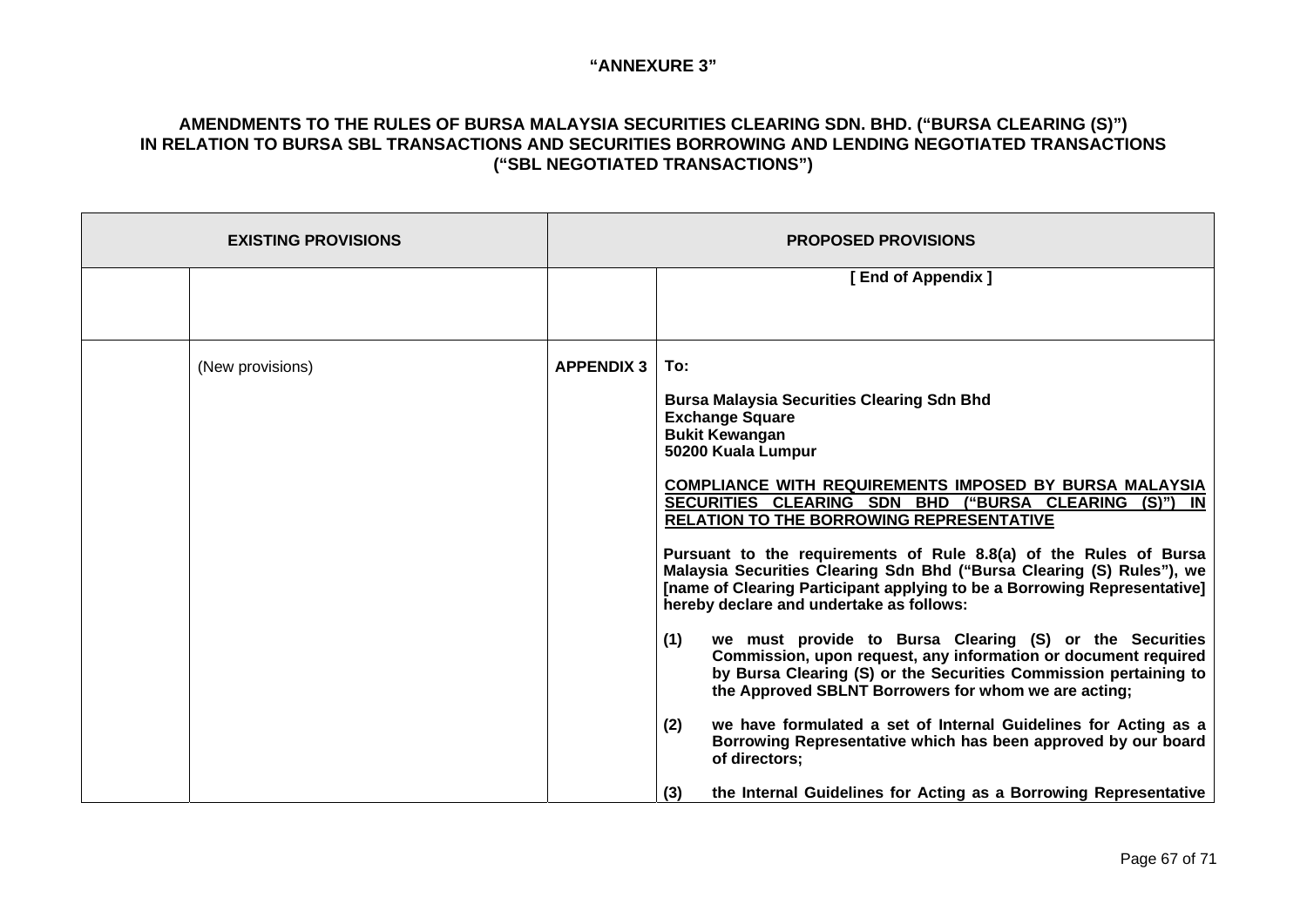| <b>EXISTING PROVISIONS</b> |                   | <b>PROPOSED PROVISIONS</b>                                                                                                                                                                                                                                                                                                                                                                                                                                                                                                                                                                 |
|----------------------------|-------------------|--------------------------------------------------------------------------------------------------------------------------------------------------------------------------------------------------------------------------------------------------------------------------------------------------------------------------------------------------------------------------------------------------------------------------------------------------------------------------------------------------------------------------------------------------------------------------------------------|
|                            |                   | have been brought to the notice of the relevant employees who<br>have read and understood the contents therein;                                                                                                                                                                                                                                                                                                                                                                                                                                                                            |
|                            |                   | the Internal Guidelines for Acting as a Borrowing Representative<br>(4)<br>comply with the requirements set out in Bursa Clearing (S) Rules;<br>and                                                                                                                                                                                                                                                                                                                                                                                                                                        |
|                            |                   | (5)<br>all relevant systems and infrastructure including front office<br>and/or back office systems have been verified and assessed in<br>terms of application as well as software and the hardware<br>capabilities and are confirmed to be operational and have all the<br>functionalities, requirements and controls in place for the purpose<br>of carrying out activities as a Borrowing Representative in<br>accordance with Bursa Clearing (S) Rules or any directives,<br>circulars or instructions issued by Bursa Clearing (S) in relation to<br>the SBL Negotiated Transactions. |
|                            |                   | Dated this [<br>$\lceil \text{day of} \rceil$ $\lceil \cdot \rceil$<br>J.                                                                                                                                                                                                                                                                                                                                                                                                                                                                                                                  |
|                            |                   | <b>Signed</b><br>Name:<br><b>Designation:</b><br>Date:                                                                                                                                                                                                                                                                                                                                                                                                                                                                                                                                     |
|                            |                   | [End of Appendix]                                                                                                                                                                                                                                                                                                                                                                                                                                                                                                                                                                          |
| (New provisions)           | <b>APPENDIX 4</b> | Matters which must be contained in the written agreement between the<br>Borrowing Representative and the Approved SBLNT Borrower<br>(Rule 8.8(f))                                                                                                                                                                                                                                                                                                                                                                                                                                          |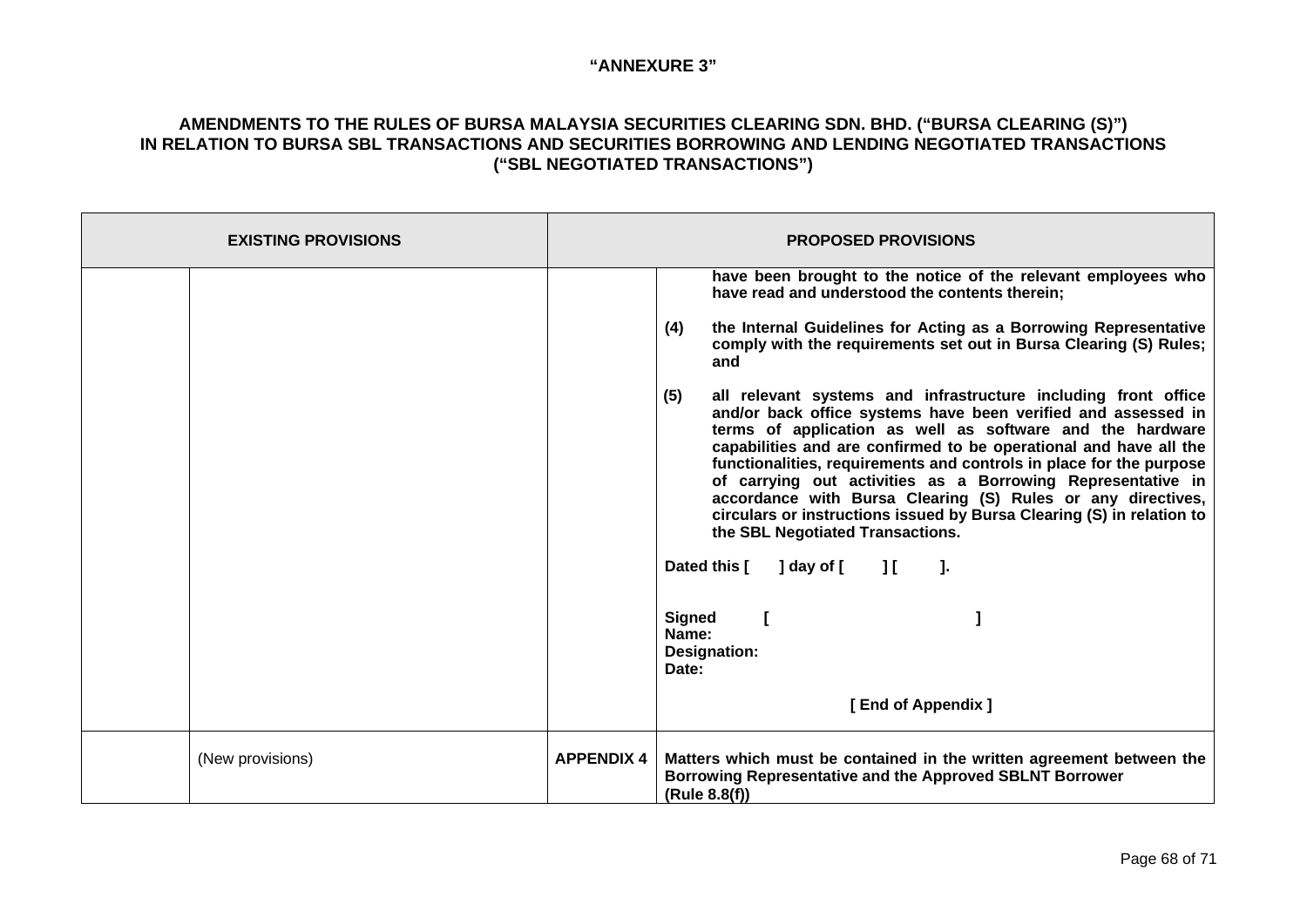| <b>EXISTING PROVISIONS</b> |                   | <b>PROPOSED PROVISIONS</b>                                                                                                                                                                                                                                                                                                                                                                                                                                                                                                                                                                                                                                                                                                                                                                                                                                                                                                                                                                                                                                                                                                 |
|----------------------------|-------------------|----------------------------------------------------------------------------------------------------------------------------------------------------------------------------------------------------------------------------------------------------------------------------------------------------------------------------------------------------------------------------------------------------------------------------------------------------------------------------------------------------------------------------------------------------------------------------------------------------------------------------------------------------------------------------------------------------------------------------------------------------------------------------------------------------------------------------------------------------------------------------------------------------------------------------------------------------------------------------------------------------------------------------------------------------------------------------------------------------------------------------|
|                            |                   | The Borrowing Representative is the Representative of the<br>(1)<br>Approved SBLNT Borrower in performing the functions and<br>responsibilities stipulated in these Rules or any directives,<br>circulars or instructions issued by the Clearing House in relation<br>to the SBL Negotiated Transactions;<br>(2)<br>The functions and<br>responsibilities of the Borrowing<br>Representative stipulated in these Rules or any requirements,<br>directives, circulars or instructions issued by the Clearing House<br>in relation to the SBL Negotiated Transactions, as the same may<br>be amended, modified or varied from time to time; and<br>(3)<br>The Borrowing Representative must comply with the obligations<br>imposed on a Borrowing Representative, as contained in these<br>Rules and as prescribed by the Clearing House from time to time.<br>The Approved SBLNT Borrower expressly consents to the<br>(4)<br>Borrowing Representative providing the Clearing House or the<br>Securities Commission with any information or document in<br>relation to any loan entered into by the Approved SBLNT Borrower |
|                            |                   | pursuant to the SBL Negotiated Transactions as required by the<br>Clearing House from time to time.                                                                                                                                                                                                                                                                                                                                                                                                                                                                                                                                                                                                                                                                                                                                                                                                                                                                                                                                                                                                                        |
|                            |                   | [End of Appendix]                                                                                                                                                                                                                                                                                                                                                                                                                                                                                                                                                                                                                                                                                                                                                                                                                                                                                                                                                                                                                                                                                                          |
| (New provisions)           | <b>APPENDIX 5</b> | Matters to be included in an agreement for SBL Negotiated Transactions<br>(Rule 8.10)                                                                                                                                                                                                                                                                                                                                                                                                                                                                                                                                                                                                                                                                                                                                                                                                                                                                                                                                                                                                                                      |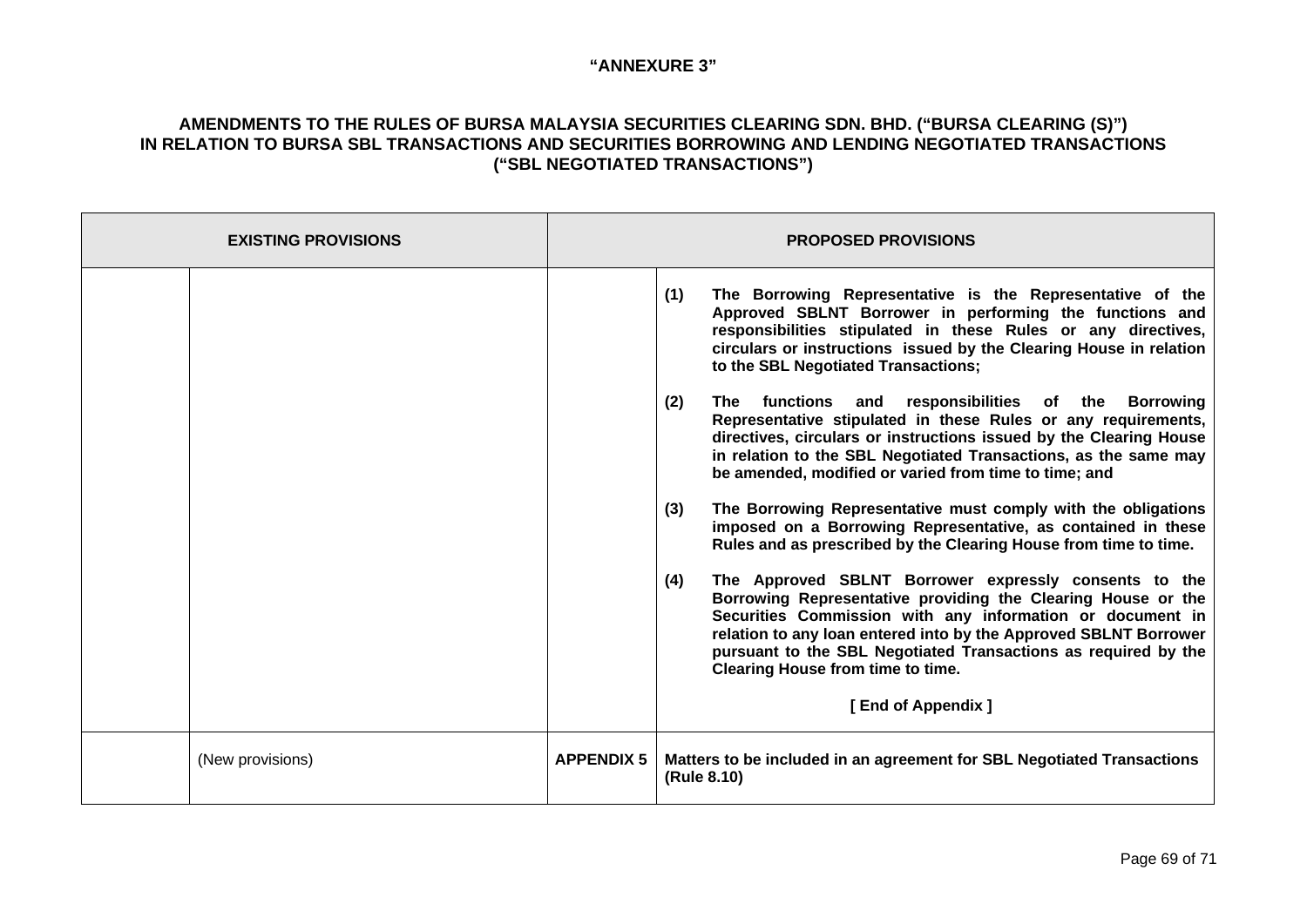| <b>EXISTING PROVISIONS</b> | <b>PROPOSED PROVISIONS</b>                                                                                                                                                                                                                                                                                                                                                                                                        |
|----------------------------|-----------------------------------------------------------------------------------------------------------------------------------------------------------------------------------------------------------------------------------------------------------------------------------------------------------------------------------------------------------------------------------------------------------------------------------|
|                            | Unless the parties agree otherwise, the Eligible Securities must<br>(1)<br>not be lent unless collateral has been received or will be received<br>simultaneously with the loan. As a minimum step towards the<br>lender's interest, collateral (if applicable) must be delivered<br>directly to the lender or the lender's representative or a designated<br>third party authorised by the lender or the lender's representative; |
|                            | (2)<br>The Loaned Securities and the collateral (if applicable) must be<br>marked to market (at least daily) and the amount of collateral must<br>be adjusted, if necessary;                                                                                                                                                                                                                                                      |
|                            | How the Securities borrowing and lending transaction may be<br>(3)<br>terminated by the lender or the borrower, and how such<br>termination may be effected;                                                                                                                                                                                                                                                                      |
|                            | (4)<br>Which party shall be entitled to any dividends or other benefits or<br>distributions accumulating on the Loaned Securities and any<br>Securities provided as collateral;                                                                                                                                                                                                                                                   |
|                            | (5)<br>The rights and obligations of the lender or borrower in the event of<br>either the Loaned Securities or any Securities provided as<br>collateral, as the case may be, being affected by a conversion,<br>sub-division, consolidation, pre-emption, take-over of the issuer of<br>the Securities comprised in the Loaned Securities or by other<br>corporate actions affecting such Securities;                             |
|                            | The Loaned Securities must be delivered to the borrower free of<br>(6)<br>any encumbrances or restrictions;                                                                                                                                                                                                                                                                                                                       |
|                            | (7)<br>Provisions governing fees to be paid by either party under the                                                                                                                                                                                                                                                                                                                                                             |